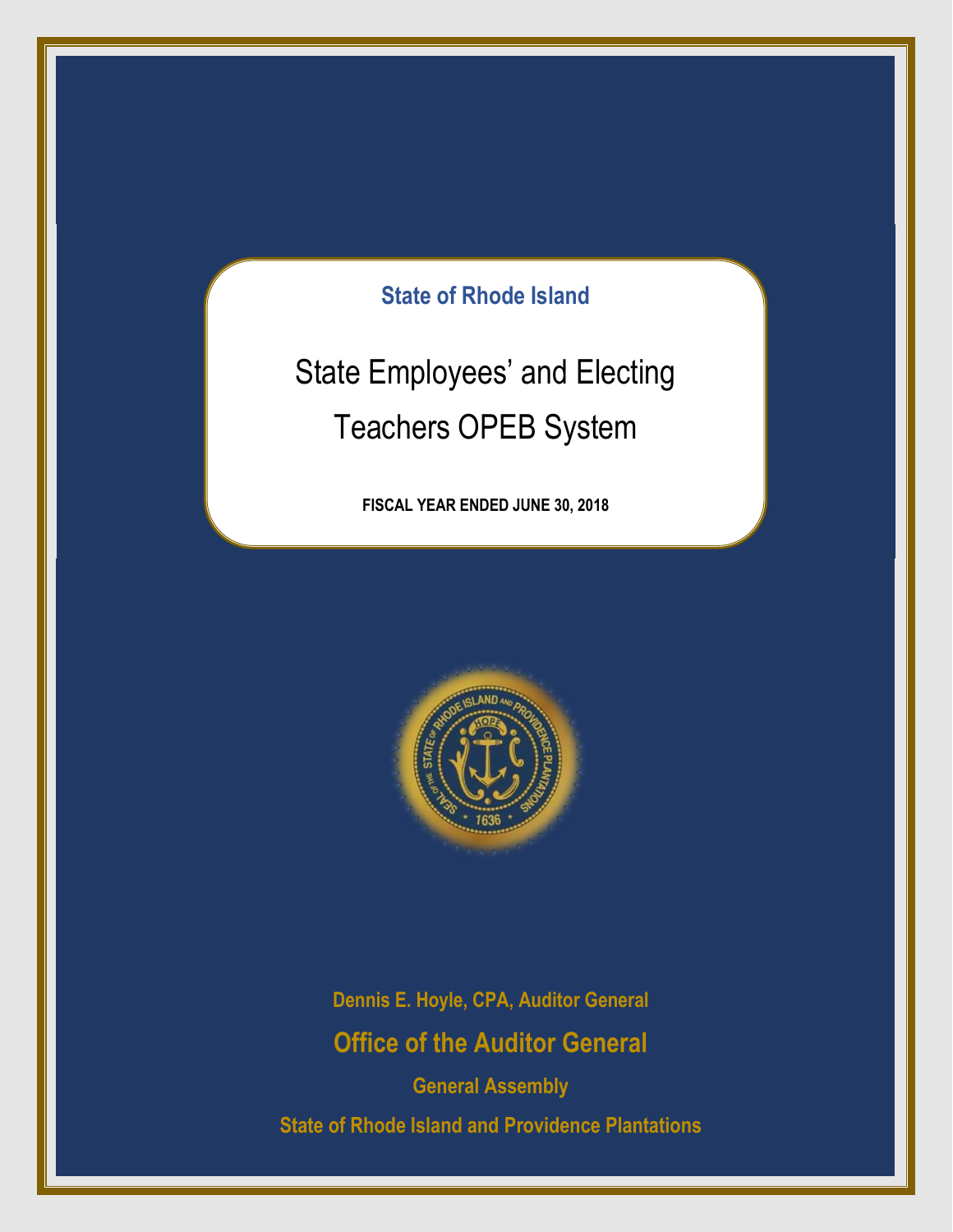

Office of the Auditor General

State of Rhode Island and Providence Plantations - General Assembly **Dennis E. Hoyle, CPA - Auditor General**

> 33 Broad Street • Suite 201 • Providence, RI • 02903-4177 tel: 401.222.2435 · fax: 401.222.2111

**oag.ri.gov**

September 30, 2019

#### JOINT COMMITTEE ON LEGISLATIVE SERVICES:

SPEAKER Nicholas A. Mattiello, Chairman Senator Dominick J. Ruggerio Senator Dennis L. Algiere Representative K. Joseph Shekarchi Representative Blake A. Filippi

#### BOARD OF THE RHODE ISLAND STATE EMPLOYEES' AND ELECTING TEACHERS OPEB SYSTEM:

We have completed our audit of the financial statements of the Rhode Island State Employees' and Electing Teachers OPEB System (System) for the fiscal year ended June 30, 2018.

The System provides retiree healthcare benefits to state employees, electing teachers, and certain employees of the Board of Education.

Section 36-12.1-12 of the Rhode Island General Laws requires that the OPEB Board provide an annual report showing the financial transactions of the System. This report is intended to meet the reporting requirement of the General Laws for the fiscal year ended June 30, 2018.

Our report includes findings and management comments resulting from our audit of the OPEB System.

We have separately issued our reports on the Schedules of Employer Allocations and Schedules of OPEB amounts by employer for the State Employees' OPEB Cost-sharing Plan and the Board of Education OPEB Cost-sharing Plan. Those reports are provided for participating employers to meet their fiscal 2019 financial reporting responsibilities under generally accepted accounting principles - specifically the requirements of Governmental Accounting Standards Board Statement No. 75 – *Accounting and Financial Reporting for OPEB*.

Our report is contained herein as outlined in the Table of Contents.

Sincerely, Dennis E. Hoyle, CPA Auditor General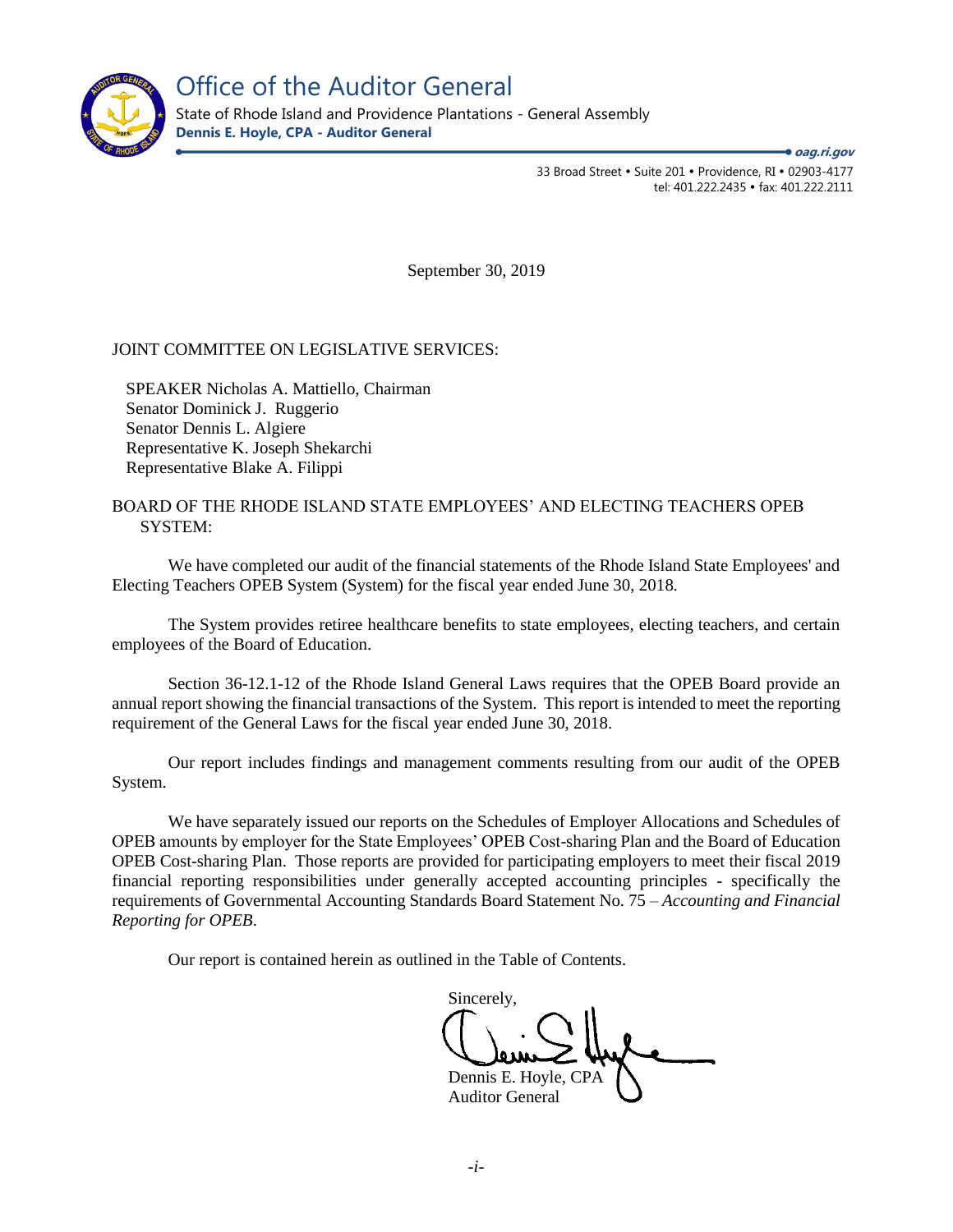# **RHODE ISLAND STATE EMPLOYEES' AND ELECTING TEACHERS OPEB SYSTEM**

**FISCAL YEAR ENDED JUNE 30, 2018**

# **TABLE OF CONTENTS**

#### **PAGE**

# **II. MANAGEMENT'S DISCUSSION AND ANALYSIS**............................................................... 3

### **III. BASIC FINANCIAL STATEMENTS**

# **IV. REQUIRED SUPPLEMENTARY INFORMATION**

| Schedules of Changes in the Participating Employers' Net OPEB Liability (Asset) and Related |  |
|---------------------------------------------------------------------------------------------|--|
|                                                                                             |  |
|                                                                                             |  |
|                                                                                             |  |
|                                                                                             |  |

#### **V. INDEPENDENT AUDITOR'S REPORT ON INTERNAL CONTROL OVER FINANCIAL REPORTING AND ON COMPLIANCE** .......................................................... 36

# **VI. SCHEDULE OF FINDINGS AND RESPONSES** .................................................................... 38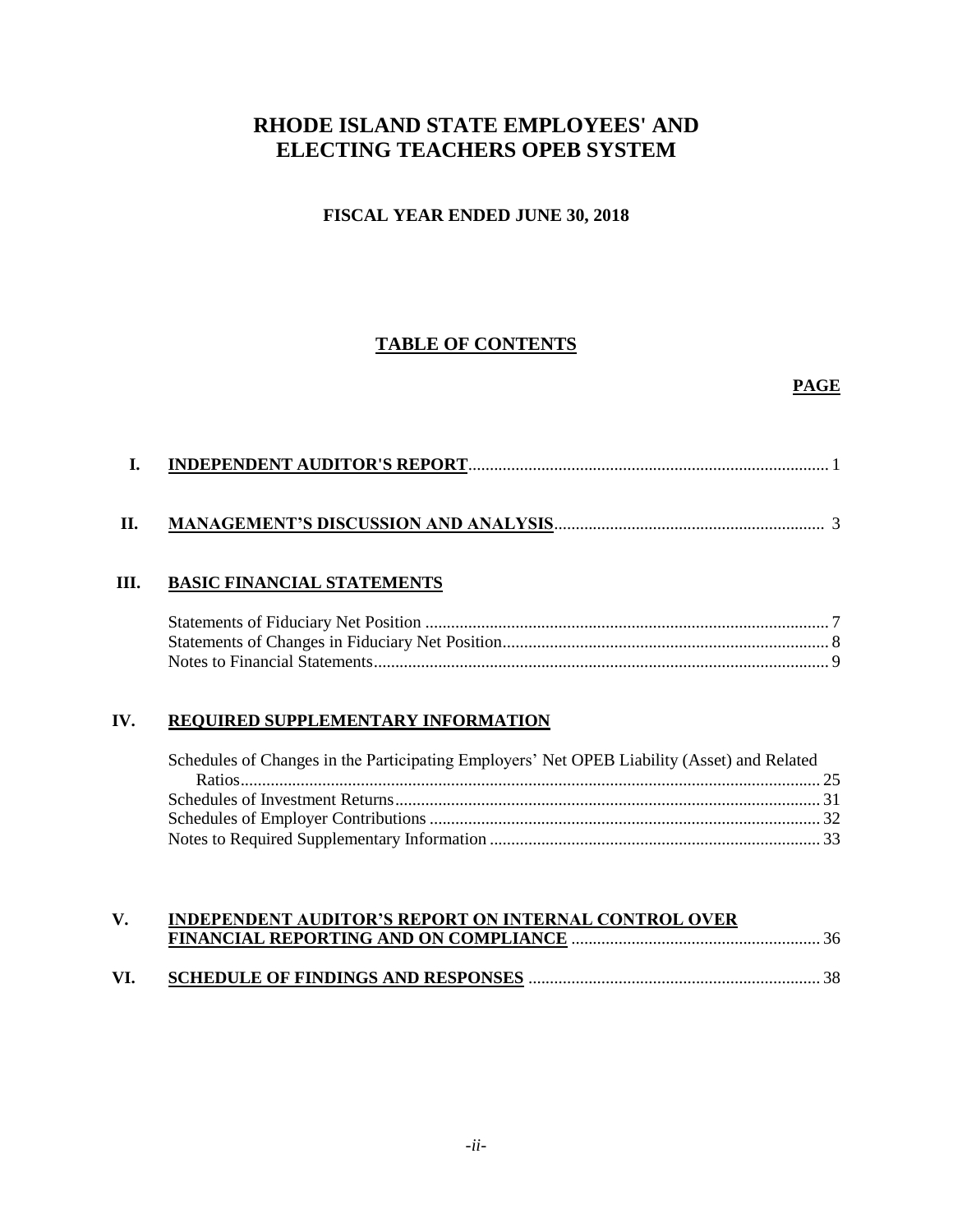

33 Broad Street • Suite 201 • Providence, RI • 02903-4177 tel: 401.222.2435 · fax: 401.222.2111 **oag.ri.gov**

#### **INDEPENDENT AUDITOR'S REPORT**

Joint Committee on Legislative Services, General Assembly, State of Rhode Island: Board of the Rhode Island State Employees' and Electing Teachers OPEB System:

#### *Report on the Financial Statements*

We have audited the accompanying financial statements of the plans which comprise the Rhode Island State Employees' and Electing Teachers OPEB System (the System) as of June 30, 2018 and for the year then ended, and the related notes to the financial statements, which collectively comprise the System's basic financial statements as listed in the table of contents.

#### *Management's Responsibility for the Financial Statements*

Management is responsible for the preparation and fair presentation of these financial statements in accordance with accounting principles generally accepted in the United States of America; this includes the design, implementation, and maintenance of internal control relevant to the preparation and fair presentation of financial statements that are free from material misstatement, whether due to fraud or error.

#### *Auditor's Responsibility*

Our responsibility is to express an opinion on these financial statements based on our audit. We conducted our audit in accordance with auditing standards generally accepted in the United States of America and the standards applicable to financial audits contained in *Government Auditing Standards*, issued by the Comptroller General of the United States. Those standards require that we plan and perform the audit to obtain reasonable assurance about whether the financial statements are free of material misstatement.

An audit involves performing procedures to obtain audit evidence about the amounts and disclosures in the financial statements. The procedures selected depend on the auditor's judgment, including the assessment of the risks of material misstatement of the financial statements, whether due to fraud or error. In making those risk assessments, the auditor considers internal control relevant to the entity's preparation and fair presentation of the financial statements in order to design audit procedures that are appropriate in the circumstances, but not for the purpose of expressing an opinion on the effectiveness of the entity's internal control. Accordingly, we express no such opinion. An audit also includes evaluating the appropriateness of accounting policies used and the reasonableness of significant accounting estimates made by management, as well as evaluating the overall presentation of the financial statements.

We believe that the audit evidence we have obtained is sufficient and appropriate to provide a basis for our audit opinion.

#### *Opinions*

In our opinion, the financial statements referred to above present fairly, in all material respects, the financial position of the plans within the System as of June 30, 2018, and the changes in financial position and for the year then ended in accordance with accounting principles generally accepted in the United States of America.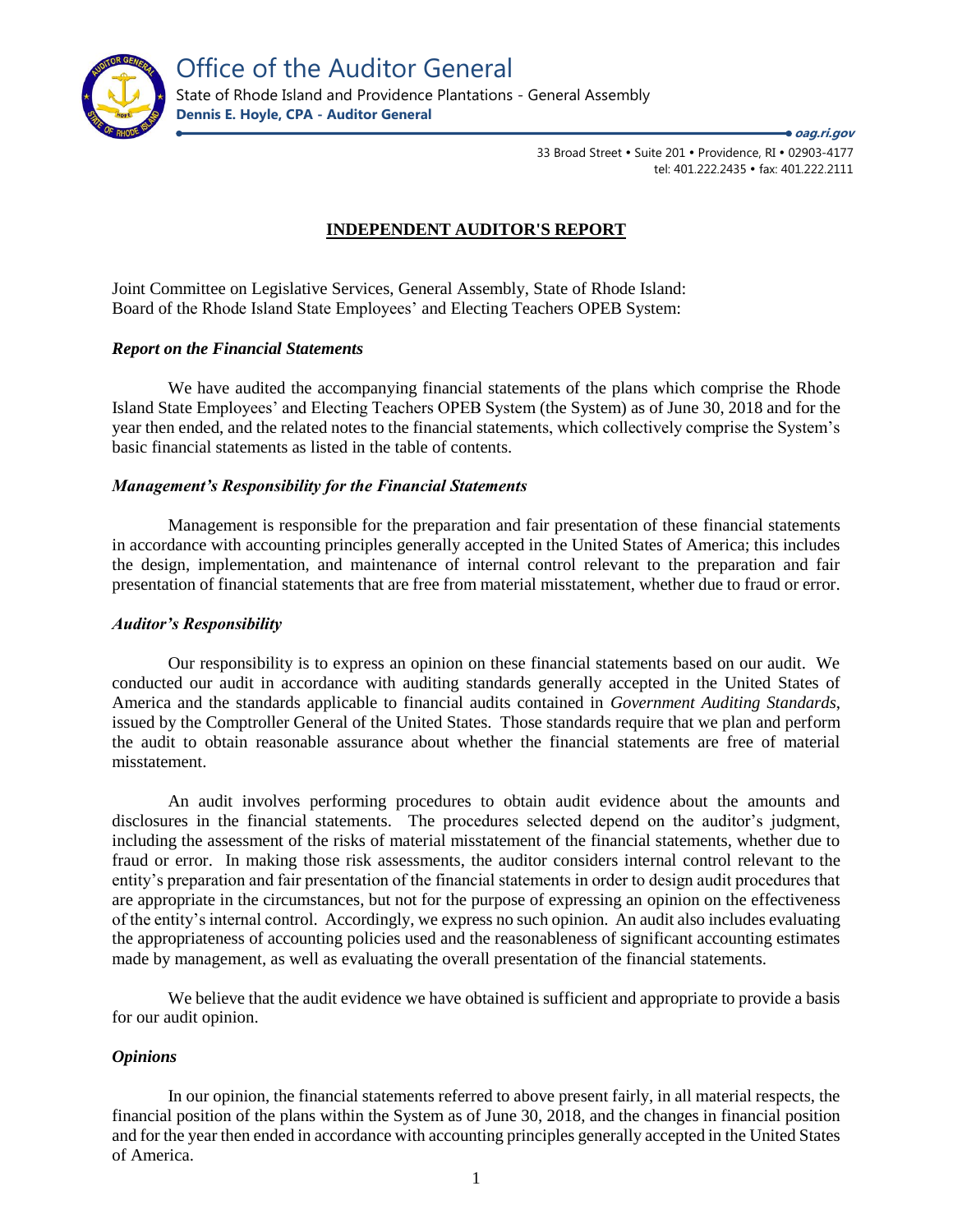Joint Committee on Legislative Services Board of the Rhode Island State Employees' and Electing Teachers OPEB System

#### *Emphasis of Matter*

As discussed in Note 1(a), the financial statements present only the OPEB Trust Funds of the State of Rhode Island and Providence Plantations (the State) and do not purport to, and do not, present fairly the financial position of the State, as of June 30, 2018, and the changes in its financial position for the year then ended in conformity with accounting principles generally accepted in the United States of America.

Our opinions are not modified with respect to this matter.

#### **Other Matters -** *Required Supplementary Information*

Accounting principles generally accepted in the United States of America require that the Management's Discussion and Analysis on pages 3 through 6 and the Schedules of Changes in the Participating Employers' Net OPEB Liability (Asset) and Related Ratios, Investment Returns, and Employer Contributions on pages 25 through 32 be presented to supplement the basic financial statements. Such information, although not a part of the basic financial statements, is required by the Governmental Accounting Standards Board who considers it to be an essential part of financial reporting for placing the basic financial statements in an appropriate operational, economic, or historical context. We have applied certain limited procedures to the required supplementary information in accordance with auditing standards generally accepted in the United States of America, which consisted of inquiries of management about the methods of preparing the information and comparing the information for consistency with management's responses to our inquiries, the basic financial statements, and other knowledge we obtained during our audit of the basic financial statements. We do not express an opinion or provide any assurance on the information because the limited procedures do not provide us with sufficient evidence to express an opinion or provide any assurance.

#### **Other Reporting Required by** *Government Auditing Standards*

In accordance with *Government Auditing Standards*, we have also issued our report dated September 27, 2019 on our consideration of the System's internal control over financial reporting and on our tests of its compliance with certain provisions of laws, regulations, contracts, and other matters. The purpose of that report is to describe the scope of our testing of internal control over financial reporting and compliance and the results of that testing, and not to provide an opinion on the internal control over financial reporting or on compliance. That report is an integral part of an audit performed in accordance with *Government Auditing Standards* in considering the System's internal control over financial reporting and compliance.

 Dennis E. Hoyle, CPA Auditor General

September 27, 2019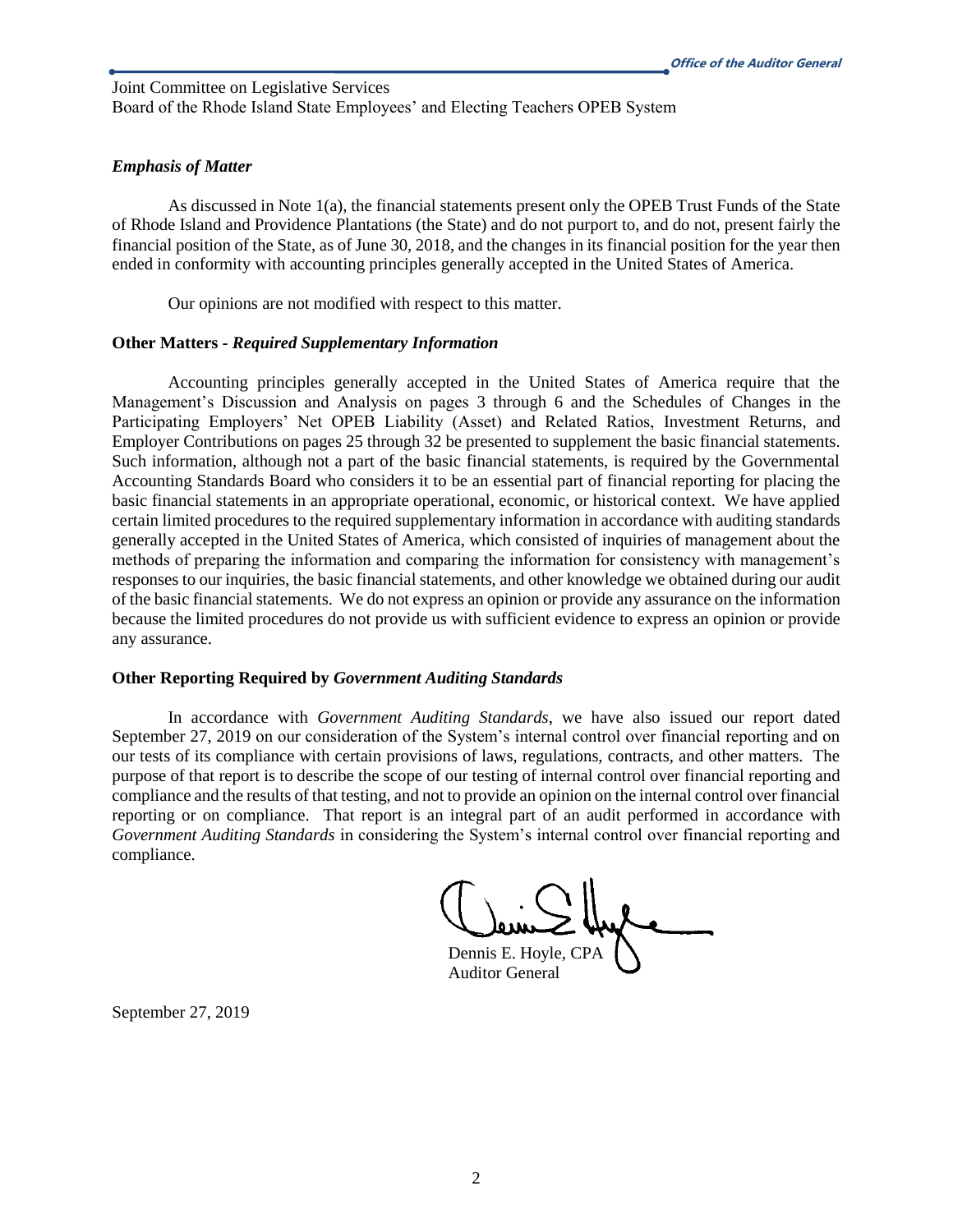# State Employees' and Electing Teachers OPEB System of Rhode Island

Management's Discussion and Analysis

3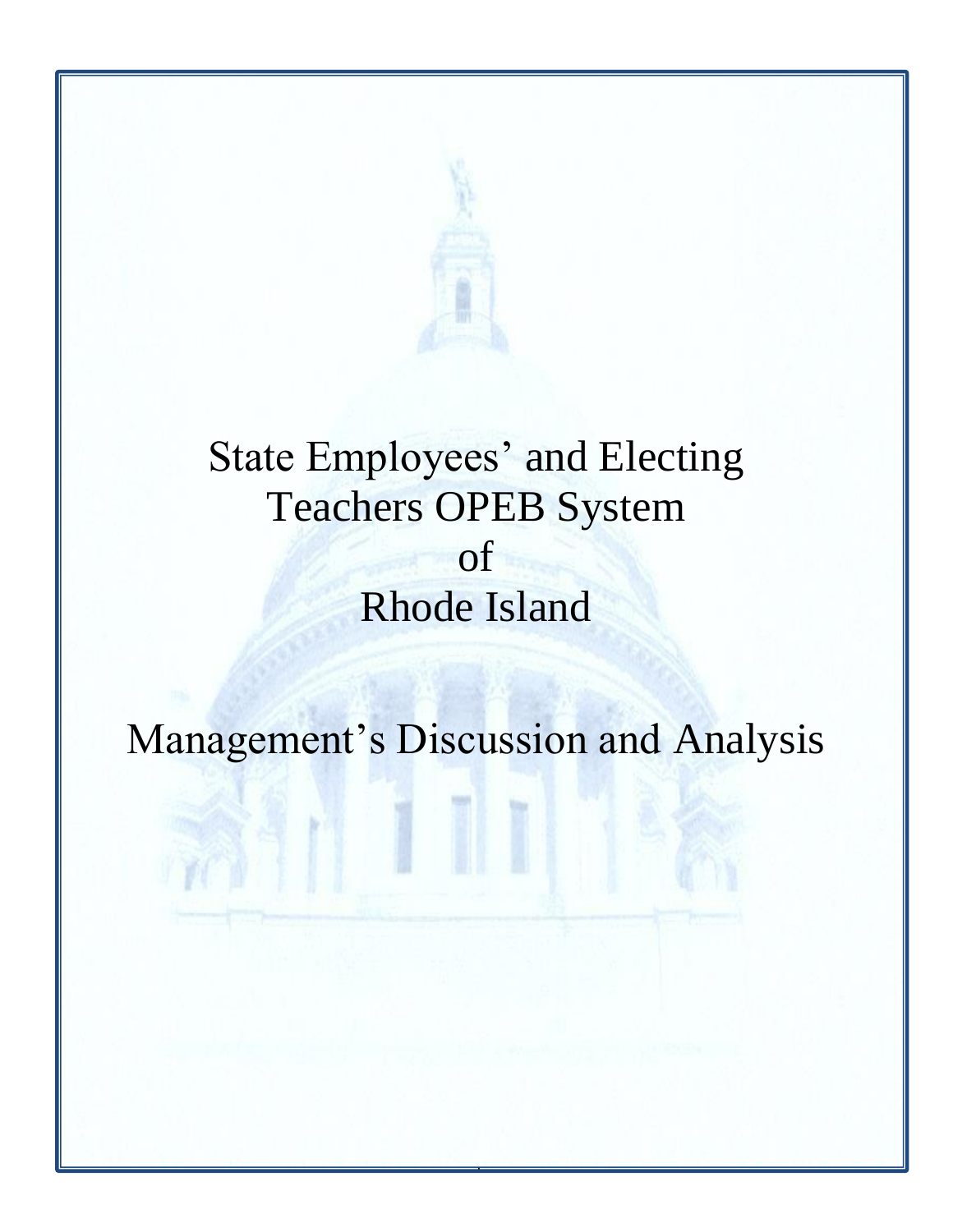The Rhode Island State Employees' and Electing Teachers OPEB System (the System) provides this Management's Discussion and Analysis of their financial performance for the readers of the System's financial statements. This narrative provides an overview of the System's financial activity for the fiscal year ended June 30, 2018. This analysis is to be considered in conjunction with the financial statements to provide an objective analysis of the System's financial activities based on the status of the System and issues currently facing management.

The System is administered by the State of Rhode Island OPEB Board and was authorized, created and established under Chapter 36-12.1 of the RI General Laws. The Board was established under Chapter 36- 12.1 as an independent board to hold and administer, in trust, the funds of the OPEB system.

Pursuant to legislation enacted by the General Assembly, a trust was established in fiscal year 2011 to accumulate assets and pay benefits and other costs associated with the System. In addition, beginning in fiscal year 2011 the State and other participating employers were required by law to fund the plans on an actuarially determined basis. Previously the System had been funded on a pay-as-you-go basis with annual contributions designed to fund only current year claims, premiums and administrative costs.

The System administers other post-employment benefits plans for the following groups:

- **State employees -** covers state employees and certain employees of the Narragansett Bay Commission, RI Airport Corporation, and RI Commerce Corporation.
- **Teachers** covers certified public school teachers electing to participate in the System.
- **Judges –** covers judges and magistrates.
- **State Police –** covers State police officers.
- **Legislators** covers retired and former members of the General Assembly.
- **Board of Education** (BOE) covers certain employees of the University and Colleges, primarily faculty.

The plans within the System generally provide healthcare coverage to pre-Medicare eligible retirees and Health Reimbursement Account contributions or Medicare supplemental plan coverage for those members who are eligible for Medicare. The retirees' contribution to the cost of the various plans offered varies based on their years of service.

#### **Understanding the System's Financial Statements**

The Statements of Fiduciary Net Position provide a snapshot of the financial position of the System at June 30, 2018. The Statements of Changes in Fiduciary Net Position summarize the additions and deductions that occurred during the fiscal year. The Notes to the Financial Statements provide additional information that is essential to a full understanding of the financial statements. The Required Supplementary Information consists of schedules and related notes, which demonstrate the System's progress in accumulating funds to meet future OPEB benefit obligations for members of the System.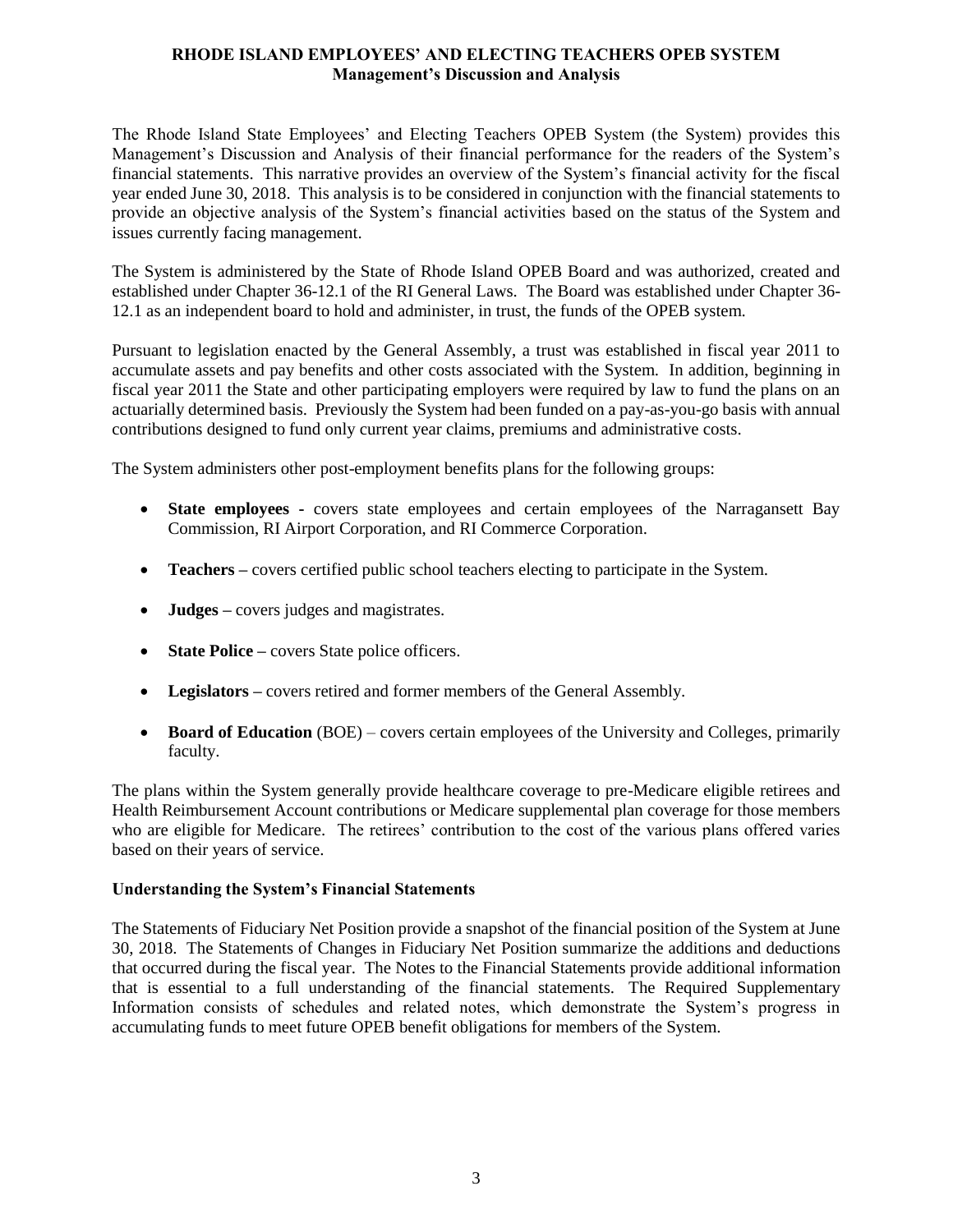#### **Financial Highlights for the Fiscal Year Ended June 30, 2018**

- Fiduciary net position increased by \$50.0 million in fiscal 2018 to \$278.2 million. The System began accumulating assets for the future payment of post-employment benefits in 2011.
- Total post-employment health care benefits paid were \$32.6 million, a decrease of \$0.9 million from the amount of benefits paid in fiscal 2017.
- Contributions to all plans from members and employers for fiscal 2018 totaled \$59.6 million, an increase of \$1.3 million compared to the contributions received in fiscal 2017.
- **•** The System experienced a net gain from investing activities of \$20.8 million for fiscal 2018.

| <b>Assets, Liabilities and Fiduciary Net Position - All Plans</b> |    |               |    |               |  |  |  |  |  |
|-------------------------------------------------------------------|----|---------------|----|---------------|--|--|--|--|--|
|                                                                   |    | June 30, 2018 |    | June 30, 2017 |  |  |  |  |  |
| Assets:                                                           |    |               |    |               |  |  |  |  |  |
| Cash and cash equivalents                                         | \$ | 9,330,131     | -S | 8,747,988     |  |  |  |  |  |
| Advance held by claims processing agent                           |    | 811,000       |    | 797,000       |  |  |  |  |  |
| Investments                                                       |    | 271,753,912   |    | 221,527,905   |  |  |  |  |  |
| Receivables                                                       |    | 2,105,152     |    | 1,838,603     |  |  |  |  |  |
| Total assets                                                      |    | 284,000,195   |    | 232,911,496   |  |  |  |  |  |
| Liabilities:                                                      |    |               |    |               |  |  |  |  |  |
| Accounts payable and incurred but not reported claims             |    | 1,861,422     |    | 2,188,773     |  |  |  |  |  |
| Other liabilities                                                 |    | 3,968,516     |    | 2,304,670     |  |  |  |  |  |
| Total liabilities                                                 |    | 5,829,938     |    | 4,493,443     |  |  |  |  |  |
| <b>Fiduciary Net Position:</b>                                    |    | 278,170,257   | \$ | 228,418,053   |  |  |  |  |  |

| <b>Summary of Changes in Fiduciary Net Position – All Plans</b> |    |               |              |               |  |  |  |  |  |
|-----------------------------------------------------------------|----|---------------|--------------|---------------|--|--|--|--|--|
|                                                                 |    | June 30, 2018 |              | June 30, 2017 |  |  |  |  |  |
| <b>Additions:</b>                                               |    |               |              |               |  |  |  |  |  |
| Contributions:                                                  |    |               |              |               |  |  |  |  |  |
| Employer                                                        | \$ | 58,009,766 \$ |              | 56,692,894    |  |  |  |  |  |
| Member                                                          |    | 1,571,270     |              | 1,596,432     |  |  |  |  |  |
| Other income                                                    |    | 2,332,536     |              | 2,076,928     |  |  |  |  |  |
| Net investment gain                                             |    | 20,758,655    |              | 21,553,636    |  |  |  |  |  |
| <b>Total Additions</b>                                          |    | 82,672,227    |              | 81,919,890    |  |  |  |  |  |
| Deductions:                                                     |    |               |              |               |  |  |  |  |  |
| <b>Benefits</b>                                                 |    | 32,562,643    |              | 33,544,029    |  |  |  |  |  |
| Administrative expenses                                         |    | 357,380       |              | 84,542        |  |  |  |  |  |
| <b>Total Deductions</b>                                         |    | 32,920,023    |              | 33,628,571    |  |  |  |  |  |
| <b>Increase in Fiduciary Net Position:</b>                      |    | 49,752,204    |              | 48,291,319    |  |  |  |  |  |
| <b>Fiduciary Net Position:</b>                                  |    |               |              |               |  |  |  |  |  |
| Beginning of year                                               |    | 228,418,053   |              | 180, 126, 734 |  |  |  |  |  |
| End of year                                                     |    | 278,170,257   | $\mathbb{S}$ | 228,418,053   |  |  |  |  |  |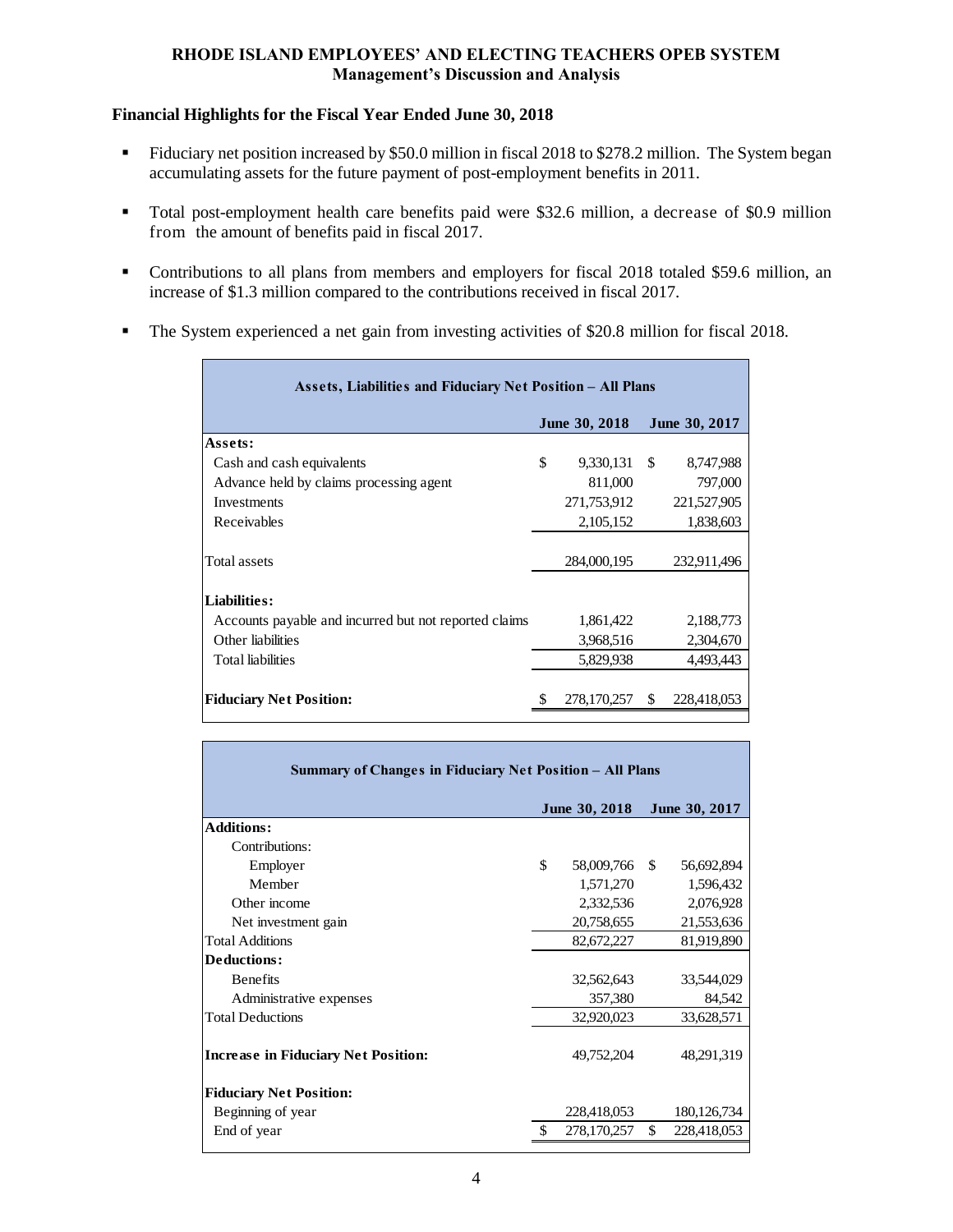#### **Investments**

The State Investment Commission (SIC) monitors investment performance of the System and conducts periodic asset/liability (A/L) studies to identify an optimal diversified investment portfolio that maximizes return within an acceptable level of risk. As long-term investors, the SIC is committed to its strategic asset allocation that has been developed as part of a comprehensive A/L study which incorporates capital market return expectations, risks and correlations associated with each asset class as well as the unique profile and objectives of the System.

The following asset allocation targets are in place at the close of fiscal 2018:

| <b>Fiscal 2018 – Asset Allocation Targets</b> |     |
|-----------------------------------------------|-----|
| Domestic Equity                               | 65% |
| Fixed Income                                  | 35% |



**Pooled Investment Trust - Asset Allocation - Actual - Fair Value at June 30, 2018**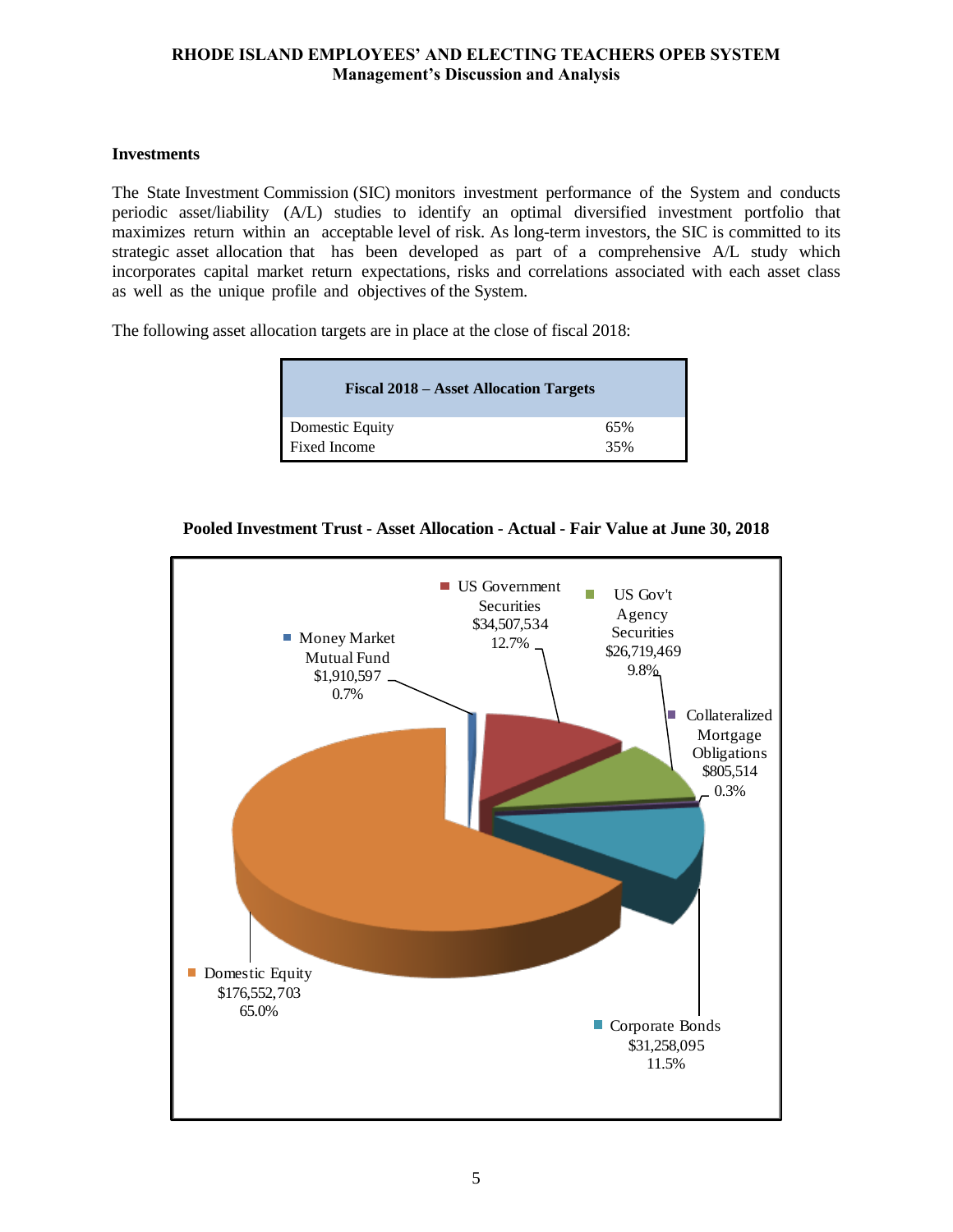#### **Investment Performance**

The System's actuarial investment return assumption is 5.0%. The allocation of assets among equity and fixed income securities in the future may have a significant impact on actual investment performance. The actual investment return, net of investment expenses, for the fiscal year ended June 30, 2018 was 8.99% while the composite benchmark return was 9.08%.

The System uses a four-year smoothed market methodology to determine the actuarial value of assets.

#### **Funded Status**

Independent actuarial valuations of the System have been conducted every two years with annual valuations planned beginning June 30, 2018. As part of these valuations, the progress toward funding OPEB obligations of the System will be measured by comparing the actuarial value of assets to the actuarial accrued liability. This measure is referred to as the funded ratio or funded status.

#### **Next Year's Contribution Rates**

The fiscal 2019 employer contribution rates are all based upon actuarial valuations performed at June 30, 2015. The net employer contribution rates (expressed as a percent of covered payroll) for fiscal year 2019 are 5.98% for State employees, 0.81% for Legislators, 34.89% for State Police, and 4.36% for members of the Board of Education plan. There is no fiscal 2019 required contribution to the Judges plan due to its funded status. The State's contribution for retired teachers is not expressed as a percent of payroll and is budgeted at \$2,321,057 for fiscal year 2019.

Future health care inflation experience is a key variable that could have a major impact on future employer contributions to the System. Trustees of the System, after consultation with the System's actuaries, will continue to carefully monitor this and other actuarial assumptions and make adjustments to future valuations as appropriate. In addition, the assumed rate of return of 5% could be adversely impacted by equity and debt market conditions as well as the continuance of historically low interest rates currently being experienced in the national and world economies.

#### **Contacting the System's Management**

This discussion and analysis presentation is designed to provide a general overview of the System's financial activity. Questions concerning any of the information provided in this report or requests for additional financial information should be addressed to:

> **Office of Accounts and Control 1 Capitol Hill Providence, RI 02908**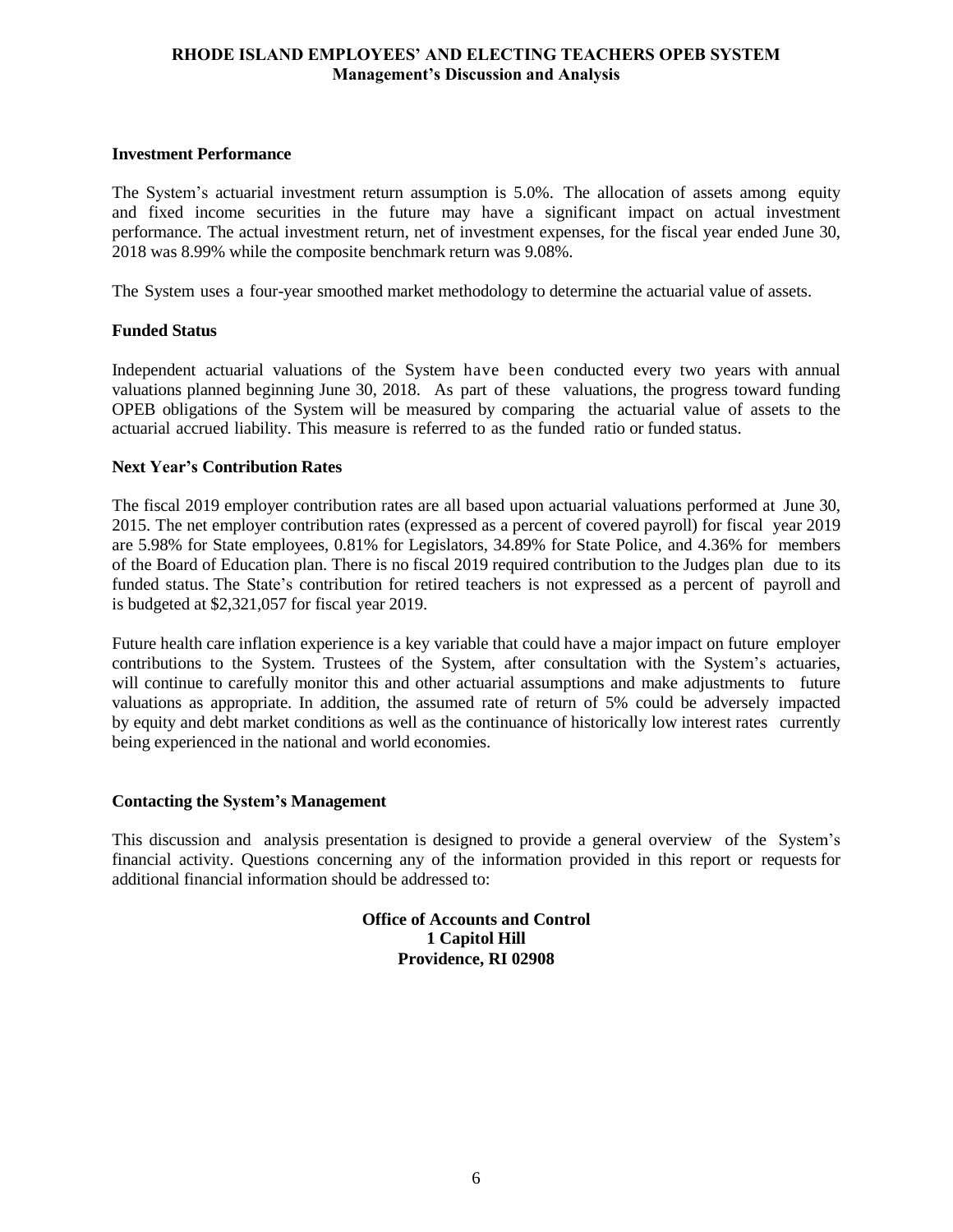#### **Rhode Island State Employees' and Electing Teachers OPEB System Statements of Fiduciary Net Position June 30, 2018**

| <b>State</b><br><b>Employees'</b>                                |                 | <b>Teachers</b> | <b>Judicial</b> |                | <b>State</b><br><b>Police</b> | Legislators    | <b>Board of</b><br><b>Education</b> |               | Memorandum<br><b>Total</b> |    |             |
|------------------------------------------------------------------|-----------------|-----------------|-----------------|----------------|-------------------------------|----------------|-------------------------------------|---------------|----------------------------|----|-------------|
| <b>Assets</b>                                                    |                 |                 |                 |                |                               |                |                                     |               |                            |    |             |
| Cash and cash equivalents                                        | \$<br>4,158,485 | \$              | 2,772,656       | 547,666<br>\$. | <sup>\$</sup>                 | 987,646        | \$<br>160,682                       | <sup>\$</sup> | 702,996                    | \$ | 9,330,131   |
| Advance held by claims processing agent                          | 811,000         |                 |                 |                |                               | $\blacksquare$ |                                     |               |                            |    | 811,000     |
| Contributions receivable                                         | 1,752,323       |                 |                 |                |                               | 202,481        | 334                                 |               | 150,014                    |    | 2,105,152   |
| Investments at fair value - equity in<br>pooled trust            | 179,727,640     |                 | 9,231,060       | 3,585,484      |                               | 45,241,962     | 2,908,777                           |               | 31,058,989                 |    | 271,753,912 |
| <b>Total assets</b>                                              | 186,449,448     |                 | 12,003,716      | 4,133,150      |                               | 46,432,089     | 3,069,793                           |               | 31,911,999                 |    | 284,000,195 |
| <b>Liabilities</b>                                               |                 |                 |                 |                |                               |                |                                     |               |                            |    |             |
| Accounts payable                                                 | 182,509         |                 | 41,527          | 3,591          |                               | 33,017         | 2,637                               |               | 12,141                     |    | 275,422     |
| Incurred but not reported claims                                 | 1,145,000       |                 | 149,000         | 9,000          |                               | 179,000        | 19,000                              |               | 85,000                     |    | 1,586,000   |
| Other                                                            | 3,812,026       |                 | 17,673          | 6,875          |                               | 76,000         | 5,814                               |               | 50,128                     |    | 3,968,516   |
| <b>Total liabilities</b>                                         | 5,139,535       |                 | 208,200         | 19,466         |                               | 288,017        | 27,451                              |               | 147,269                    |    | 5,829,938   |
| Net position held in trust for other<br>post-employment benefits | 181,309,913     | \$              | 11,795,516      | \$4,113,684    |                               | \$46,144,072   | \$3,042,342                         | \$            | 31,764,730                 | \$ | 278,170,257 |

The accompanying notes are an integral part of this financial statement.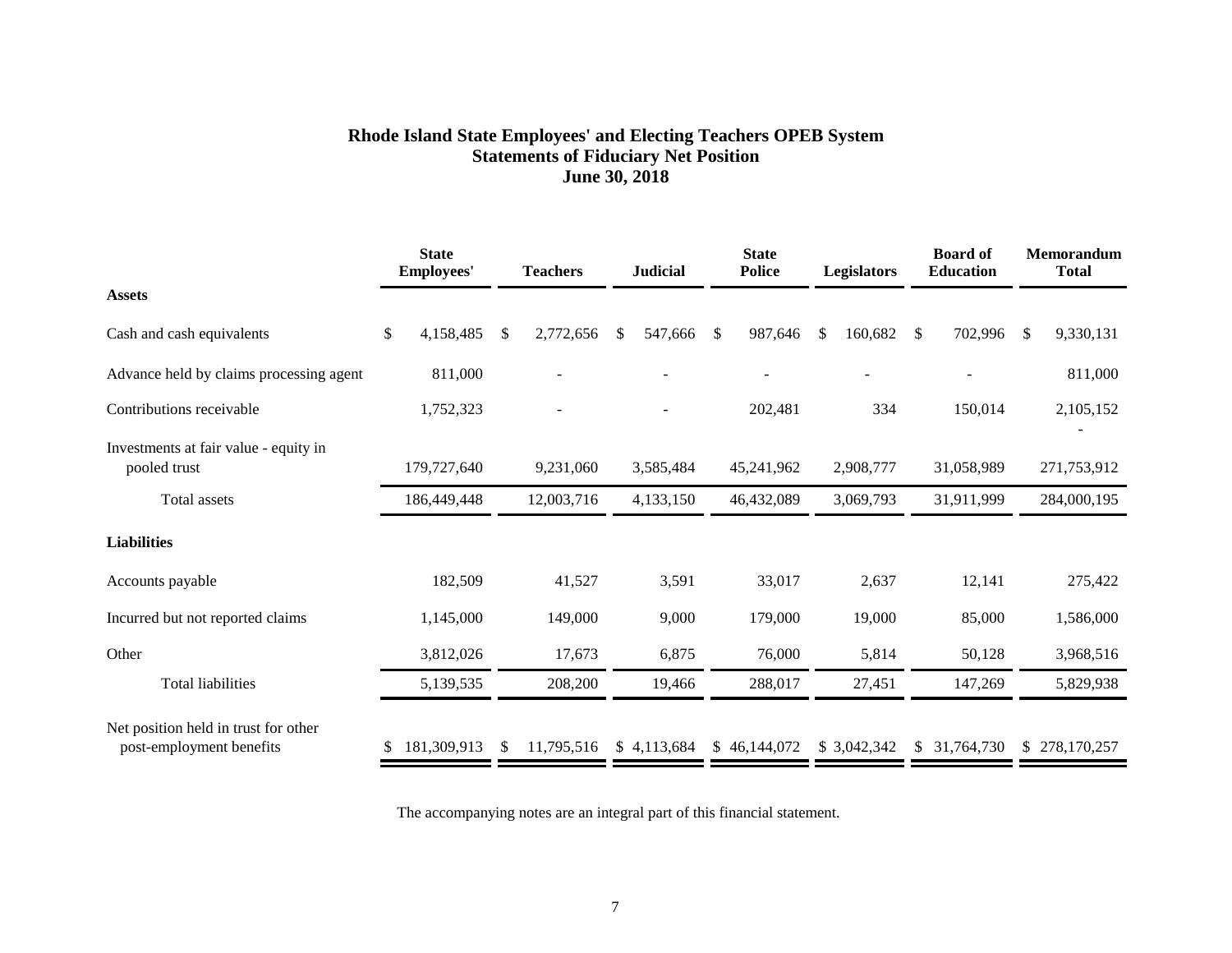#### **Rhode Island State Employees' and Electing Teachers OPEB System Statements of Changes in Fiduciary Net Position For the Fiscal Year Ended June 30, 2018**

|                                                                  | <b>State</b><br><b>Employees'</b> | <b>Teachers</b> | <b>Judicial</b> | <b>State</b><br><b>Police</b> | Legislators | <b>Board of</b><br><b>Education</b> | <b>Memorandum</b><br><b>Total</b> |
|------------------------------------------------------------------|-----------------------------------|-----------------|-----------------|-------------------------------|-------------|-------------------------------------|-----------------------------------|
| <b>Additions</b>                                                 |                                   |                 |                 |                               |             |                                     |                                   |
| Contributions                                                    |                                   |                 |                 |                               |             |                                     |                                   |
| Member contributions (note 4)                                    | \$                                | \$              | \$              | \$                            | \$          | 1,571,271 \$<br>\$                  | 1,571,271                         |
| Employer contributions (note 4)                                  | 42,265,174                        | 2,321,057       |                 | 7,919,243                     | 14,283      | 5,490,009                           | 58,009,766                        |
| Total contributions                                              | 42, 265, 174                      | 2,321,057       | $\mathbf{r}$    | 7,919,243                     | 14,283      | 7,061,280                           | 59,581,037                        |
| Other income (note 6)                                            | 1,848,384                         | 135,678         | 54,150          | 197,487                       | 42,262      | 54,575                              | 2,332,536                         |
| Investment income                                                |                                   |                 |                 |                               |             |                                     |                                   |
| Net appreciation in                                              |                                   |                 |                 |                               |             |                                     |                                   |
| fair value of investments                                        | 12,207,229                        | 672,678         | 261,278         | 3,033,440                     | 221,174     | 2,033,174                           | 18,428,973                        |
| Interest and dividends                                           | 1,607,691                         | 111,756         | 33,588          | 399,170                       | 27,671      | 268,854                             | 2,448,730                         |
|                                                                  | 13,814,920                        | 784,434         | 294,866         | 3,432,610                     | 248,845     | 2,302,028                           | $\overline{20,877,703}$           |
| Less investment expense                                          | (78, 711)                         | (4,279)         | (1,662)         | (19, 723)                     | (1,386)     | (13, 287)                           | (119,048)                         |
| Net investment income                                            | 13,736,209                        | 780,155         | 293,204         | 3,412,887                     | 247,459     | 2,288,741                           | 20,758,655                        |
| Total additions                                                  | 57,849,767                        | 3,236,890       | 347,354         | 11,529,617                    | 304,004     | 9,404,596                           | 82,672,228                        |
| <b>Deductions</b>                                                |                                   |                 |                 |                               |             |                                     |                                   |
| <b>Benefits</b>                                                  | 26,076,925                        | 1,201,727       | (72,064)        | 2,848,978                     | 161,061     | 2,346,016                           | 32,562,643                        |
| Administrative expense (note 7)                                  | 218,612                           | 16,646          | 6,344           | 73,578                        | 5,176       | 37,024                              | 357,380                           |
| <b>Total deductions</b>                                          | 26,295,537                        | 1,218,373       | (65, 720)       | 2,922,556                     | 166,237     | 2,383,040                           | 32,920,023                        |
| Net increase                                                     | 31,554,230                        | 2,018,517       | 413,074         | 8,607,061                     | 137,767     | 7,021,556                           | 49,752,205                        |
| Net position held in trust for other<br>post-employment benefits |                                   |                 |                 |                               |             |                                     |                                   |
| Net position - beginning                                         | 149,755,683                       | 9,776,999       | 3,700,610       | 37,537,011                    | 2,904,575   | 24,743,174                          | 228,418,052                       |
| Net position - ending                                            | 181,309,913                       | 11,795,516      | 4,113,684       | 46,144,072                    | 3,042,342   | 31,764,730                          | 278,170,257                       |

The accompanying notes are an integral part of this financial statement.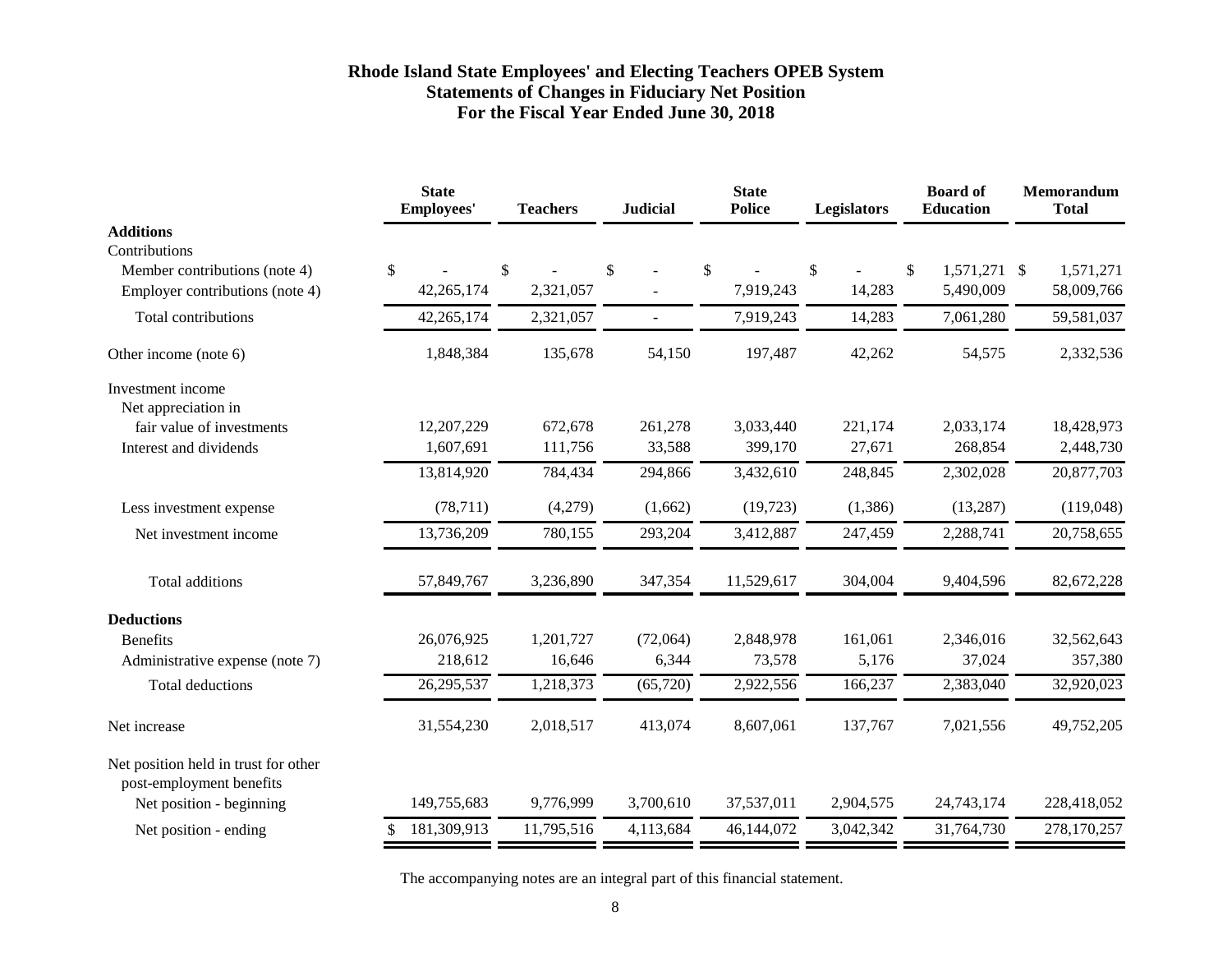### **1. Plan Descriptions**

#### **(a) General**

The Rhode Island State Employees' and Electing Teachers OPEB System (the "System") acts as a common investment and administrative agent for benefits to be provided for six defined benefit other post-employment plans as listed below:

| Plan                      | <b>Members</b>                                                          | <b>Plan Type</b>  |
|---------------------------|-------------------------------------------------------------------------|-------------------|
| <b>State employees</b>    | State employees and certain employees of the Narragansett Bay           | Cost-sharing      |
|                           | Commission, RI Airport Corporation, and RI Commerce Corporation.        | multiple employer |
| <b>Teachers</b>           | Certified public school teachers electing to participate in the System. | Single-employer   |
| <b>Judges</b>             | Judges and magistrates.                                                 | Single-employer   |
| <b>State police</b>       | State police officers.                                                  | Single-employer   |
| <b>Legislators</b>        | Retired and former members of the General Assembly.                     | Single-employer   |
| <b>Board of</b>           | Certain employees of the Board of Education inclusive of URI, RIC and   | Cost-sharing      |
| <b>Education</b><br>(BOE) | CCRI and the Office of Higher Education.                                | multiple employer |

Although the assets of the plans are commingled for investment purposes, each plan's assets are accounted for separately and may be used only for the payment of benefits to the members of that plan, in accordance with the terms of that plan.

The System's financial statements are included as Trust Funds within the Fiduciary Funds in the Comprehensive Annual Financial Report of the State of Rhode Island and Providence Plantations. The accompanying financial statements are not intended to present the financial position and results of operations of the State.

The System is administered by the OPEB Board and was authorized, created, and established under Chapter 36-12.1 of the RI General Laws. The Board was established under Chapter 36-12.1 as an independent board to hold and administer, in trust, the funds of the OPEB System. The four members of the OPEB Board are: the State Controller, the State Budget Officer, the State Personnel Administrator and the General Treasurer, or their designees.

Members of the System, which include State employees, legislators, judges, State police officers, certified public school teachers and employees of certain component units, if they meet certain eligibility requirements, are eligible to receive some form of retiree health care benefits. In addition, certain employees of the Board of Education receive benefits under another plan known as the Rhode Island Board of Education Health Care Insurance Retirement Program (the "BOE Plan").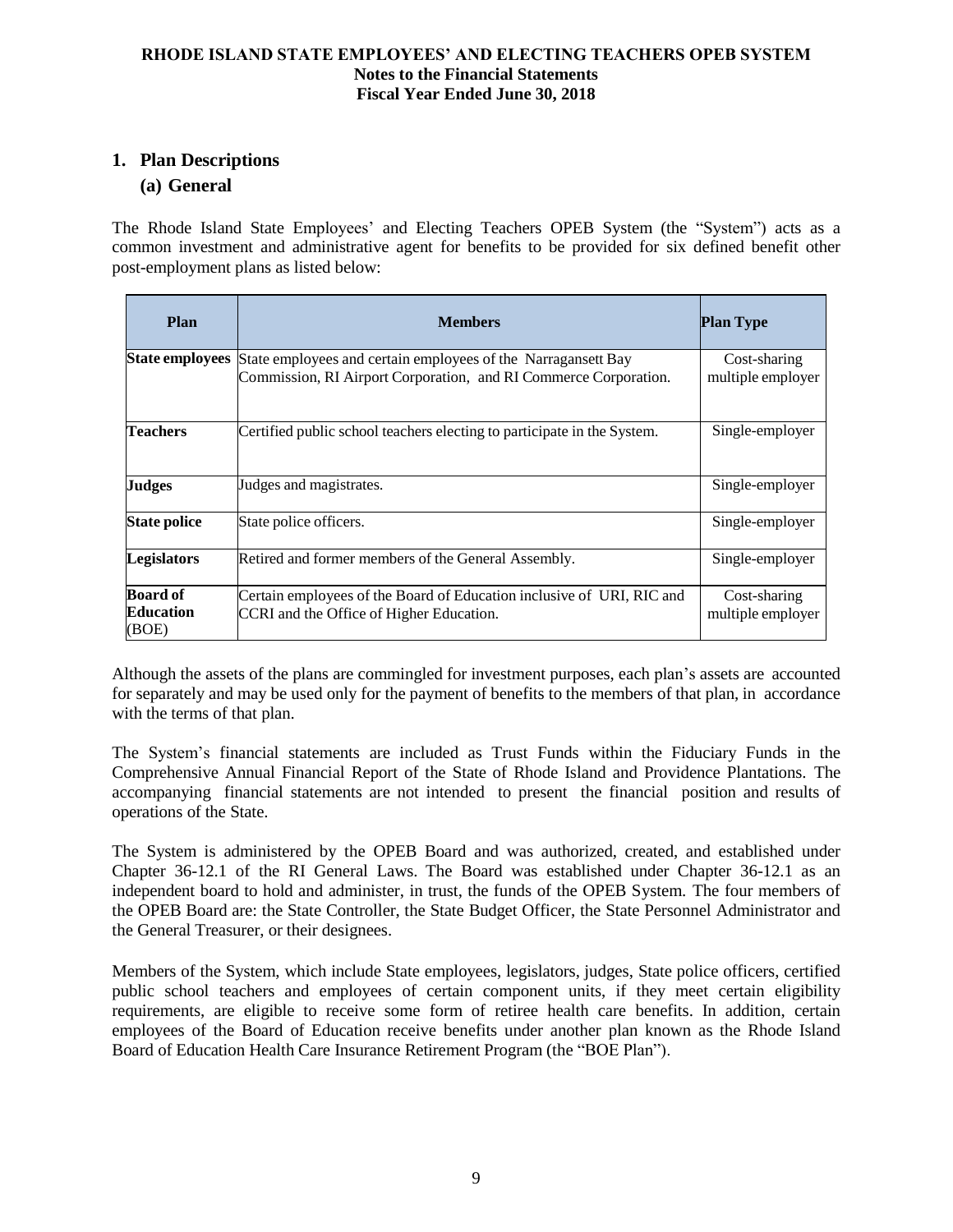# **1. Plan Descriptions (continued) (b) Membership and Benefit Provisions**

The plans within the System generally provide healthcare coverage to pre-Medicare eligible retirees and health reimbursement account contributions or Medicare supplement coverage for members who are Medicare eligible. Members may purchase coverage for spouses and dependents. Depending on the plan and the time of retirement, the cost to purchase coverage for spouses and dependents is either at the "active rate" applicable to active employees or at the retiree rate. Dental and vision coverage is generally not provided (except for those plans that allow active health care coverage to continue after retirement – judges, state police and legislators). Dental and vision coverage may be purchased by these groups with no state subsidy.

Members of the System must meet the eligibility and services requirements set forth in the RI General Laws or other governing documents. RIGL Sections 16-17.1-1 and 2, 36-10-2, 36-12.1, 36-12-2.2 and 36-12-4 govern the provisions of the System, and they may be amended in the future by action of the General Assembly.

Active employees (other than the Board of Education active members) do not make contributions to the respective plans. Retired member contributions consist of the required retiree share of coverage based on the time of retirement and years of service. Other member contributions include purchased coverage for spouses or dependents or for non-subsidized coverage for dental and vision care.

A summary of the principal provisions of the plans follow:

#### **State Employees**

For State employees who retired on or before September 30, 2008, the State provides two types of subsidies for health care benefits. The Tier I subsidy applies to non-Medicare eligible plans and provides that the State will pay the portion of the cost of retiree health care for the retiree and any dependents above the active group rate. The retiree pays the active group monthly rate and the State pays the difference between the active group rate and the early retiree rate. This subsidy is not based on years of service and ends at age 65. In addition to the Tier I benefits, the State pays a portion of the cost of retiree health care above the Tier I costs for certain retirees meeting eligibility requirements based upon the age and service of the retiree, which is referred to as the Tier II benefit.

For State employees who retired on or before September 30, 2008, the fiscal 2018 contributions are as follows:

|                          | Years of       | <b>Amount of Cost</b> |
|--------------------------|----------------|-----------------------|
| <b>Age at Retirement</b> | <b>Service</b> | Paid by Retiree       |
| Below 60:                | 28-34          | 10%                   |
|                          | $35+$          | 0%                    |
| From 60 to 65:           | $10 - 15$      | 50%                   |
|                          | $16 - 22$      | 30%                   |
|                          | $23 - 27$      | 20%                   |
|                          | $28+$          | 0%                    |
| Greater than 65:         | $10 - 15$      | 50%                   |
|                          | $16 - 19$      | 30%                   |
|                          | $20 - 27$      | 10%                   |
|                          | $28+$          | 0%                    |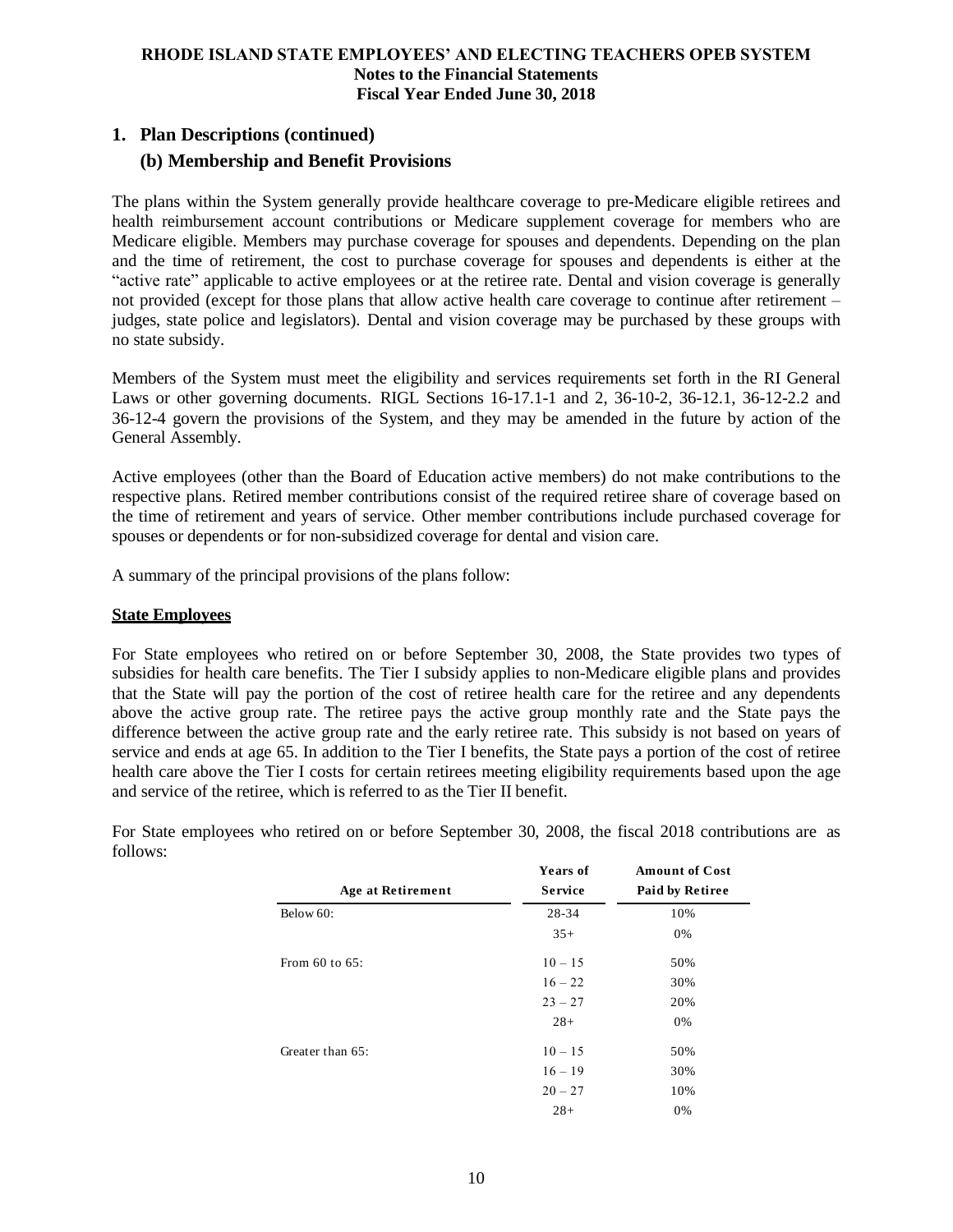# **1. Plan Descriptions (continued) (b) Membership and Benefit Provisions**

For members age 59 through 64 who retire on or after October 1, 2008, with a minimum of 20 years of service, the State pays 80% of the actual cost of health care coverage.

At age 65, State retirees must purchase Medicare Part B (deducted from their Social Security payment) and enroll in a health reimbursement account (HRA) plan to which the OPEB Trust contributes based upon 80% of the lowest-cost Medicare supplemental plan available through the program that meets the plan requirements defined in the law. Amounts available in each retiree's HRA plan can be used for any eligible medical care expense including reimbursement for health insurance premiums.

#### **Teachers**

Teachers who elect to participate in the System and retired on or before September 30, 2008, receive the Tier I subsidy but no other State cost sharing. For all teachers retiring on or after October 1, 2008, the Tier I subsidy ends and there is no other cost sharing by the State. Retired teachers may purchase coverage through the System at the actual cost for retirees.

#### **Judges**

Effective July 1, 2012 new retirees (and spouses and dependents) that are eligible for Medicare are required to enroll in Medicare and a Medicare Supplemental plan. Retirees who retired before that date are able to continue on the active health care plan provided they enroll in Medicare Part B.

#### **State Police**

Retired State police officers (including spouses and dependents) receive the active health care plan benefits or Medicare supplement coverage with the same co-share amount in effect at the date of their retirement.

#### **Legislators**

Effective July 1, 2012 new retirees (and spouses and dependents) that are eligible for Medicare are required to enroll in Medicare and a Medicare Supplemental plan. Retirees who retired before that date are able to continue on the active health care plan provided they enroll in Medicare Part B.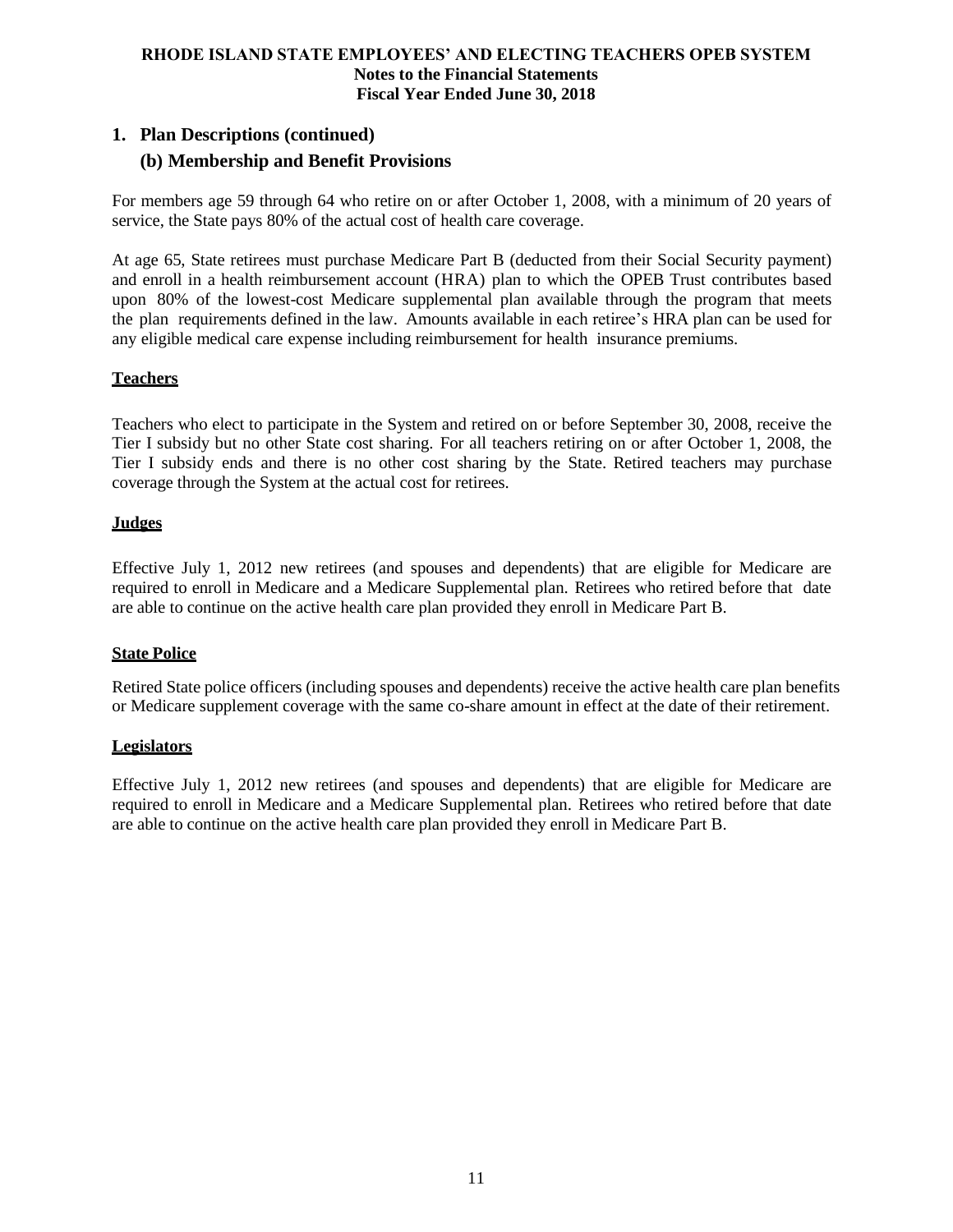# **1. Plan Descriptions (continued)**

### **(b) Membership and Benefit Provisions**

#### **Board of Education**

The BOE Plan offers three types of retiree health care benefits: (1) a self-insured health care plan for retirees not covered by Medicare, (2) a self-insured Medicare supplement plan for Medicare eligible post-65 retirees and (3) a fully insured Medicare HMO plan for Medicare eligible post-65 retirees.

The Tier I non-Medicare eligible plan subsidy provides that the Board will pay the portion of the cost of post-retirement health care for the retiree between the active group rate and the early retiree rate. This subsidy is based on years of service and ends when the retiree enrolls in Medicare. This subsidy is available only to eligible employees retiring before July 1, 2008.

To be eligible for coverage, the retiree retiring before July 1, 2008 must have worked a minimum of 10 years for the Board and must be at least 60 years of age, unless they have 28 years or more of service. Depending on the years of service and the retiree's age, the Board will pay from 50% to 100% of medical insurance premium while the retiree contributes from 50% to 0%.

Employees retiring after June 30, 2008, who are not yet 65 years of age, who have worked a minimum of 10 years for the Board and are at least 60 years of age or who have 28 years or more of service, may purchase health insurance coverage at the actual (100%) retiree premium rate for themselves and their spouses. The Board will continue to pay a portion of the post-65 Tier II benefits, 50% to 100% of medical insurance premium, depending on the years of service and the retiree's age while the retiree will contribute from 50% to 0%.

Active employees covered by the BOE plan contribute .9% of their salary. The contribution of employees covered under the BOE plan can be changed by the Board of Education.

A summary of membership by plan and the number of participating employers as of the June 30, 2017 actuarial valuation (the most recent information available) follows:

| Plan                  |               | <b>Participating</b> |        |                  |
|-----------------------|---------------|----------------------|--------|------------------|
|                       | <b>Active</b> | <b>Retired</b>       |        | <b>Employers</b> |
|                       |               |                      |        |                  |
| State employees       | 11,169        | 6,730                | 17,899 | 9                |
| <b>Teachers</b>       | n/a           | 146                  | 146    | N/A              |
| Judicial              | 61            | 47                   | 108    |                  |
| State police officers | 233           | 173                  | 406    |                  |
| Legislators           | 111           | 18                   | 129    |                  |
| <b>BOE</b> employees  | 1,859         | 862                  | 2,721  | 5                |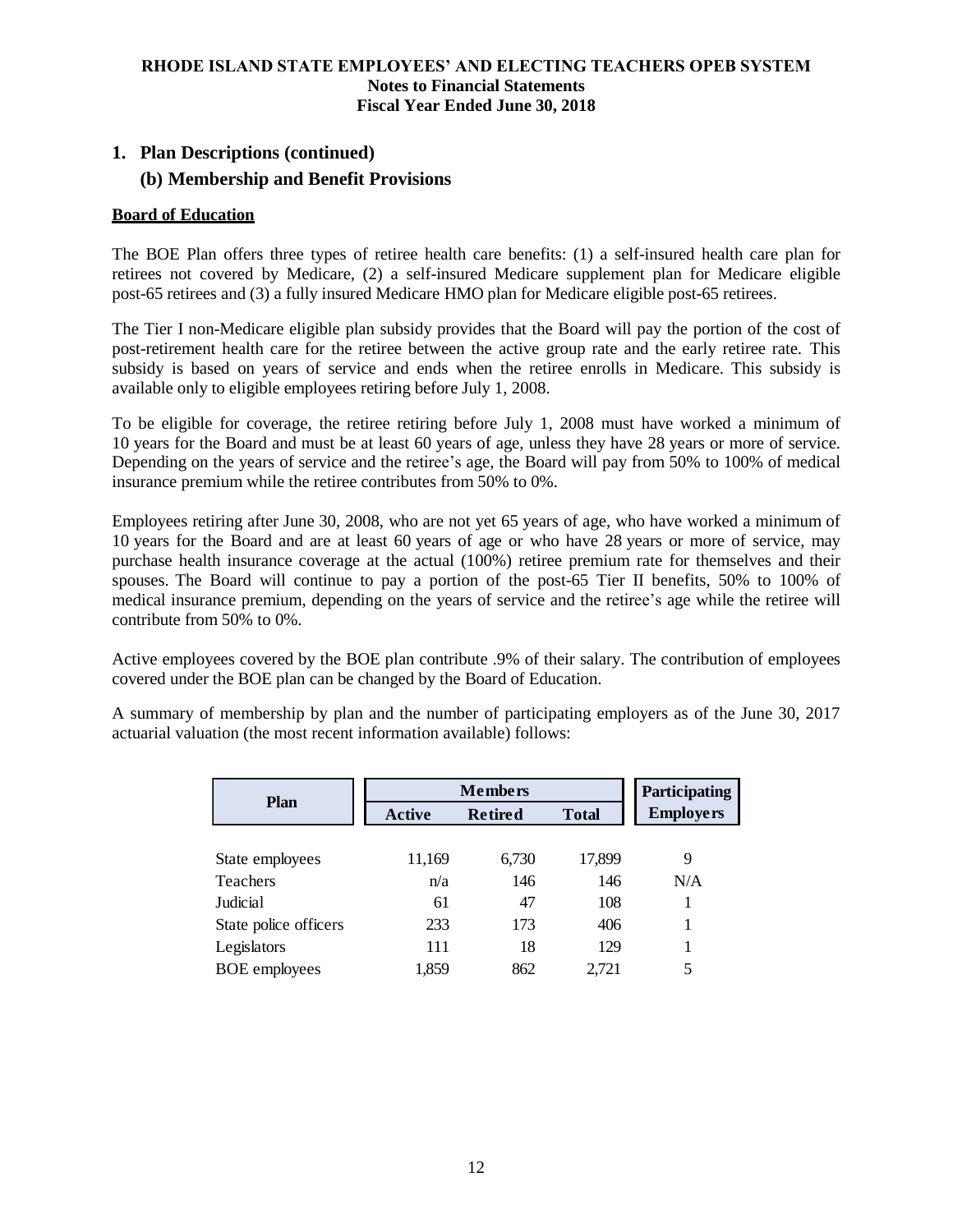### **2. Summary of Significant Accounting Policies**

The accompanying financial statements are prepared in accordance with accounting principles generally accepted in the United States of America as prescribed by the Governmental Accounting Standards Board (GASB). The Governmental Accounting Standards Board (GASB) is responsible for establishing generally accepted accounting principles for other post-employment benefit plans established by governmental entities.

**Measurement Focus and Basis of Accounting** - The financial statements of the System are reported using the economic resources measurement focus and the accrual basis of accounting. Under this method, revenues are recorded when earned or become measurable, and expenses are recorded when a liability is incurred, regardless of the timing of related cash flows. Plan member contributions are recognized in the period in which the contributions are withheld from retiree benefits. Employer contributions to each plan are recognized when due and the employer has made a formal commitment to provide the contributions.

Benefits are recorded based on (1) recognition of a claim liability for a plan covered service for selfinsured coverage or (2) when premiums are due and payable for insured coverage. Accordingly, at fiscal year-end, an estimated liability for incurred but not reported claims is recognized in the financial statements for self-insured coverage.

Investment transactions are recorded on a trade date basis.

**Fair Value of Financial Instruments** - GASB 72 establishes a fair value hierarchy for inputs used in measuring fair value that maximizes the use of observable inputs and minimizes the use of unobservable inputs by requiring that most observable inputs of how the market would price the asset or liability be used when available. The fair value hierarchy is categorized into three levels based on the inputs as follows:

*Level 1* – Unadjusted quoted prices in the active markets that are accessible at the measurement date for identical assets or liabilities.

*Level 2* – Inputs other than quoted prices in active markets for identical assets and liabilities that are observable either directly or indirectly for substantially the full term of the asset or liability.

*Level 3* – Unobservable inputs for the asset or liability (supported by little or no market activity). Level 3 inputs include management's own assumption about the assumptions that market participants would use in pricing the asset or liability (including assumption about risk).

The asset's or liability's fair value measurement level with the fair value hierarchy is based on the lowest level of any input that is significant to the fair value measurement. Valuation techniques maximize the use of relevant observable inputs and minimize the use of unobservable inputs.

Commingled funds consist of an institutional domestic equity index fund. The fair value of the commingled fund is the reported net asset value (NAV) based upon the fair value of the underlying securities or assets held in the fund.

**Cash and Cash Equivalents** - Cash represents deposits held in a financial institution. Cash equivalents are highly liquid investments with a maturity of three months or less at the time of purchase.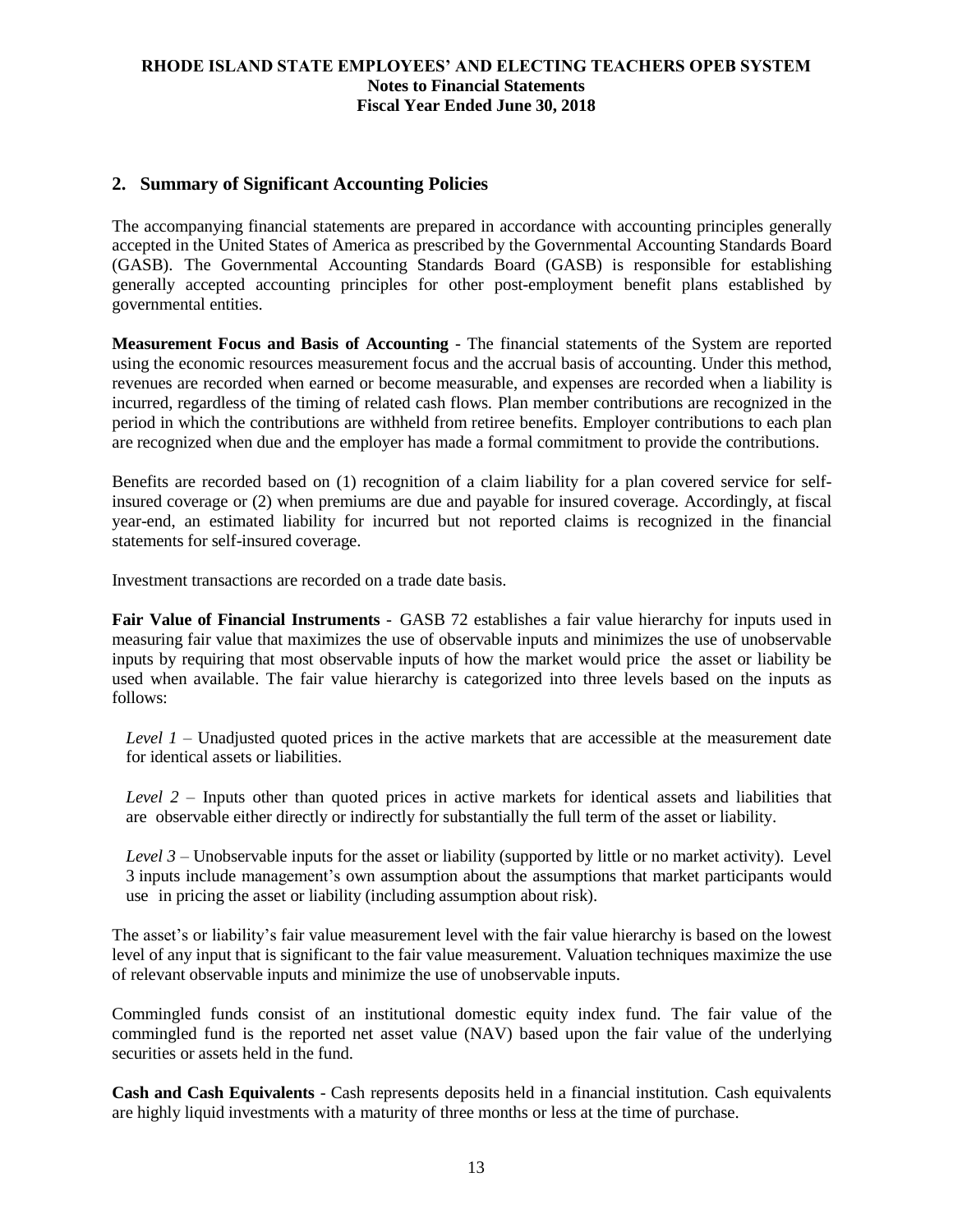#### **2. Summary of Significant Accounting Policies (continued)**

**Investment expenses –** Investment management expenses are presented separately as a component of net investment income and include investment consultants, custodial fees and direct investment expenses allocated by managers. In some instances, investment related costs are not readily separable from investment income and consequently investment income is recorded net of related expenses.

**Use of Estimates** – The preparation of financial statements in conformity with accounting principles generally accepted in the United States of America requires management to make estimates and assumptions that affect the reported amounts of assets and liabilities and disclosures of contingencies. These estimates are subject to a certain amount of uncertainty in the near term, which could result in changes in the values reported for those assets in the statements of fiduciary net position. Estimates also affect the reported amounts of income/additions and expenses/deductions during the reporting period. Actual results could differ from these estimates.

**Memorandum Total Columns** - Total columns on the financial statements are captioned "memorandum only" to indicate that they are presented only to facilitate financial analysis. Data in these columns are not comparable to a consolidation. Inter-fund eliminations have not been made in the aggregation of this data.

#### **3. Cash Deposits and Investments**

#### **Cash Deposits and Cash Equivalents**

|                                              | <b>State</b><br><b>Employees</b> | Teachers        |   | Judicial | <b>State Police</b> | Legislators | <b>BOE</b>    | Total       |
|----------------------------------------------|----------------------------------|-----------------|---|----------|---------------------|-------------|---------------|-------------|
| Cash Deposits:                               |                                  |                 |   |          |                     |             |               |             |
| <b>Book Balance</b>                          | \$4,158,485                      | \$2.772,656     | S | 547,666  | \$<br>987.647       | \$160,682   | \$<br>702.996 | \$9,330,132 |
| <b>Bank Balance</b>                          | \$4,158,485                      | \$2.772,656     | S | 547,666  | \$<br>987.647       | \$160,682   | \$<br>702.996 | \$9,330,132 |
| Cash equivalents                             |                                  |                 |   |          |                     |             |               |             |
| Total Cash Deposits and<br>Cash Equivalents: | \$4,158,485                      | 2,772,656<br>\$ |   | 547,666  | 987,647             | \$160,682   | 702.996       | \$9,330,132 |

At June 30, 2018 the carrying amounts of the plans' cash deposits are listed below:

The bank and book balances represent the plans' deposits in short-term trust accounts which include fully insured demand deposit accounts and interest-bearing, collateralized bank deposit accounts.

In accordance with Rhode Island General Law Chapter 35-10.1, depository institutions holding deposits of the State, its agencies or governmental subdivisions of the State shall, at a minimum, insure or pledge eligible collateral equal to one hundred percent of time deposits with maturities greater than sixty days. Any of these institutions that do not meet minimum capital standards prescribed by federal regulators shall insure or pledge eligible collateral equal to one hundred percent of deposits, regardless of maturity. In addition, the State Investment Commission has adopted a collateralization requirement for institutions holding the State's deposits. Financial institutions are required to pledge collateral equal to 102% of the uninsured deposit amounts. At June 30, 2018, the System's cash deposits were either federally insured or collateralized.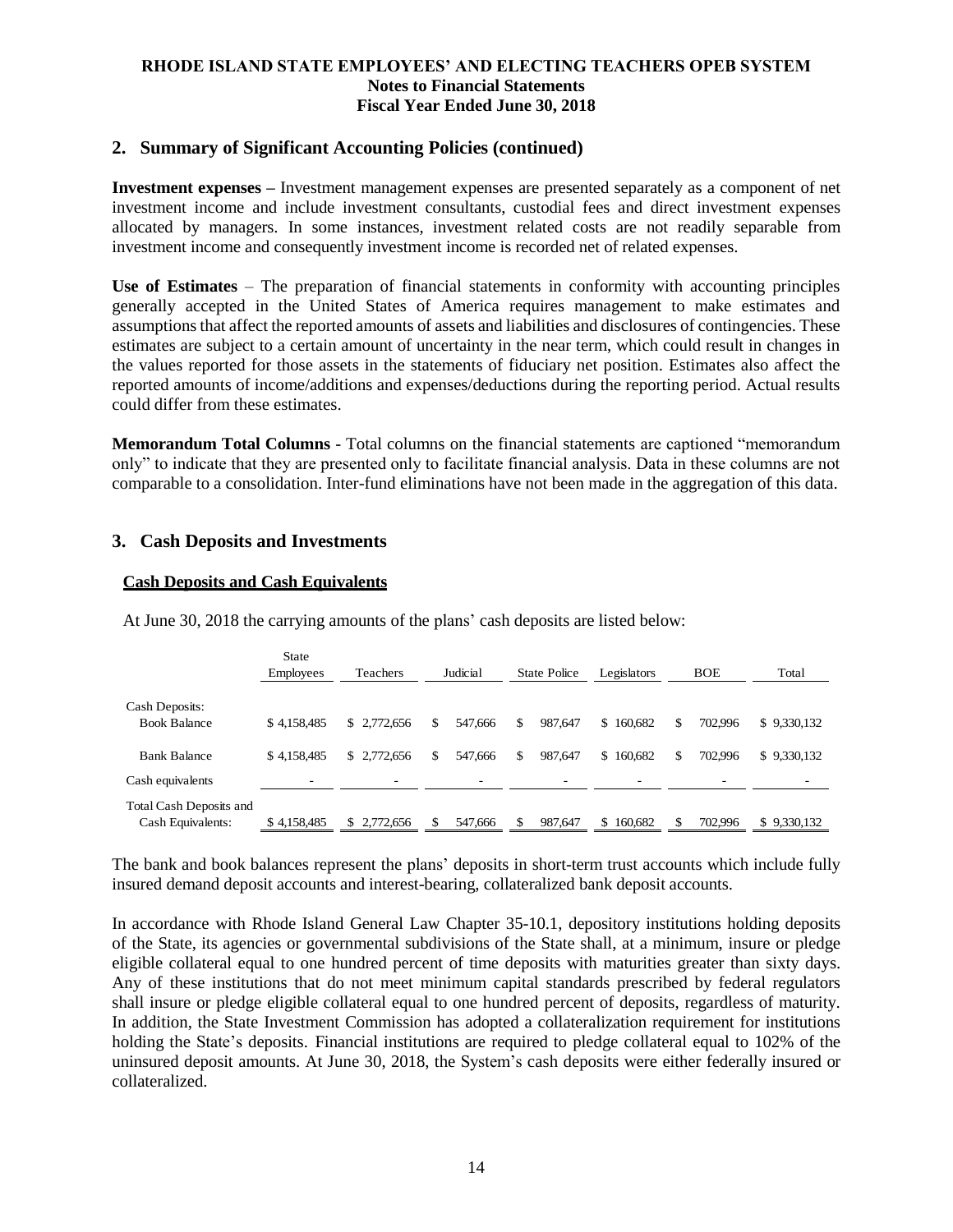#### **3. Cash Deposits and Investments (continued)**

#### **Investments**

The State Investment Commission (SIC) oversees all investments made by the State of Rhode Island, including those made for the System. The General Treasurer makes certain short-term investments on a daily basis. Rhode Island General Law Section 35-10-11 (b)(3) requires that all investments shall be made in securities as would be acquired by prudent persons of discretion and intelligence who are seeking a reasonable income and the preservation of capital. The following was the SIC's adopted asset allocation policy targets as of June 30, 2018.

| <b>Type of Investment</b> | <b>Policy Targets for</b> |
|---------------------------|---------------------------|
|                           | <b>Fiscal Year 2018</b>   |
| Domestic Equity           | 65%                       |
| Fixed Income              | 35%                       |

The assets of each of the plans are pooled for investment purposes only, and units are assigned to the plans based on their respective share of market value. The custodian bank holds assets of the System in a Pooled Account and each plan holds units in the account. The number of units held by each plan is a function of each plans' respective contributions to, or withdrawals from the account. Investment expense is allocated to each plan based on the plan's units in the pooled trust at the end of each month.

Consistent with a target asset allocation model adopted by the SIC, the OPEB System maintains a diversified portfolio by sector, credit rating and issuer using the prudent person standard, which is the standard of care employed solely in the interest of the participants and beneficiaries of the funds and for the exclusive purpose of providing benefits to participants and defraying reasonable expenses of administering the funds.

The following table presents the fair value of investments by type that are held within the pooled trust at June 30, 2018:

| <b>Investments at Fair Value</b>                  | June 30, 2018 | <b>Ouoted Prices in</b><br><b>Active markets for</b><br><b>Identical Assets</b><br>(Level 1) | <b>Signficant Other</b><br><b>Inputs</b><br>(Level 2) | Signficant<br><b>Unobservable</b><br><b>Inputs</b><br>(Level 3) |
|---------------------------------------------------|---------------|----------------------------------------------------------------------------------------------|-------------------------------------------------------|-----------------------------------------------------------------|
| <b>Debt Securities</b>                            |               |                                                                                              |                                                       |                                                                 |
| <b>US Government Securities</b>                   | \$34,507,534  | \$34,507,534                                                                                 |                                                       |                                                                 |
| Corporate Bonds                                   | 31,258,095    |                                                                                              | \$31,258,095                                          |                                                                 |
| <b>US Government Agency Securities</b>            | 26,719,469    |                                                                                              | 26,719,469                                            |                                                                 |
| Collateralized Mortgage Obligations               | 805,514       |                                                                                              | 805,514                                               |                                                                 |
| Total Investments by fair value level             | \$93,290,612  | \$34,507,534                                                                                 | \$58,783,078                                          |                                                                 |
| Investments measured at the net asset value (NAV) |               |                                                                                              |                                                       |                                                                 |
| Commingled Funds                                  | \$176,552,703 |                                                                                              |                                                       |                                                                 |
| Money Market Mutual Funds                         | 12,772,891    |                                                                                              |                                                       |                                                                 |
|                                                   | \$189,325,594 |                                                                                              |                                                       |                                                                 |
| Net investment payable                            | (10,862,294)  |                                                                                              |                                                       |                                                                 |
| <b>Total Pooled Investment Trust</b>              | \$271,753,912 |                                                                                              |                                                       |                                                                 |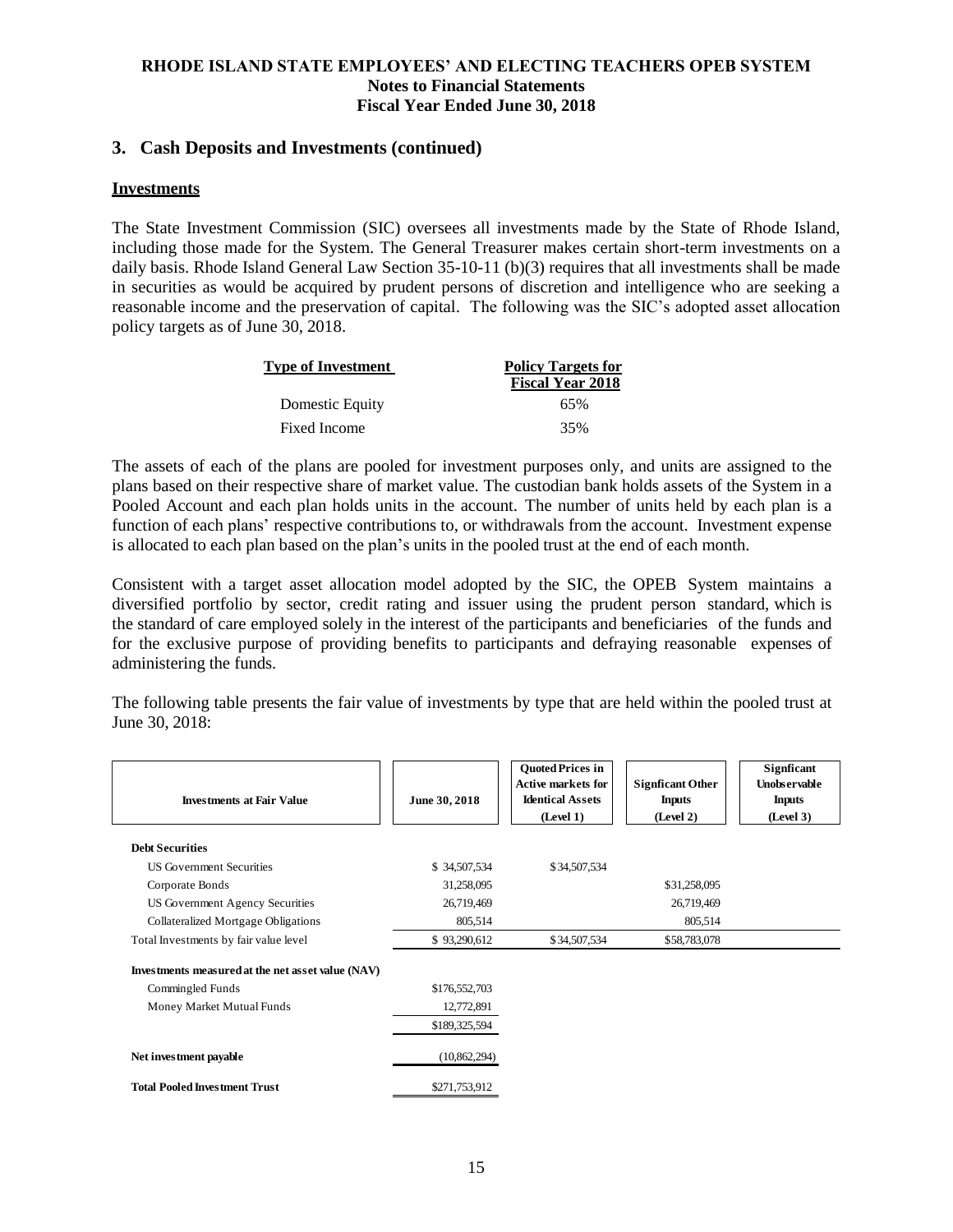#### **3. Cash Deposits and Investments (continued)**

**Money Market Mutual Funds** – these investments are used as temporary cash management investments for amounts pending investment or for amounts liquidated from investments pending distribution for OPEB benefits. The fair value of these money market funds reflects the net asset value reported by the fund administrator which is a stable \$1 per unit. The underlying investments, which are short-term cash equivalent type investments, are generally carried at amortized cost which approximates fair value. There are no participant withdrawal limitations.

**Commingled Funds** – consist of one domestic equity index fund which is intended to replicate the performance of a specific index; e.g., S&P 500. The fair values of the investments have been determined using the NAV per share of the investments as reported by the commingled fund manager, which reflects the exchange pricing of the equity holdings. There are no withdrawal limitations for the domestic equity index fund.

#### **Interest Rate Risk**

Interest rate risk is the risk that changes in interest rates will adversely affect the fair value of an investment. The following table shows the System's fixed income investments by type, fair value and the effective duration at June 30, 2018:

|                                        |                   | <b>Effective</b> |
|----------------------------------------|-------------------|------------------|
| <b>Investment Type</b>                 | <b>Fair Value</b> | <b>Duration</b>  |
| <b>US Government Securities</b>        | \$<br>34,507,534  | 5.41             |
| <b>US Government Agency Securities</b> | 26,719,469        | 4.98             |
| Corporate Bonds                        | 31,258,095        | 7.42             |
| <b>Non-US Govt Securities</b>          | 805,514           | 3.46             |
| <b>Total Fixed Income</b>              | 93,290,612        | 5.22             |

The System's investment in the Fidelity Investments Money Market Government Portfolio Fund, a money market mutual fund, had an average weighted maturity of 26 days at June 30, 2018.

#### **Credit Risk**

The System manages exposure to credit risk generally by adhering to an overall target weighted average credit quality for the portfolio.

The System's exposure to credit risk as of June 30, 2018 is as follows: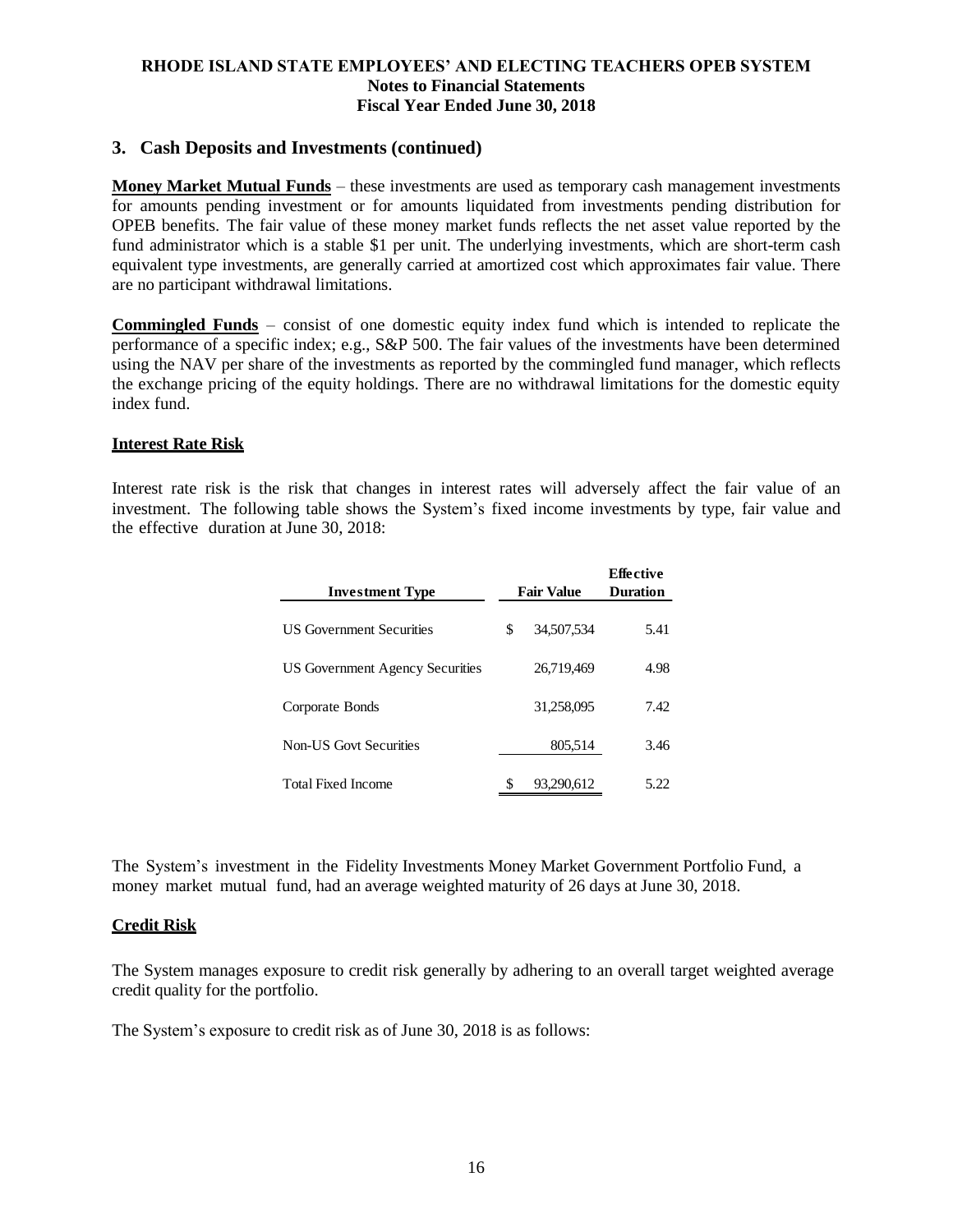#### **3. Cash Deposits and Investments (continued)**

| \$<br>\$<br>\$<br>26.719.469<br>805,514<br>Aaa<br>Aa<br>A<br>Baa<br>Ba<br><b>Not Rated</b><br>\$.<br>\$<br>\$.<br>26,719,469<br>805.514<br><b>Fair Value</b> | <b>Quality Rating (1)</b> | <b>US Government</b><br>Agency<br>Obligations |  | <b>Collateralized</b><br>Mortgage<br>Obligations |  | Corporate<br><b>Bonds</b>                                                 |  |  |
|--------------------------------------------------------------------------------------------------------------------------------------------------------------|---------------------------|-----------------------------------------------|--|--------------------------------------------------|--|---------------------------------------------------------------------------|--|--|
|                                                                                                                                                              |                           |                                               |  |                                                  |  | 1,700,878<br>1,672,957<br>9.487.701<br>16,372,878<br>1,413,893<br>609,788 |  |  |
|                                                                                                                                                              |                           |                                               |  |                                                  |  | 31,258,095                                                                |  |  |

**(1) Moody's Investor Service**

The System's investment in a short-term money market mutual fund (Fidelity Investments Money Market Government Portfolio Fund) was rated AAAm by Standard & Poor's Investors Service.

#### **Concentration of Credit Risk**

Concentration of credit risk is the risk of loss attributed to the magnitude of a System's investments in a single issuer. There is no single issuer exposure within the System's portfolio that comprises more than 5% of the overall portfolio.

#### **Custodial Credit Risk**

For an investment, custodial credit risk is the risk that, in the event of the failure of the counterparty, the System will not be able to recover the value of its investment or collateral securities that are in the possession of an outside party. At June 30, 2018, all securities were registered in the name of the System (or in the nominee name of its custodial agent) and were held in the possession of the System's custodial bank, Bank of New York Mellon.

#### **Derivatives and Other Similar Investments**

Through its commingled fund, the System indirectly holds derivative type instruments, primarily equity index futures.

#### **Rate of Return**

For the year ended June 30, 2018, the annual money weighted returns on investments within each of the plans, net of investment expenses are shown in the following table. The money-weighted rate of return expresses investment performance, net of investment expense, adjusted for the changing amounts actually invested.

|                                           | <b>State</b><br><b>Employees</b> | <b>Teachers</b> | <b>Judges</b> | <b>State Police   Legislators</b> |       | <b>Board of</b><br><b>Education</b> |
|-------------------------------------------|----------------------------------|-----------------|---------------|-----------------------------------|-------|-------------------------------------|
| <b>Fiscal Year Ended</b><br>June 30, 2018 | 8.70%                            | 6.95%           | 7.96%         | 8.60%                             | 8.75% | 8.59%                               |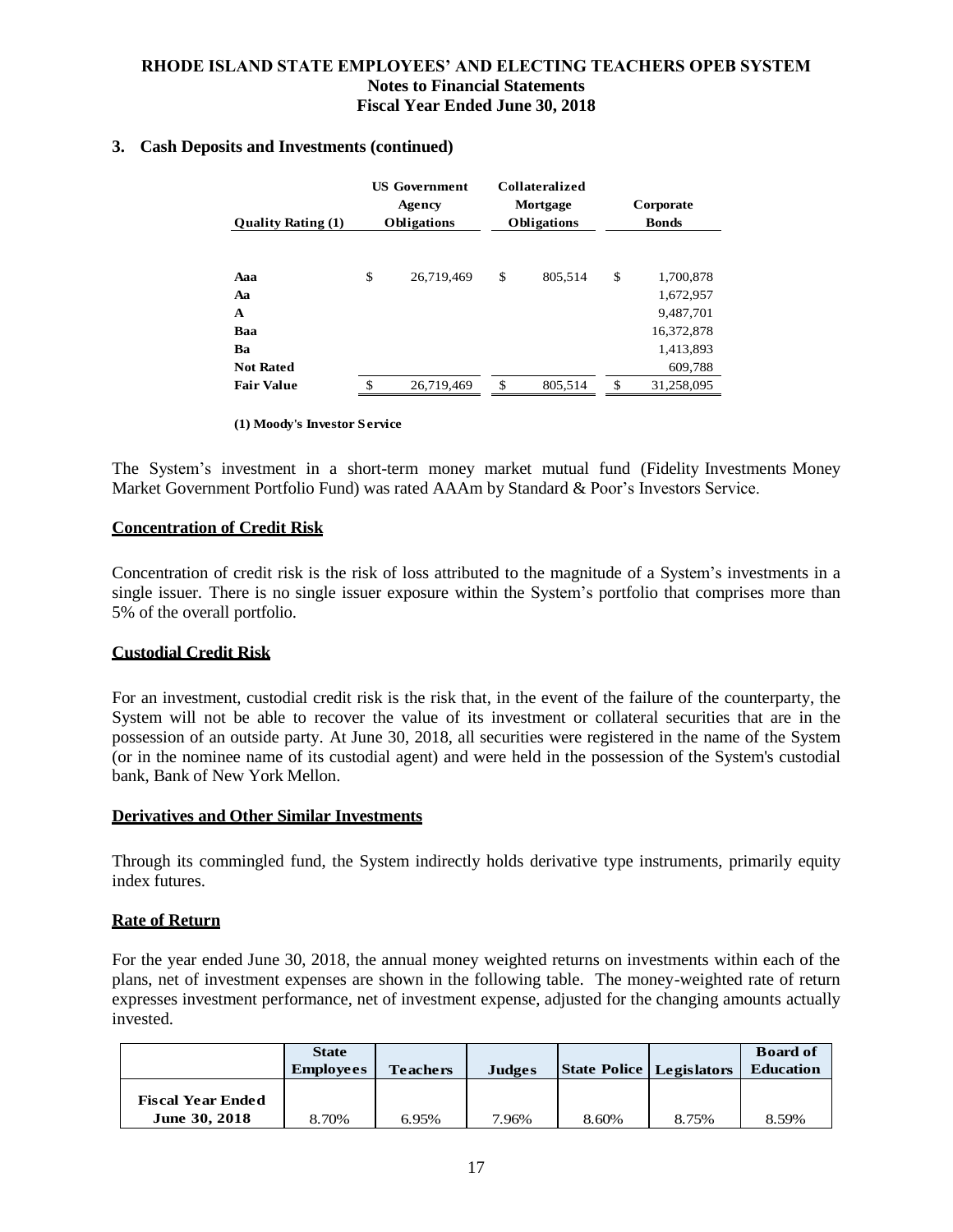### **4. Contributions**

RIGL Sections 36-10-2, 36-12.1, 36-12-2.2 and 36-12-4 govern the provisions of the System. The contribution requirements of plan members, the State, and other participating employers are statutorily determined and may be amended by the General Assembly.

Beginning in fiscal year 2011, the State and other participating employers were required by law to fund the plans on an actuarially determined basis. For the fiscal year ended June 30, 2018, the State and other participating employers paid \$58,009,766 into the plans.

The table below displays the contribution rates for the year ended June 30, 2018:

| Plan                      | <b>Employee (Active)</b> | <b>Employer</b> |
|---------------------------|--------------------------|-----------------|
| State employees           | none                     | 5.98%           |
| Teachers                  | not applicable           | \$2,321,057     |
| Judges                    | none                     | 0%              |
| <b>State Police</b>       | none                     | 34.89%          |
| Legislators               | none                     | .81%            |
| <b>Board of Education</b> | 0.9%                     | 4.36%           |

The annual required contributions for fiscal year 2018 were determined based on the June 30, 2015 valuations for all plans.

Employer contributions include amounts of \$474,874 paid by the State for employees who retired under an early retirement incentive program. The cost of retiree health benefits for these individuals is charged as an annual operating cost to the department or agency from which they were employed immediately prior to retirement.

#### **5. Net OPEB Liability (Asset) of the Participating Employers**

The Net OPEB Liability (Asset) of employers participating in the various plans of the System as of June 30, 2018 were as follows:

 $-$ 

| Plan               | <b>Total OPEB</b><br>Liability |   | Plan fiduciary<br>net position | Employer's<br>net OPEB<br>liability<br>(asset) | Plan fiduciary net<br>position as a % of the<br>total OPEB liaibilty |
|--------------------|--------------------------------|---|--------------------------------|------------------------------------------------|----------------------------------------------------------------------|
| State Employees    | \$<br>690.639.837              | S | 181.309.913                    | \$509.329.924                                  | 26.25%                                                               |
| Teachers           | 12.333.529                     |   | 11,795,517                     | 538,012                                        | 95.64%                                                               |
| Judges             | 1.206.965                      |   | 4,113,684                      | (2,906,719)                                    | 340.83%                                                              |
| State Police       | 86,735,501                     |   | 46,144,072                     | 40,591,429                                     | 53.20%                                                               |
| Legislators        | 1,593,852                      |   | 3,042,342                      | (1,448,490)                                    | 190.88%                                                              |
| Board of Education | 82.319.181                     |   | 31,764,729                     | 50.554.452                                     | 38.59%                                                               |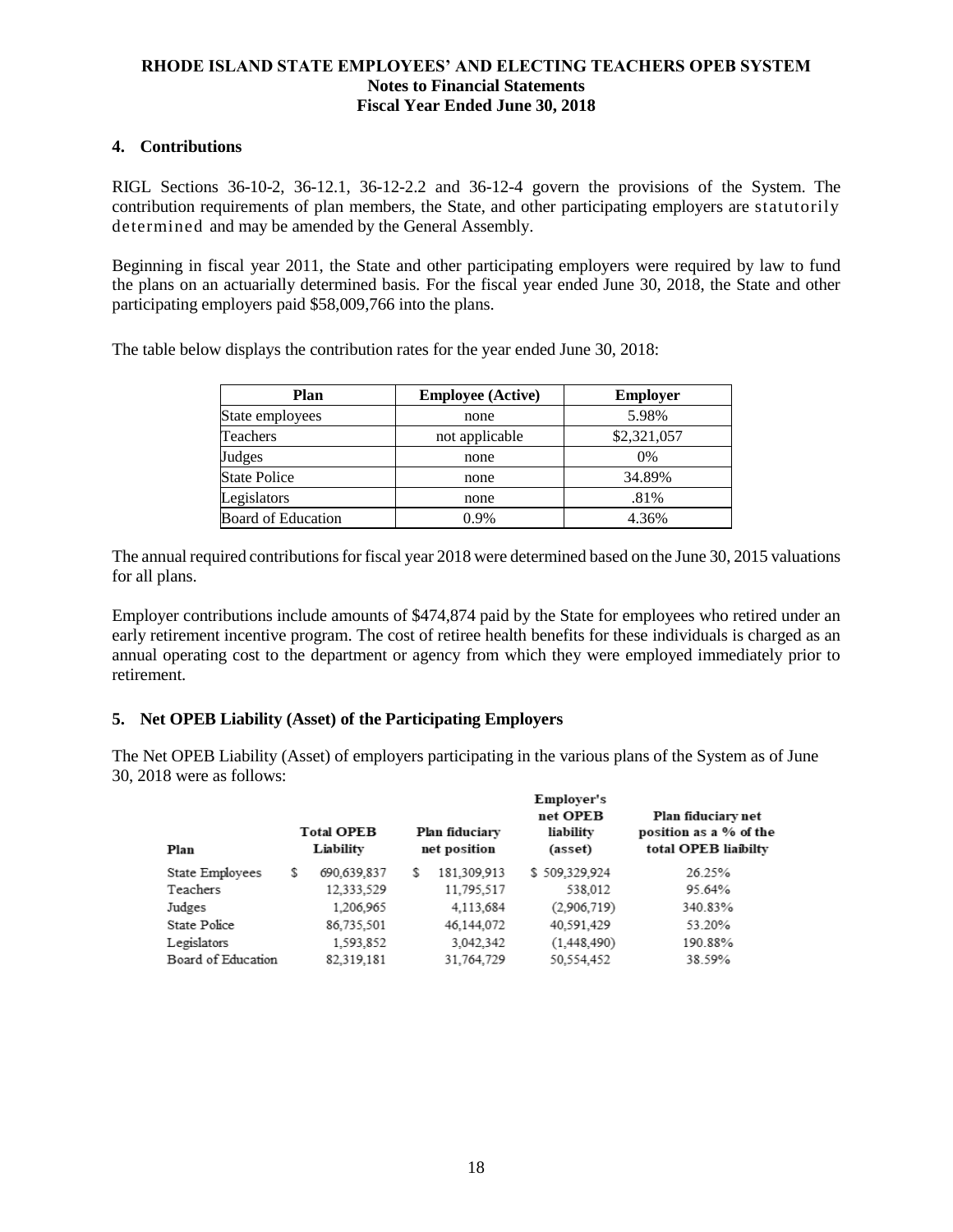#### **5. Net OPEB Liability (Asset) of the Participating Employers (continued)**

#### **a. Actuarial Methods and Assumptions**

Projections of benefits for financial reporting purposes are based on the substantive plan (the plan as understood by the employer and plan members) and include the types of benefits provided at the time of each valuation and the historical pattern of sharing of benefit costs between the employer and plan members to that point. The actuarial methods and assumptions used include techniques that are designed to reduce the effects of short-term volatility in the actuarial accrued liabilities and the actuarial value of assets, consistent with the long-term perspective of the calculations.

Actuarial valuations of an ongoing plan involve estimates of the value of reported amounts and assumptions about the probability of occurrence of eventsfar into the future. Examplesinclude assumptions about future employment, mortality, and the healthcare cost trend. Amounts determined regarding the funded status of the plan and the annual required contributions of the employer are subject to continual revision as actual results are compared with past expectations and new estimates are made about the future.

The total OPEB liability was based on valuations performed as of June 30, 2017 rolled forward to June 30, 2018 (measurement date).

The following table summarizes the assumptions and methods employed in the June 30, 2017 valuation. Other assumptions, including those relating to rates of termination, rates of retirement, percent married, and retiree health care election rates, were based on the most recent experience study for the Employees' Retirement System of Rhode Island as well as on anticipated experience changes in conjunction with the adopted retirement plan changes enacted through legislation.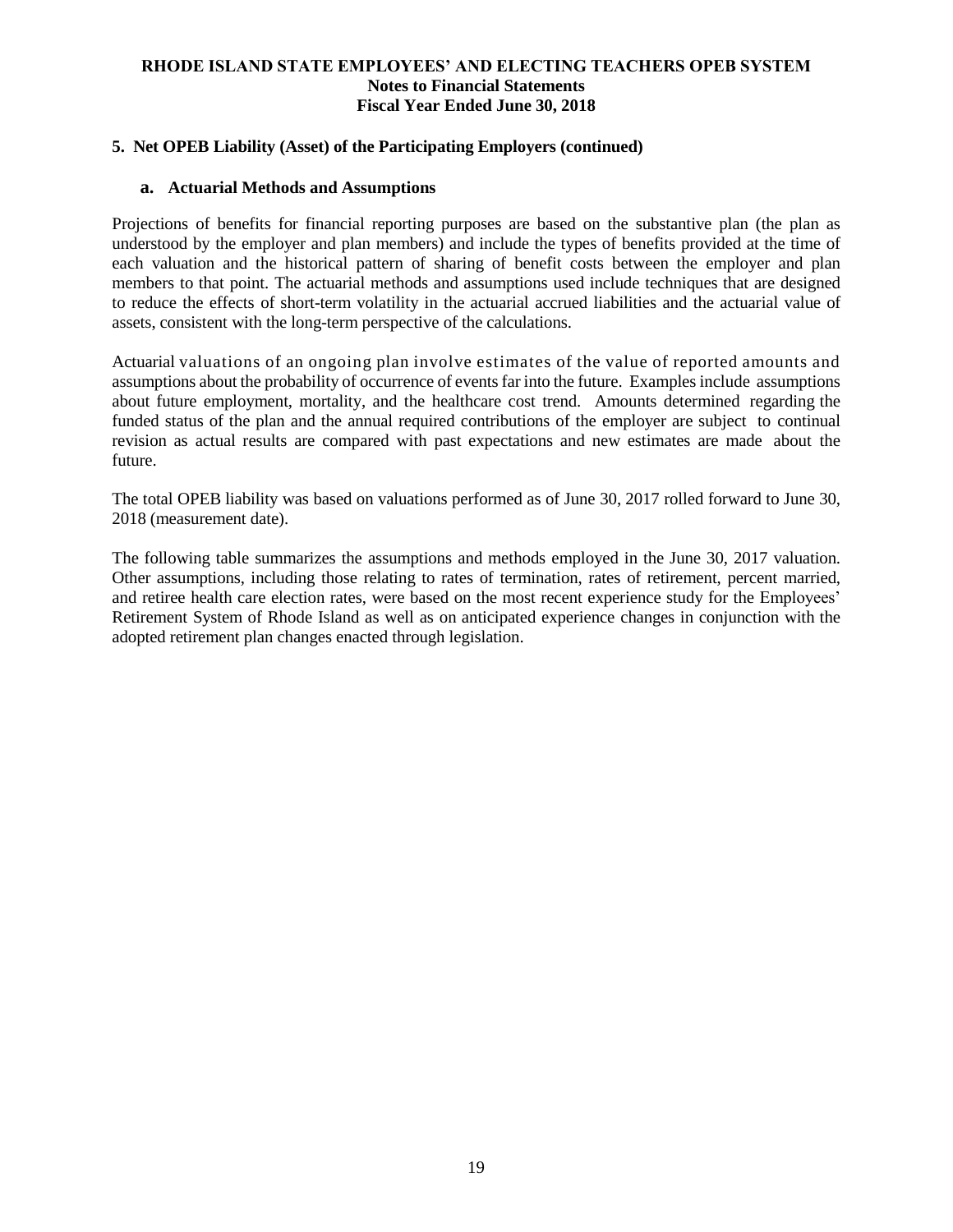# **5. Net OPEB Liability (Asset) of the Participating Employers (continued)**

# **a. Actuarial Methods and Assumptions**

|                                                                                                                                                                                            | Summary of Actuarial Methods and Assumptions used in the June 30, 2017 valuation                                                                                                                                                                                                                                                                                                                                                                                                                                                                                                                                                                                                                                                                                                                                                                                                                                                                                                                                                                                                                                                                                                                                                                                                                                                                                                                                                                                               |                         |                                                                                                            |                                     |                             |                                             |  |  |  |  |
|--------------------------------------------------------------------------------------------------------------------------------------------------------------------------------------------|--------------------------------------------------------------------------------------------------------------------------------------------------------------------------------------------------------------------------------------------------------------------------------------------------------------------------------------------------------------------------------------------------------------------------------------------------------------------------------------------------------------------------------------------------------------------------------------------------------------------------------------------------------------------------------------------------------------------------------------------------------------------------------------------------------------------------------------------------------------------------------------------------------------------------------------------------------------------------------------------------------------------------------------------------------------------------------------------------------------------------------------------------------------------------------------------------------------------------------------------------------------------------------------------------------------------------------------------------------------------------------------------------------------------------------------------------------------------------------|-------------------------|------------------------------------------------------------------------------------------------------------|-------------------------------------|-----------------------------|---------------------------------------------|--|--|--|--|
|                                                                                                                                                                                            | <b>State</b><br>Employees'<br>Plan                                                                                                                                                                                                                                                                                                                                                                                                                                                                                                                                                                                                                                                                                                                                                                                                                                                                                                                                                                                                                                                                                                                                                                                                                                                                                                                                                                                                                                             | <b>Teachers</b><br>Plan | <b>Judges</b><br>Plan                                                                                      | <b>State Police</b><br>Plan         | Legislators<br><b>Plan</b>  | <b>Board of</b><br><b>Education</b><br>Plan |  |  |  |  |
| <b>Actuarial Cost Method</b>                                                                                                                                                               |                                                                                                                                                                                                                                                                                                                                                                                                                                                                                                                                                                                                                                                                                                                                                                                                                                                                                                                                                                                                                                                                                                                                                                                                                                                                                                                                                                                                                                                                                | Individual Entry Age    |                                                                                                            |                                     |                             |                                             |  |  |  |  |
| <b>Amortization Method</b>                                                                                                                                                                 | Level Percent of<br>Payroll                                                                                                                                                                                                                                                                                                                                                                                                                                                                                                                                                                                                                                                                                                                                                                                                                                                                                                                                                                                                                                                                                                                                                                                                                                                                                                                                                                                                                                                    | Level Dollar            | Level Percent<br>of Payroll                                                                                | Level Percent<br>of Payroll         | Level Percent of<br>Payroll | Level Percent<br>of Payroll                 |  |  |  |  |
| <b>Actuarial Assumptions</b>                                                                                                                                                               |                                                                                                                                                                                                                                                                                                                                                                                                                                                                                                                                                                                                                                                                                                                                                                                                                                                                                                                                                                                                                                                                                                                                                                                                                                                                                                                                                                                                                                                                                |                         |                                                                                                            |                                     |                             |                                             |  |  |  |  |
| <b>Investment Rate of</b><br>Return                                                                                                                                                        |                                                                                                                                                                                                                                                                                                                                                                                                                                                                                                                                                                                                                                                                                                                                                                                                                                                                                                                                                                                                                                                                                                                                                                                                                                                                                                                                                                                                                                                                                |                         |                                                                                                            | 5.00%                               |                             |                                             |  |  |  |  |
| Projected<br><b>Salary</b><br><b>Increases</b>                                                                                                                                             | 3.0%<br>To<br>6.0%                                                                                                                                                                                                                                                                                                                                                                                                                                                                                                                                                                                                                                                                                                                                                                                                                                                                                                                                                                                                                                                                                                                                                                                                                                                                                                                                                                                                                                                             | N/A                     | 3.0%                                                                                                       | 4.0%<br>to<br>14.0%                 | 3.0%<br>To<br>6.0%          | 3.0%<br>To<br>6.0%                          |  |  |  |  |
| <b>Mortality</b>                                                                                                                                                                           | <b>Post-Retirement Mortality:</b><br>Healthy Male Teachers, Judges, Legislators, and Board of Education: RP-2014 Combined Healthy for males<br>with White Collar adjustment, projected with the MP 2016 ultimate rates.<br>Healthy Female Teachers, Judges, Legislators, and Board of Education: RP-2014 Combined Healthy for<br>females with White Collar adjustment, projected with the MP 2016 ultimate rates.<br>Healthy Male State Employees and Police: RP-2014 Combined Healthy for males with Blue Collar adjustment,<br>projected with the MP 2016 ultimate rates.<br>Healthy Female State Employees and Police: RP-2014 Combined Healthy for females, projected with the MP<br>2016 ultimate rates.<br>The assumption for future mortality improvements is fully generational mortality improvements using MP2016<br>ultimate rates with a base year of 2014.<br>Disabled Males: RP-2014 Disabled Retiree Table for males, projected with the MP 2016 ultimate rates.<br>Disabled Females: RP-2014 Disabled Retiree Table for females, projected with the MP 2016 ultimate rates.<br><b>Pre-Retirement Mortality Rates.</b><br>The mortality tables used to project the pre-termination mortality experience of plan members are the RP-2014<br>Employee tables for males and females as the base table, and then to apply a 75% multiplier for Teachers,<br>Judges, Legislators, and Board of Education and a 100% multiplier for State Employees and State Police. |                         |                                                                                                            |                                     |                             |                                             |  |  |  |  |
| <b>Aging Factors</b>                                                                                                                                                                       |                                                                                                                                                                                                                                                                                                                                                                                                                                                                                                                                                                                                                                                                                                                                                                                                                                                                                                                                                                                                                                                                                                                                                                                                                                                                                                                                                                                                                                                                                |                         | The development of retiree only premiums are based on a recent Society of Actuaries study of health costs. |                                     |                             |                                             |  |  |  |  |
| <b>Valuation Health Care</b><br><b>Cost Trend Rate</b>                                                                                                                                     |                                                                                                                                                                                                                                                                                                                                                                                                                                                                                                                                                                                                                                                                                                                                                                                                                                                                                                                                                                                                                                                                                                                                                                                                                                                                                                                                                                                                                                                                                |                         |                                                                                                            | 9% in 2018, grading to 3.5% in 2031 |                             |                                             |  |  |  |  |
| <b>Excise Tax Under the</b><br><b>Patient Protection and</b><br><b>Affordable Care Act</b><br>Note: The actuarial assumptions do not include a separate general inflation rate assumption. |                                                                                                                                                                                                                                                                                                                                                                                                                                                                                                                                                                                                                                                                                                                                                                                                                                                                                                                                                                                                                                                                                                                                                                                                                                                                                                                                                                                                                                                                                |                         |                                                                                                            | 11.0%                               |                             |                                             |  |  |  |  |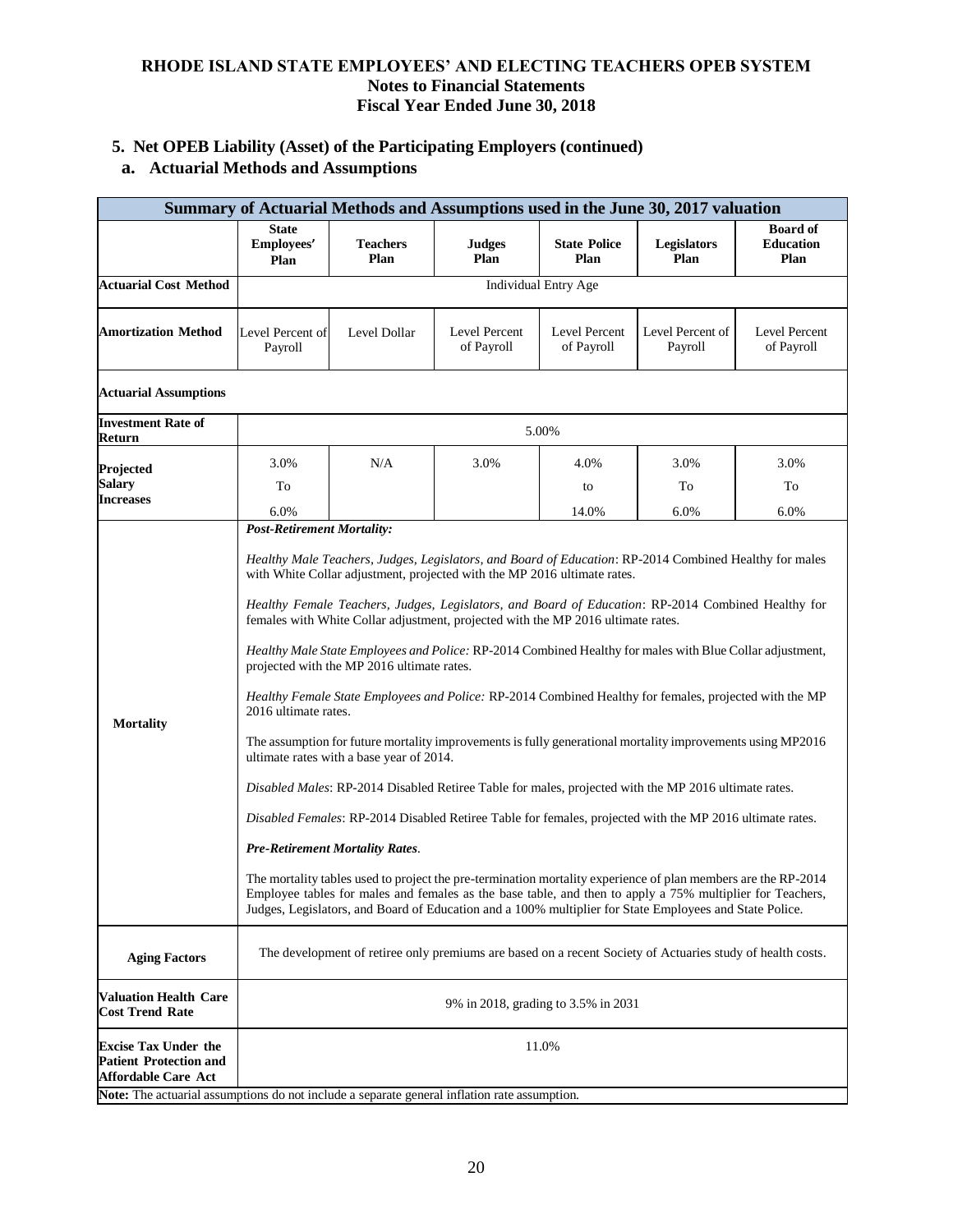#### **5. Net OPEB Liability (Asset) of the Participating Employers (continued) a. Actuarial Methods and Assumptions**

There have been changes in actuarial assumptions since the June 30, 2015 valuation. Certain actuarial assumptions for State Employees, Legislators, and Board of Education were updated to match the assumptions used for State Employees in the most recent pension valuation for the Employees' Retirement System of Rhode Island (ERSRI). Changes were made to the following assumptions:

- a. Merit and longevity portion of the salary increase assumption
- b. Rates of separation from active membership
- c. Rates of retirement
- d. Rates of disability
- e. The mortality assumption

In addition, the rates of salary increase (including 3.0% wage inflation) were changed to 4.0% to 14.0% for State Police, 3.0% for Judges and 3.0% to 6.0% for State Employees, Legislators, and Board of Education to match the most recent actuarial valuation of Employees Retirement System of Rhode Island. Also, the health care trend assumption has been reset to 9.0% in the first year trending down to 3.5% over 14 years.

The Excise Tax load on pre-65 liabilities was decreased from 13.8% to 11.0%. The excise tax has been delayed by one year; however, the rate increase in pre-65 pre-capita costs has out-paced increases in price inflation which has a lowering effect on the excise tax.

The Patient Protection and Affordable Care Act includes an excise tax on high cost health plans beginning in 2022. The excise tax is 40% of costs above a threshold. The actual actuarial assumptions used in the most recent valuations assume that the plans will be subject to the excise tax in 2022.

The long-term expected rate of return best-estimate on OPEB plan investments was determined by the actuary using a building-block method. The actuary started by calculating best-estimate future expected real rates of return (expected returns net of OPEB plan expense and inflation) for each major asset class, based on a collective summary of capital market expectation from 35 nationally recognized investment consulting firms. The June 30, 2018 expected arithmetic returns over the long-term (20 years) by asset class are summarized in the following table:

|                     | Target<br>Asset   | Long-Term                  |
|---------------------|-------------------|----------------------------|
|                     |                   | <b>Expected Arithmetic</b> |
| <b>Asset Class</b>  | <b>Allocation</b> | <b>Real Rate of Return</b> |
|                     |                   |                            |
| Domestic Equity     | 65%               | 6.25%                      |
| <b>Fixed Income</b> | 35%               | 1.39%                      |
|                     | 100%              |                            |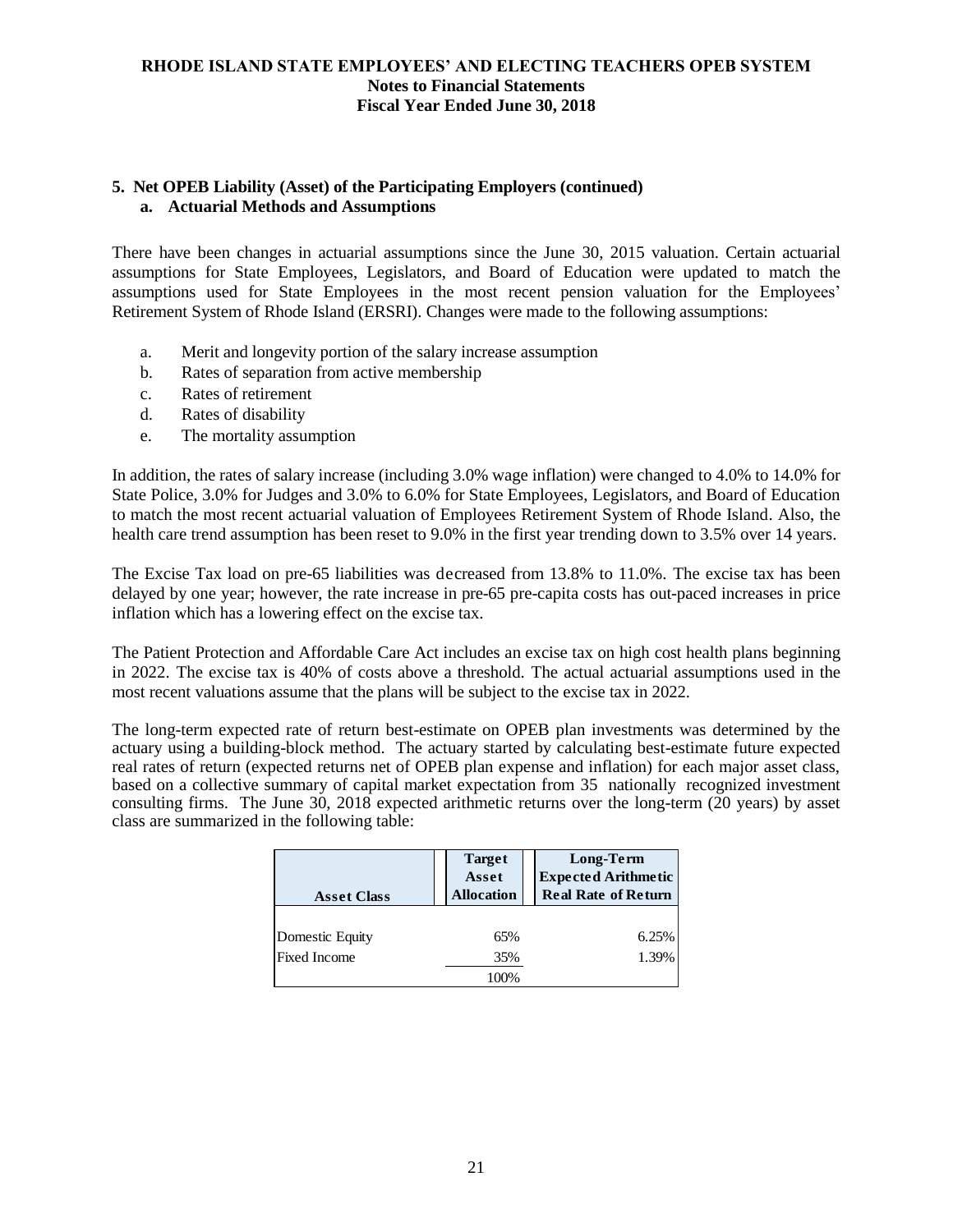#### **5. Net OPEB Liability (Asset) of the Participating Employers (continued)**

#### **b. Discount rate**

The discount rate used to measure the total OPEB liability of the plans was 5%. The projection of cash flows used to determine the discount rate assumed that the contributions, if any, from the plan members will be made at the current contribution rate and that the contributions from the employers will be made at statutorily required rates, actuarially determined. Based on those assumptions, the OPEB plan's fiduciary net position was projected to be available to make all projected future benefit payments of current plan members. Therefore, the long-term expected rate of return on OPEB plan investments was applied to all periods of projected benefit payments to determine the total OPEB liability.

#### **c. Sensitivity of the net OPEB liability (asset) to changes in the discount rate**

The following table presents the net OPEB liability (asset) of the employers calculated using the discount rate of 5.0 percent, as well as what the employers' net OPEB liability (asset) would be if it were calculated using a discount rate that is 1-percentage point lower or 1-percentage point higher than the current rate.

|                           |                   |                   | <b>Current Single</b><br><b>Discount Rate</b> | $1.00\%$        |
|---------------------------|-------------------|-------------------|-----------------------------------------------|-----------------|
|                           | 1.00% Decrease    | <b>Assumption</b> |                                               | <b>Increase</b> |
| Plan                      | 4.0%              | 5.0%              |                                               | $6.0\%$         |
|                           |                   |                   |                                               |                 |
| <b>State Employees</b>    | \$<br>598,129,766 | \$                | 509,329,924                                   | \$435,474,830   |
| Teachers                  | 1,690,776         |                   | 538,012                                       | (451, 532)      |
| Judges                    | (2,848,108)       |                   | (2,906,719)                                   | (2,959,892)     |
| <b>State Police</b>       | 47,750,611        |                   | 40,591,429                                    | 34,129,938      |
| Legislators               | (1,342,274)       |                   | (1,448,490)                                   | (1,544,673)     |
| <b>Board of Education</b> | 63,116,559        |                   | 50,554,452                                    | 40,257,918      |

#### **Sensitivity of Net OPEB Liability (Asset) to the Single Discount Rate Assumption**

#### **d. Sensitivity of the net OPEB liability (asset) to changes in the healthcare inflation rate**

The following presents the net OPEB liability (asset) of the employers calculated using the healthcare cost trend rate of 9.0 percent and gradually decreasing to an ultimate rate of 3.5%, as well as what the employers' net OPEB liability (asset) would be if it were calculated using a trend rate that is 1-percentage point lower or 1-percentage point higher than the current rate.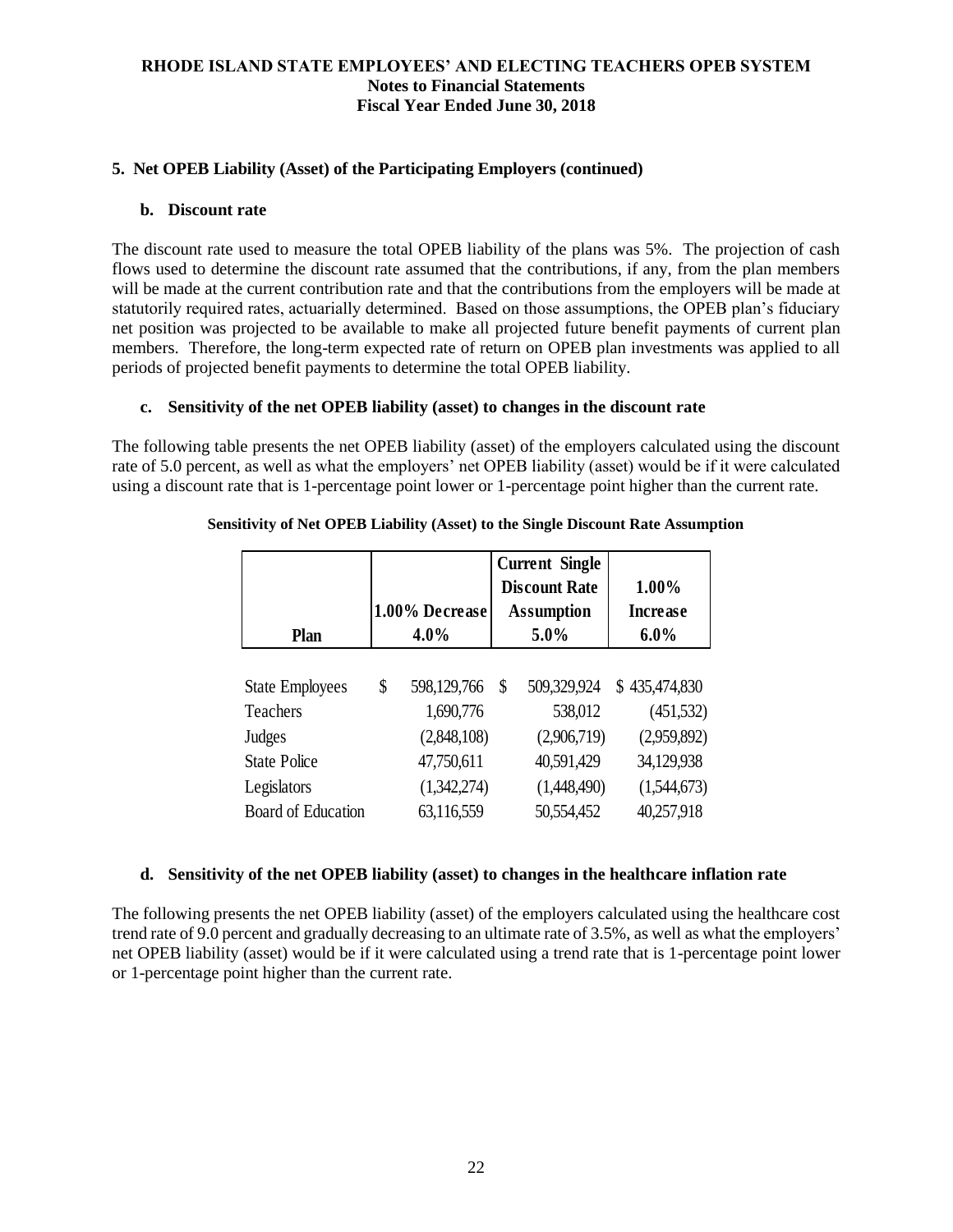#### **5. Net OPEB Liability (Asset) of the Participating Employers (continued)**

#### **d. Sensitivity of the net OPEB liability (asset) to changes in the healthcare inflation rate**

|                        |                   | <b>Current</b> |                   |                   |
|------------------------|-------------------|----------------|-------------------|-------------------|
|                        |                   |                | <b>Healthcare</b> |                   |
|                        |                   |                | <b>Cost Trend</b> |                   |
|                        |                   |                | Rate              | 1.00%             |
| Plan                   | 1.00% Decrease    |                | <b>Assumption</b> | <b>Increase</b>   |
|                        |                   |                |                   |                   |
| <b>State Employees</b> | \$<br>419,776,366 | S              | 509,329,924       | \$<br>621,057,406 |
| Teachers               | (508, 105)        |                | 538,012           | 1,736,074         |
| Judges                 | (2,919,504)       |                | (2,906,719)       | (2,894,041)       |
| <b>State Police</b>    | 32,069,772        |                | 40,591,429        | 50,511,724        |
| Legislators            | (1,559,308)       |                | (1,448,490)       | (1,323,067)       |
| Board of Education     | 38,326,830        |                | 50.554.452        | 66,101,027        |

### **Sensitivity of Net OPEB Liability (Asset) to the Healthcare Cost Trend Rate Assumption**

#### **6. Other Income**

Drug rebates received from drug manufacturers relating to claims paid for retirees totaling \$2,332,536 are included in other income.

#### **7. Administrative Expenses**

Pursuant to General Law section 36-12.1-15, for fiscal years 2011 through 2014, the State Controller was authorized to disburse from the OPEB trust funds the actual costs of administering the funds. Beginning in fiscal year 2015, a restricted receipts account within the General Fund was to be funded and used to pay the expenses of the OPEB Board, the cost of maintaining the OPEB System, and the costs of administering the OPEB System. This restricted receipt account was to be funded from a transfer from the OPEB trust funds equal to 25 basis points of the average total investments before lending activities for the preceding five fiscal years or \$200,000, whichever was greater. Any non-encumbered funds on June 30 of any fiscal year were to be returned to the OPEB System. For fiscal year 2018, administrative expenses of the System totaled \$112,396.

Administrative expenses recorded within the OPEB System consist primarily of actuarial, investment advisory, custodial fees, and plan design/administration services. Other costs related to administering the post-employment benefit program such as enrollment of retirees, payment of claims, accounting, and investment monitoring have been allocated to the System starting in fiscal year 2018.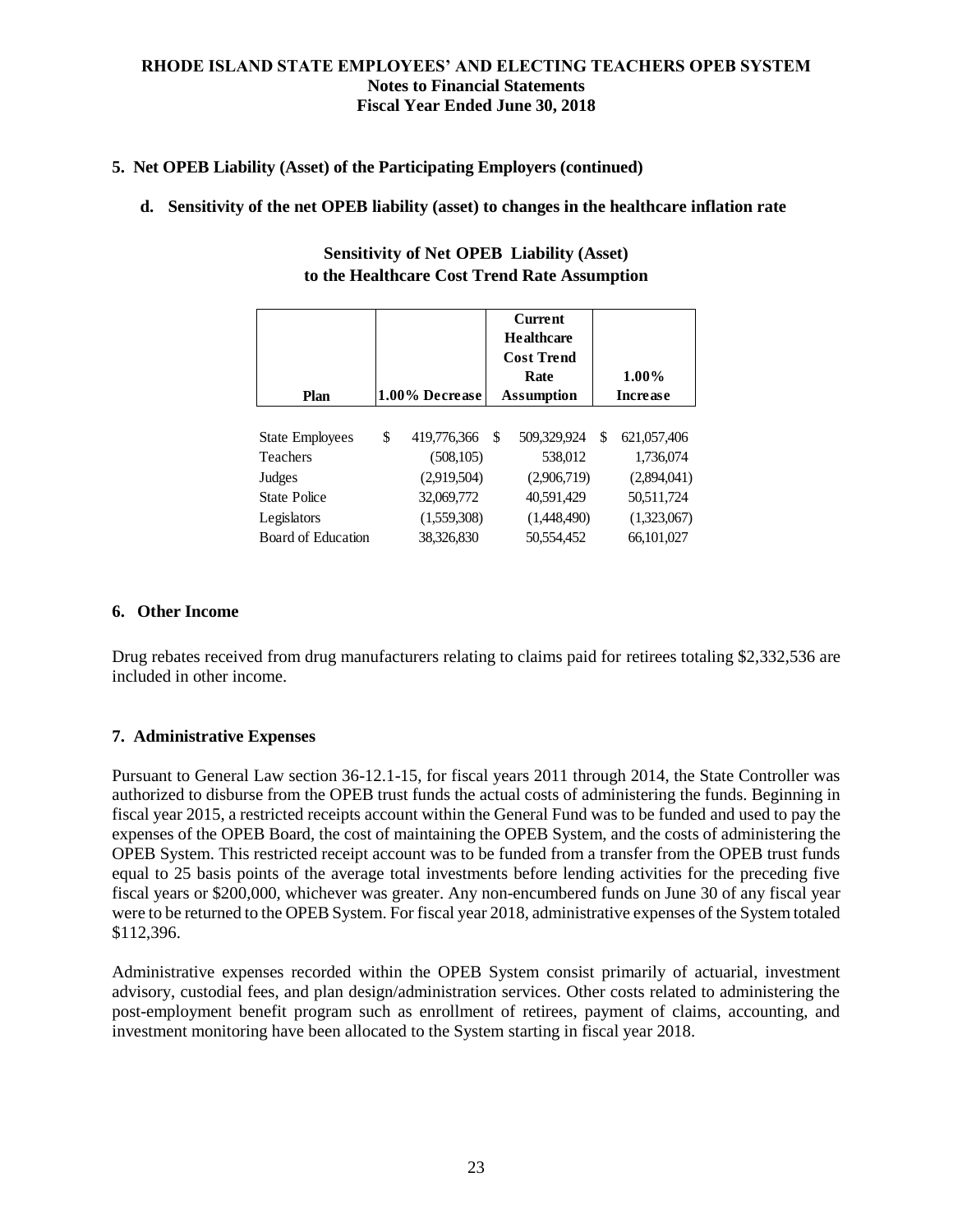#### **8. Contingencies**

The most recent actuarial valuations of the plans within the System reflect that the plans will be subject to the excise tax on high cost health plans beginning in 2022. The tax is 40% of costs above a certain threshold. Changes in federal law, which implement the tax or changes in plan design and benefits to avoid the tax could impact future actuarial valuations.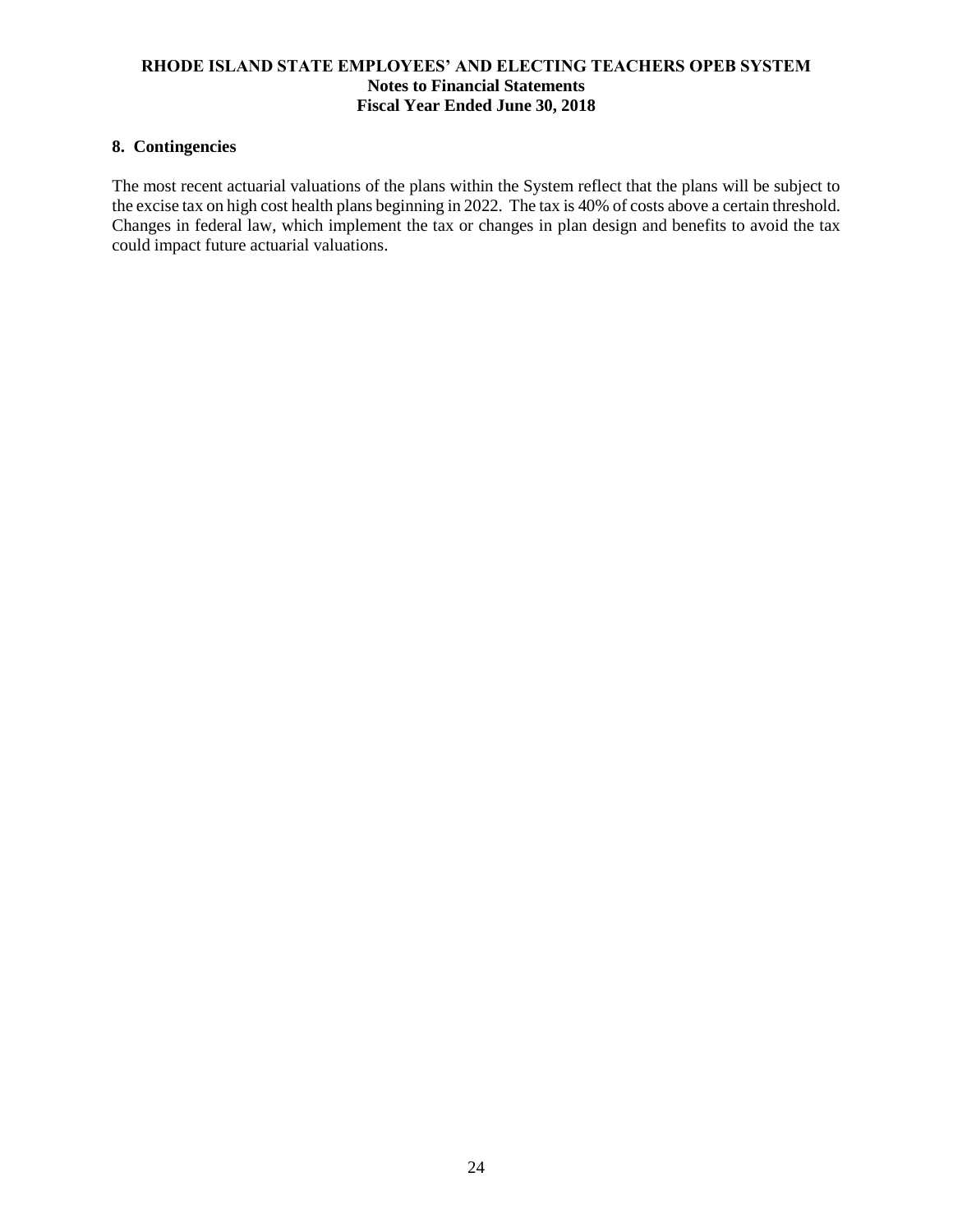# Rhode Island State Employees' and Electing Teachers OPEB System of Rhode Island

# **Required Supplementary Information**

**Schedules of Changes in the Participating Employers' Net OPEB Liability (Asset) and Related Ratios**

**Schedules of Investment Returns**

**Schedules of Employer Contributions**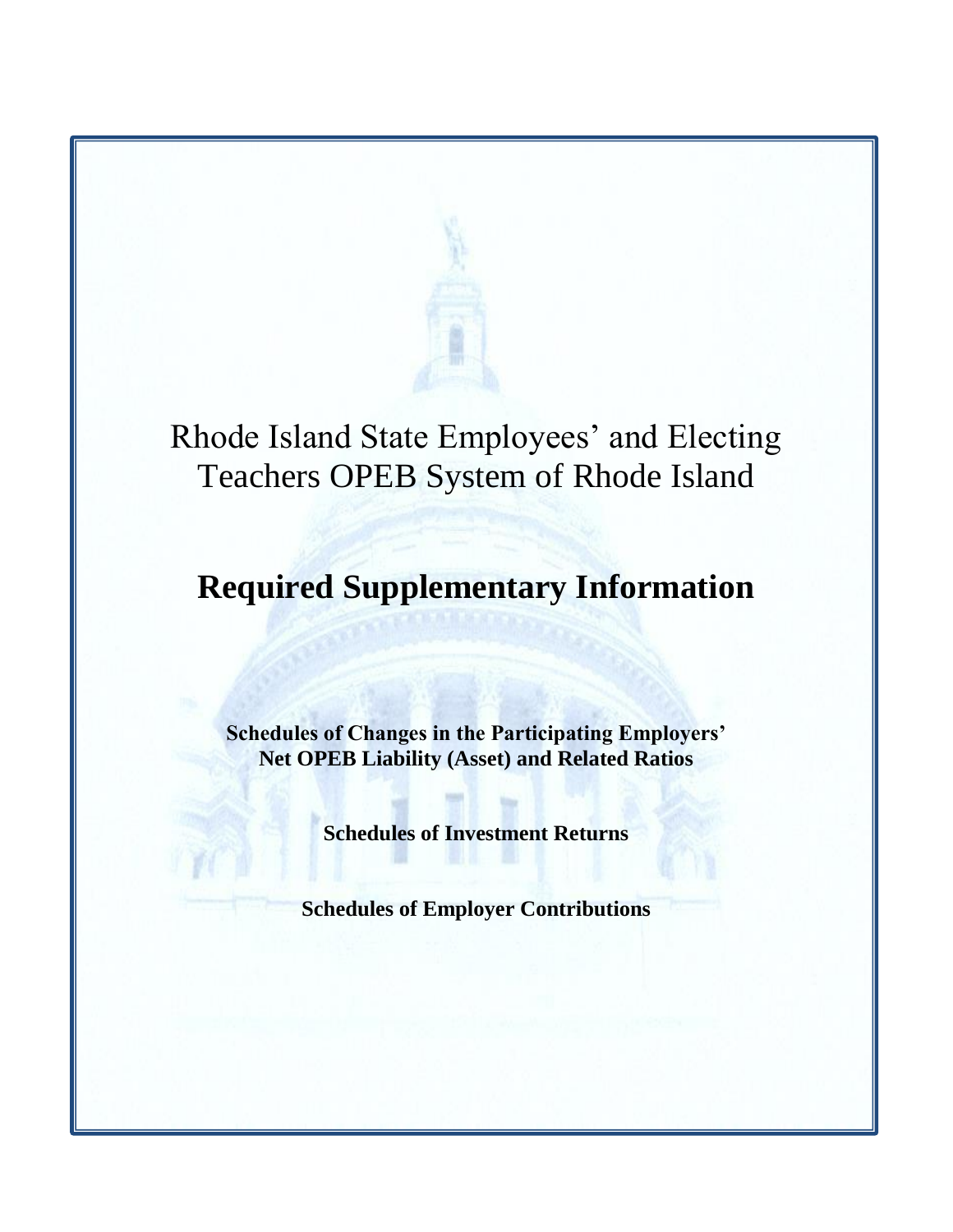# *Rhode Island State Employees' and Electing Teachers OPEB System Required Supplementary Information Schedule of Changes in the Participating Employers' Net OPEB Liability and Related Ratios*

| <b>State Employees' Plan</b>                                                                                                                                            |               |                                                  |                           |                                           |  |  |
|-------------------------------------------------------------------------------------------------------------------------------------------------------------------------|---------------|--------------------------------------------------|---------------------------|-------------------------------------------|--|--|
|                                                                                                                                                                         |               | <b>Fiscal Year Ended</b><br><b>June 30, 2018</b> |                           | <b>Fiscal Year Ended</b><br>June 30, 2017 |  |  |
| <b>Total OPEB liability</b>                                                                                                                                             |               |                                                  |                           |                                           |  |  |
| Service cost                                                                                                                                                            | $\mathcal{S}$ | 17,596,695                                       | \$                        | 15,729,608                                |  |  |
| Interest on the total OPEB liability                                                                                                                                    |               | 33,247,970                                       |                           | 31,905,604                                |  |  |
| Difference between expected and actual experience                                                                                                                       |               | (3,327,426)                                      |                           | (31, 336, 582)                            |  |  |
| Changes of assumptions                                                                                                                                                  |               |                                                  |                           | 36,061,281                                |  |  |
| Benefit payments, net of retiree contributions                                                                                                                          |               | (26,076,925)                                     |                           | (26, 815, 313)                            |  |  |
| Net change in total OPEB liability                                                                                                                                      |               | 21,440,314                                       |                           | 25,544,598                                |  |  |
| <b>Total OPEB liability - beginning</b>                                                                                                                                 |               | 669,199,523                                      |                           | 643, 654, 925                             |  |  |
| Total OPEB liability - ending (a)                                                                                                                                       | $\mathcal{S}$ | 690,639,837                                      | $\$\,$                    | 669,199,523                               |  |  |
| <b>Plan fiduciary net position</b><br><b>Employer contributions</b><br>OPEB plan net investment income                                                                  | $\mathcal{S}$ | 42,265,174<br>13,736,209                         | \$                        | 42,731,807<br>14,292,030                  |  |  |
| Benefit payments, net of retiree contributions                                                                                                                          |               | (26,076,925)                                     |                           | (26, 815, 313)                            |  |  |
| OPEB plan administrative expense                                                                                                                                        |               | (218, 614)                                       |                           | (82, 273)                                 |  |  |
| Other                                                                                                                                                                   |               | 1,848,386                                        |                           | 1,721,604                                 |  |  |
| Net change in plan fiduciary net position                                                                                                                               |               | 31,554,230                                       |                           | 31,847,855                                |  |  |
| Plan fiduciary net position - beginning                                                                                                                                 |               | 149,755,683                                      |                           | 117,907,828                               |  |  |
| Plan fiduciary net position - ending (b)                                                                                                                                | $\mathcal{S}$ | 181,309,913                                      | $\boldsymbol{\mathsf{S}}$ | 149,755,683                               |  |  |
| Net OPEB liability - ending $(a) - (b)$                                                                                                                                 | \$            | 509,329,924                                      | \$                        | 519,443,840                               |  |  |
| Plan fiduciary net position as a percentage<br>of total OPEB liability<br>Covered-employee payroll<br>Net OPEB liability as a percentage<br>of covered-employee payroll | \$            | 26.25 %<br>708,886,705<br>71.85 %                | \$                        | 22.38 %<br>708,886,705<br>73.28 %         |  |  |
|                                                                                                                                                                         |               |                                                  |                           |                                           |  |  |

*See notes to required supplementary information.*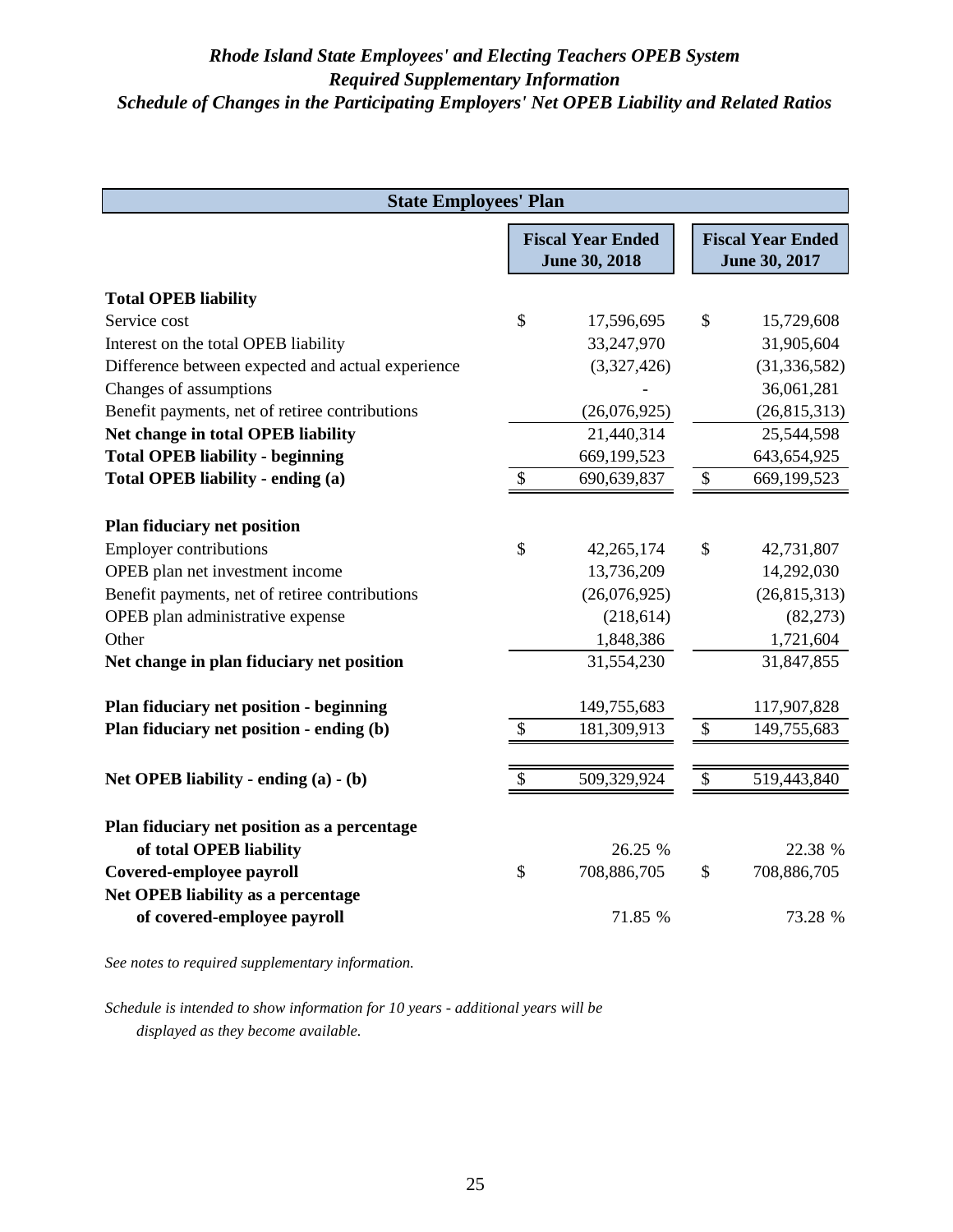# *Rhode Island State Employees' and Electing Teachers OPEB System Required Supplementary Information Schedule of Changes in the Participating Employers' Net OPEB Liability and Related Ratios*

| <b>Teachers Plan</b>                                                   |               |                                                  |                   |                                           |
|------------------------------------------------------------------------|---------------|--------------------------------------------------|-------------------|-------------------------------------------|
|                                                                        |               | <b>Fiscal Year Ended</b><br><b>June 30, 2018</b> |                   | <b>Fiscal Year Ended</b><br>June 30, 2017 |
| <b>Total OPEB liability</b>                                            |               |                                                  |                   |                                           |
| Service cost                                                           | $\mathcal{S}$ |                                                  | \$                |                                           |
| Interest on the total OPEB liability                                   |               | 611,581                                          |                   | 561,694                                   |
| Difference between expected and actual experience                      |               | 91,200                                           |                   | 1,625,377                                 |
| Changes of assumptions                                                 |               |                                                  |                   | 216,323                                   |
| Benefit payments, net of retiree contributions                         |               | (1,201,727)                                      |                   | (1,609,591)                               |
| Net change in total OPEB liability                                     |               | (498, 946)                                       |                   | 793,803                                   |
| <b>Total OPEB liability - beginning</b>                                |               | 12,832,475                                       |                   | 12,038,672                                |
| Total OPEB liability - ending (a)                                      | \$            | 12,333,529                                       | \$                | 12,832,475                                |
| <b>Plan fiduciary net position</b>                                     |               |                                                  |                   |                                           |
| <b>Employer contributions</b>                                          | \$            | 2,321,057                                        | \$                | 2,321,057                                 |
| OPEB plan net investment income                                        |               | 780,155                                          |                   | 864,037                                   |
| Benefit payments, net of retiree contributions                         |               | (1,201,727)                                      |                   | (1,609,591)                               |
| OPEB plan administrative expense                                       |               | (16, 645)                                        |                   | 6,752                                     |
| Other                                                                  |               | 135,678                                          |                   | 102,934                                   |
| Net change in plan fiduciary net position                              |               | 2,018,518                                        |                   | 1,685,189                                 |
| Plan fiduciary net position - beginning                                |               | 9,776,999                                        |                   | 8,091,810                                 |
| Plan fiduciary net position - ending (b)                               | \$            | 11,795,517                                       | $\boldsymbol{\$}$ | 9,776,999                                 |
| Net OPEB liability - ending (a) - (b)                                  | \$            | 538,012                                          | \$                | 3,055,476                                 |
| Plan fiduciary net position as a percentage<br>of total OPEB liability |               | 95.64 %                                          |                   | 76.19 %                                   |
| Covered-employee payroll                                               | \$            | $\mathbf{0}$                                     | \$                | $\boldsymbol{0}$                          |
| Net OPEB liability as a percentage<br>of covered-employee payroll      |               | N/A                                              |                   | N/A                                       |

*See notes to required supplementary information.*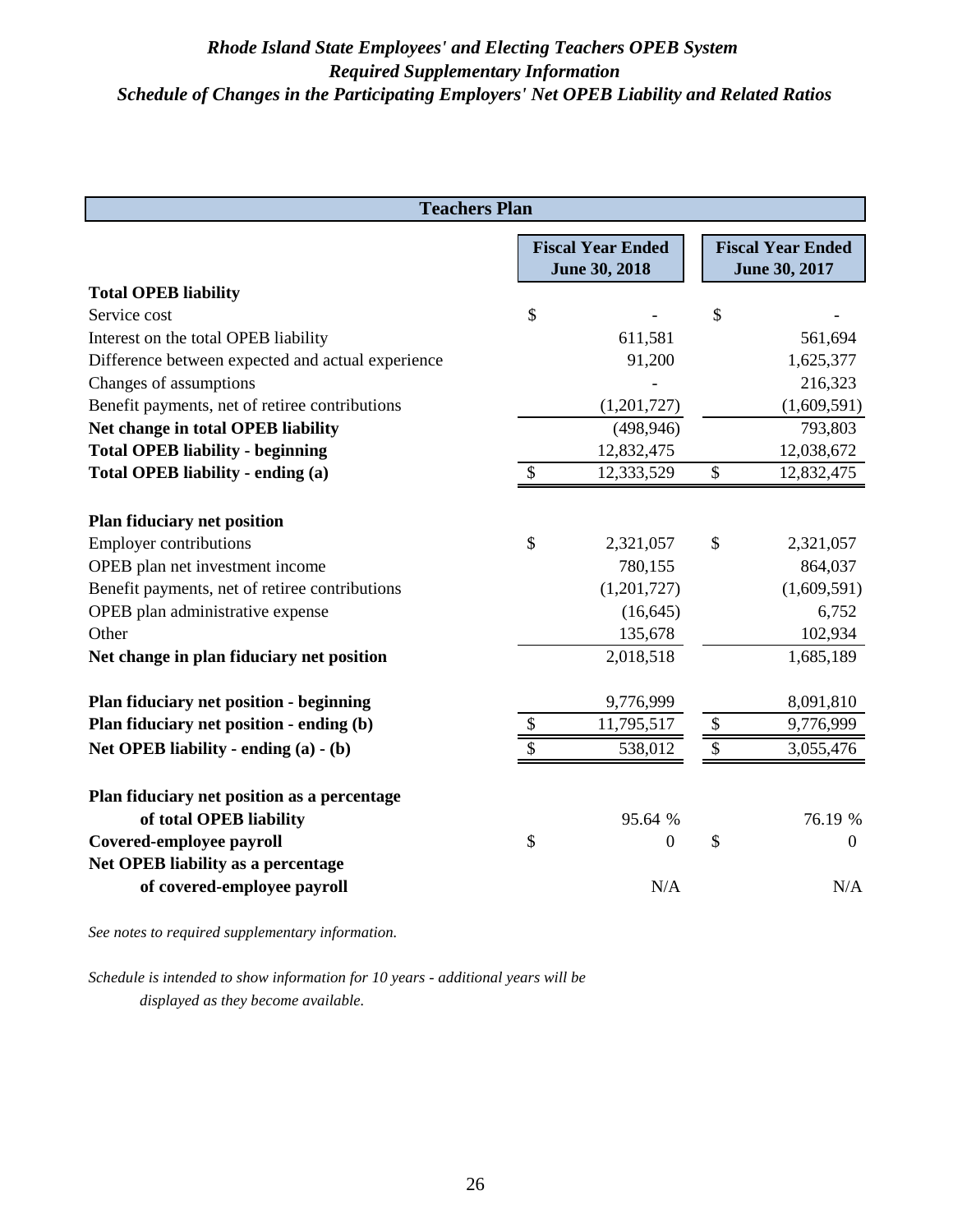| <b>Judges Plan</b>                                                     |               |                                                  |                           |                                           |
|------------------------------------------------------------------------|---------------|--------------------------------------------------|---------------------------|-------------------------------------------|
|                                                                        |               | <b>Fiscal Year Ended</b><br><b>June 30, 2018</b> |                           | <b>Fiscal Year Ended</b><br>June 30, 2017 |
| <b>Total OPEB liability</b>                                            |               |                                                  |                           |                                           |
| Service cost                                                           | $\mathcal{S}$ | 15,496                                           | $\mathcal{S}$             | 19,825                                    |
| Interest on the total OPEB liability                                   |               | 68,300                                           |                           | 49,824                                    |
| Difference between expected and actual experience                      |               | (271, 123)                                       |                           | (305,715)                                 |
| Changes of assumptions                                                 |               |                                                  |                           | 502,717                                   |
| Benefit payments, net of retiree contributions                         |               | 72,064                                           |                           | 138,035                                   |
| Net change in total OPEB liability                                     |               | (115, 263)                                       |                           | 404,686                                   |
| <b>Total OPEB liability - beginning</b>                                |               | 1,322,228                                        |                           | 917,542                                   |
| Total OPEB liability - ending (a)                                      | $\mathcal{S}$ | 1,206,965                                        | $\boldsymbol{\mathsf{S}}$ | 1,322,228                                 |
| <b>Plan fiduciary net position</b>                                     |               |                                                  |                           |                                           |
| <b>Employer contributions</b>                                          | \$            |                                                  | \$                        |                                           |
| OPEB plan net investment income                                        |               | 293,204                                          |                           | 334,455                                   |
| Benefit payments, net of retiree contributions                         |               | 72,064                                           |                           | 138,035                                   |
| OPEB plan administrative expense                                       |               | (6,344)                                          |                           | (75)                                      |
| Other                                                                  |               | 54,150                                           |                           | 26,236                                    |
| Net change in plan fiduciary net position                              |               | 413,074                                          |                           | 498,651                                   |
| <b>Plan fiduciary net position - beginning</b>                         |               | 3,700,610                                        |                           | 3,201,959                                 |
| Plan fiduciary net position - ending (b)                               | \$            | 4,113,684                                        | \$                        | 3,700,610                                 |
| Net OPEB liability (asset) - ending (a) - (b)                          | \$            | (2,906,719)                                      | \$                        | (2,378,382)                               |
| Plan fiduciary net position as a percentage<br>of total OPEB liability |               | 340.83 %                                         |                           | 279.88 %                                  |
| Covered-employee payroll                                               | \$            | 10,746,388                                       | \$                        | 10,746,388                                |
| Net OPEB liability as a percentage                                     |               |                                                  |                           |                                           |
| of covered-employee payroll                                            |               | $(27.05)\%$                                      |                           | $(22.13)\%$                               |

*See notes to required supplementary information.*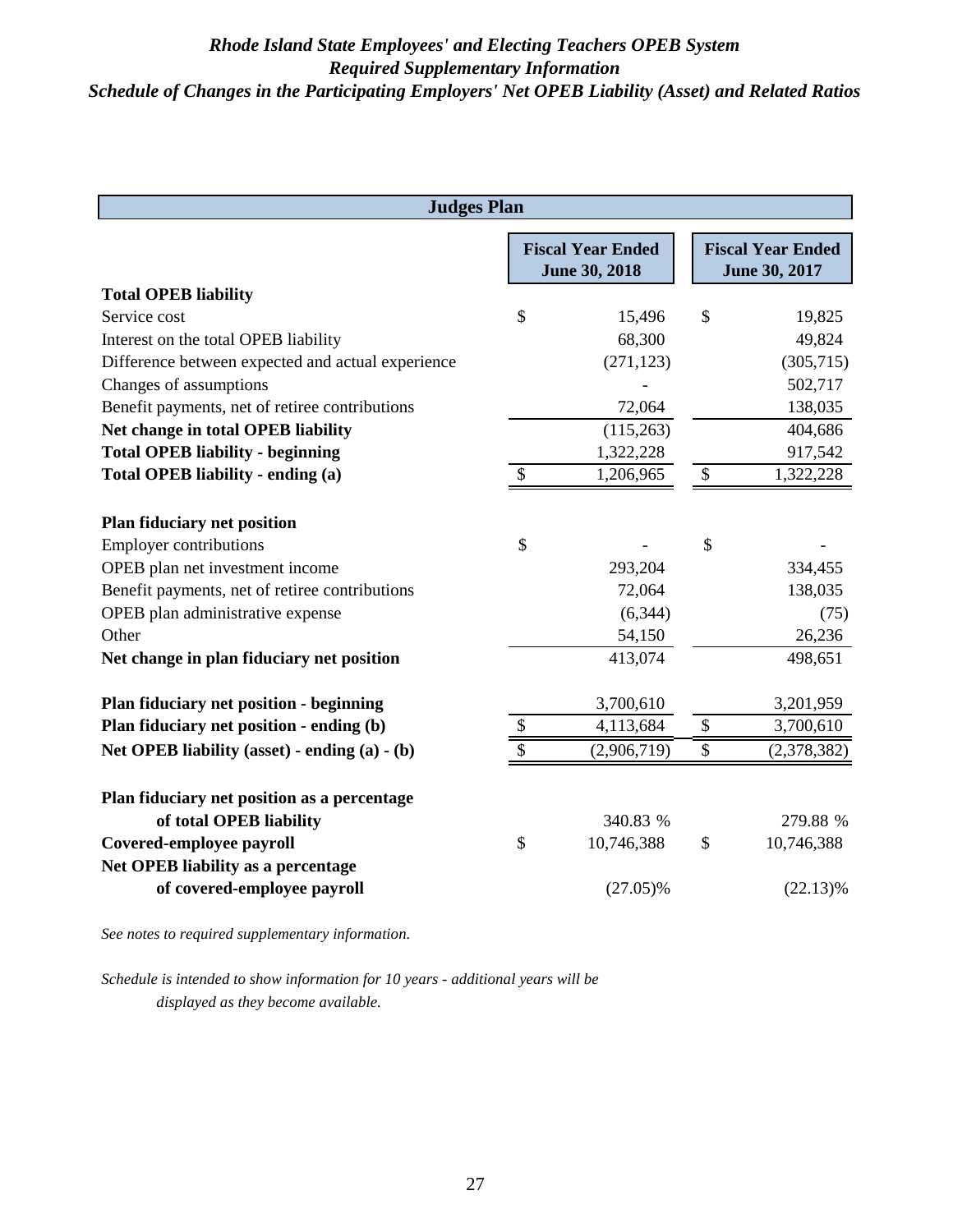| <b>State Police Plan</b>                                               |                           |                                           |                           |                                           |  |  |
|------------------------------------------------------------------------|---------------------------|-------------------------------------------|---------------------------|-------------------------------------------|--|--|
|                                                                        |                           | <b>Fiscal Year Ended</b><br>June 30, 2018 |                           | <b>Fiscal Year Ended</b><br>June 30, 2017 |  |  |
| <b>Total OPEB liability</b>                                            |                           |                                           |                           |                                           |  |  |
| Service cost                                                           | $\mathcal{S}$             | 3,920,121                                 | \$                        | 3,836,395                                 |  |  |
| Interest on the total OPEB liability                                   |                           | 4,147,935                                 |                           | 4,202,351                                 |  |  |
| Difference between expected and actual experience                      |                           | (906, 705)                                |                           | (174, 805)                                |  |  |
| Changes of assumptions                                                 |                           |                                           |                           | (6,004,696)                               |  |  |
| Benefit payments, net of retiree contributions                         |                           | (2,848,978)                               |                           | (3,129,860)                               |  |  |
| Net change in total OPEB liability                                     |                           | 4,312,373                                 |                           | (1,270,615)                               |  |  |
| <b>Total OPEB liability - beginning</b>                                |                           | 82,423,128                                |                           | 83,693,743                                |  |  |
| Total OPEB liability - ending (a)                                      | $\boldsymbol{\mathsf{S}}$ | 86,735,501                                | \$                        | 82,423,128                                |  |  |
| Plan fiduciary net position                                            |                           |                                           |                           |                                           |  |  |
| <b>Employer contributions</b>                                          | $\mathcal{S}$             | 7,919,243                                 | $\mathcal{S}$             | 7,701,758                                 |  |  |
| OPEB plan net investment income                                        |                           | 3,412,887                                 |                           | 3,491,032                                 |  |  |
| Benefit payments, net of retiree contributions                         |                           | (2,848,978)                               |                           | (3,129,860)                               |  |  |
| OPEB plan administrative expense                                       |                           | (73,579)                                  |                           | (1,031)                                   |  |  |
| Other                                                                  |                           | 197,488                                   |                           | 163,266                                   |  |  |
| Net change in plan fiduciary net position                              |                           | 8,607,061                                 |                           | 8,225,165                                 |  |  |
| Plan fiduciary net position - beginning                                |                           | 37,537,011                                |                           | 29,311,846                                |  |  |
| Plan fiduciary net position - ending (b)                               | $\boldsymbol{\mathbb{S}}$ | 46,144,072                                | $\boldsymbol{\mathsf{S}}$ | 37,537,011                                |  |  |
| Net OPEB liability - ending (a) - (b)                                  | $\overline{\$}$           | 40,591,429                                | $\mathcal{S}$             | 44,886,117                                |  |  |
| Plan fiduciary net position as a percentage<br>of total OPEB liability |                           | 53.20 %                                   |                           | 45.54 %                                   |  |  |
| Covered-employee payroll                                               | \$                        | 21,333,758                                | \$                        | 21,333,758                                |  |  |
| Net OPEB liability as a percentage                                     |                           |                                           |                           |                                           |  |  |
| of covered-employee payroll                                            |                           | 190.27 %                                  |                           | 210.40 %                                  |  |  |

*See notes to required supplementary information.*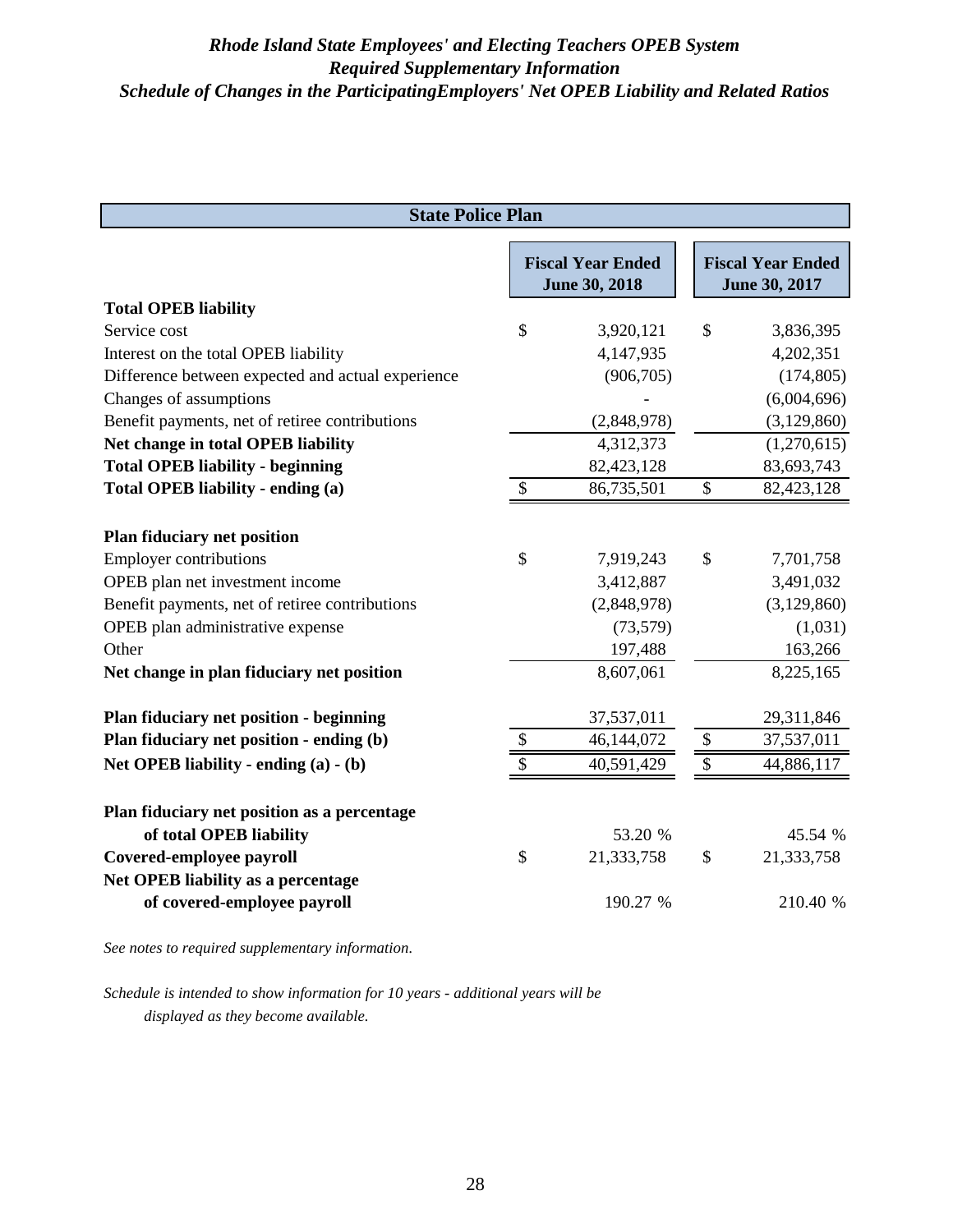| <b>Legislators Plan</b>                                                |                           |                                                  |                           |                                           |
|------------------------------------------------------------------------|---------------------------|--------------------------------------------------|---------------------------|-------------------------------------------|
|                                                                        |                           | <b>Fiscal Year Ended</b><br><b>June 30, 2018</b> |                           | <b>Fiscal Year Ended</b><br>June 30, 2017 |
| <b>Total OPEB liability</b>                                            |                           |                                                  |                           |                                           |
| Service cost                                                           | \$                        | 53,830                                           | \$                        | 63,441                                    |
| Interest on the total OPEB liability                                   |                           | 73,583                                           |                           | 66,140                                    |
| Difference between expected and actual experience                      |                           | 102,219                                          |                           | 168,094                                   |
| Changes of assumptions                                                 |                           |                                                  |                           | (45, 367)                                 |
| Benefit payments, net of retiree contributions                         |                           | (161,061)                                        |                           | (36,212)                                  |
| Net change in total OPEB liability                                     |                           | 68,571                                           |                           | 216,096                                   |
| <b>Total OPEB liability - beginning</b>                                |                           | 1,525,281                                        |                           | 1,309,185                                 |
| Total OPEB liability - ending (a)                                      | $\mathcal{S}$             | 1,593,852                                        | \$                        | 1,525,281                                 |
| <b>Plan fiduciary net position</b>                                     |                           |                                                  |                           |                                           |
| <b>Employer contributions</b>                                          | $\mathcal{S}$             | 14,283                                           | \$                        | 26,743                                    |
| OPEB plan net investment income                                        |                           | 247,459                                          |                           | 283,490                                   |
| Benefit payments, net of retiree contributions                         |                           | (161,061)                                        |                           | (36,212)                                  |
| OPEB plan administrative expense                                       |                           | (5,176)                                          |                           | 82                                        |
| Other                                                                  |                           | 42,261                                           |                           | 29,026                                    |
| Net change in plan fiduciary net position                              |                           | 137,766                                          |                           | 303,129                                   |
| Plan fiduciary net position - beginning                                |                           | 2,904,576                                        |                           | 2,601,447                                 |
| Plan fiduciary net position - ending (b)                               | \$                        | 3,042,342                                        | $\boldsymbol{\mathsf{S}}$ | 2,904,576                                 |
| Net OPEB liability (asset) - ending (a) - (b)                          | $\boldsymbol{\mathsf{S}}$ | (1,448,490)                                      | $\$\,$                    | (1,379,295)                               |
| Plan fiduciary net position as a percentage<br>of total OPEB liability |                           | 190.88 %                                         |                           | 190.43 %                                  |
| Covered-employee payroll                                               | $\mathcal{S}$             | 1,719,143                                        | \$                        | 1,719,143                                 |
| Net OPEB liability (asset) as a percentage                             |                           |                                                  |                           |                                           |
| of covered-employee payroll                                            |                           | $(84.26)\%$                                      |                           | $(80.23)\%$                               |

*See notes to required supplementary information.*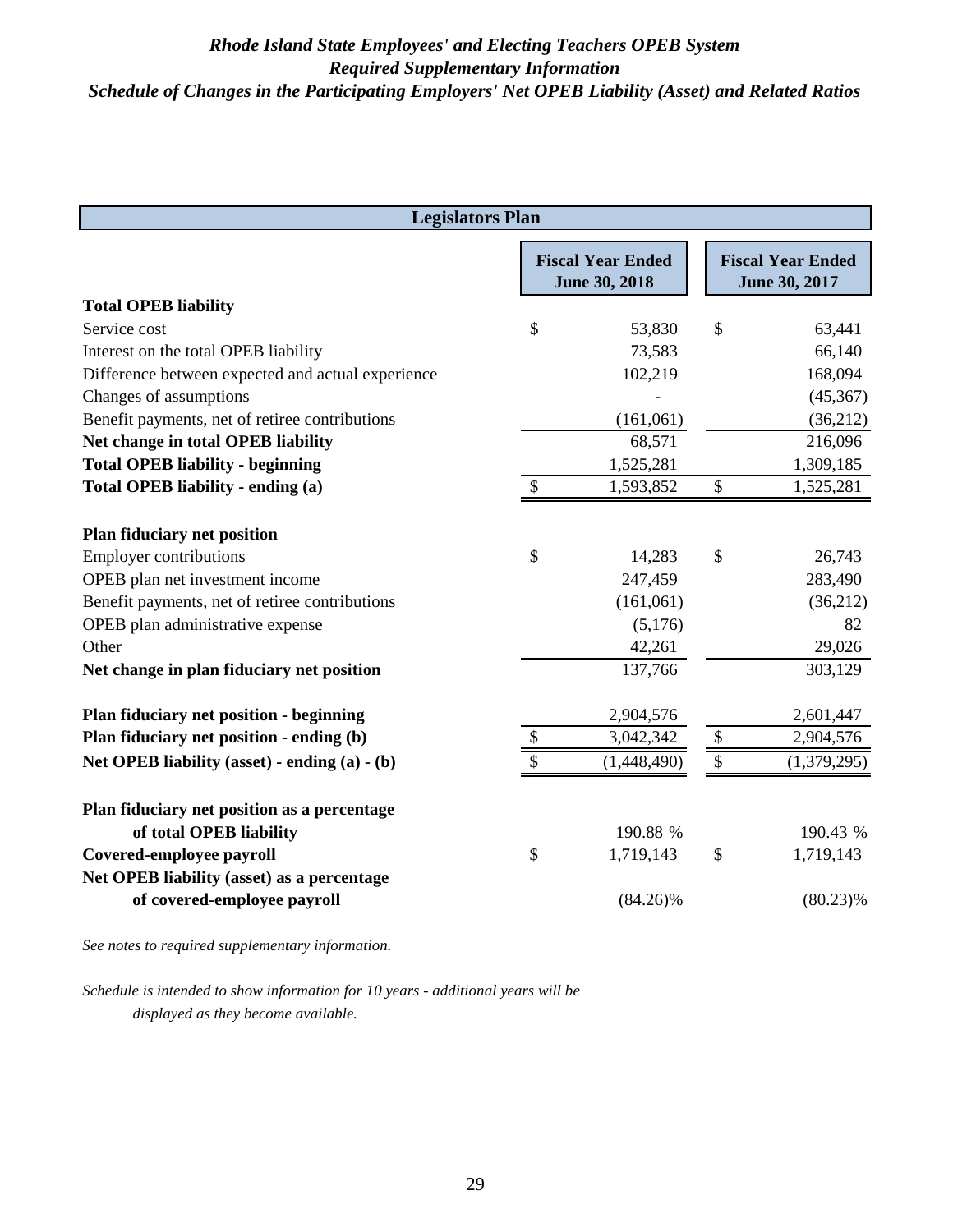# *State Employees' and Electing Teachers OPEB System Required Supplementary Information Schedule of Changes in the ParticipatingEmployers' Net OPEB Liability and Related Ratios*

| <b>Board of Education Plan</b>                    |    |                          |                           |                          |  |
|---------------------------------------------------|----|--------------------------|---------------------------|--------------------------|--|
|                                                   |    |                          |                           |                          |  |
|                                                   |    | <b>Fiscal Year Ended</b> |                           | <b>Fiscal Year Ended</b> |  |
|                                                   |    | <b>June 30, 2018</b>     |                           | June 30, 2017            |  |
| <b>Total OPEB liability</b>                       |    |                          |                           |                          |  |
| Service cost                                      | \$ | 3,179,293                | \$                        | 3,222,465                |  |
| Interest on the total OPEB liability              |    | 3,880,857                |                           | 3,714,663                |  |
| Difference between expected and actual experience |    | 404,539                  |                           | (7, 140, 117)            |  |
| Changes of assumptions                            |    |                          |                           | 5,767,020                |  |
| Benefit payments                                  |    | (2,346,016)              |                           | (2,091,088)              |  |
| Net change in total OPEB liability                |    | 5,118,673                |                           | 3,472,943                |  |
| <b>Total OPEB liability - beginning</b>           |    | 77,200,508               |                           | 73,727,565               |  |
| Total OPEB liability - ending (a)                 | \$ | 82,319,181               | $\boldsymbol{\mathsf{S}}$ | 77,200,508               |  |
| <b>Plan fiduciary net position</b>                |    |                          |                           |                          |  |
| <b>Employer contributions</b>                     | \$ | 5,490,009                | \$                        | 3,911,529                |  |
| <b>Employee contributions</b>                     |    | 1,571,271                |                           | 1,596,432                |  |
| OPEB plan net investment income                   |    | 2,288,741                |                           | 2,288,592                |  |
| Benefit payments, net of retiree contributions    |    | (2,346,016)              |                           | (2,091,088)              |  |
| OPEB plan administrative expense                  |    | (37, 025)                |                           | (7,997)                  |  |
| Other                                             |    | 54,575                   |                           | 33,862                   |  |
| Net change in plan fiduciary net position         |    | 7,021,555                |                           | 5,731,330                |  |
| Plan fiduciary net position - beginning           |    | 24,743,174               |                           | 19,011,844               |  |
| Plan fiduciary net position - ending (b)          | \$ | 31,764,729               | $\boldsymbol{\mathsf{S}}$ | 24,743,174               |  |
| Net OPEB liability - ending $(a) - (b)$           | \$ | 50,554,452               | \$                        | 52,457,334               |  |
| Plan fiduciary net position as a percentage       |    |                          |                           |                          |  |
| of total OPEB liability                           |    | 38.59 %                  |                           | 32.05 %                  |  |
| Covered-employee payroll                          | \$ | 124,967,304              | \$                        | 124,967,304              |  |
| Net OPEB liability as a percentage                |    |                          |                           |                          |  |
| of covered-employee payroll                       |    | 40.45 %                  |                           | 41.98 %                  |  |

*See notes to required supplementary information.*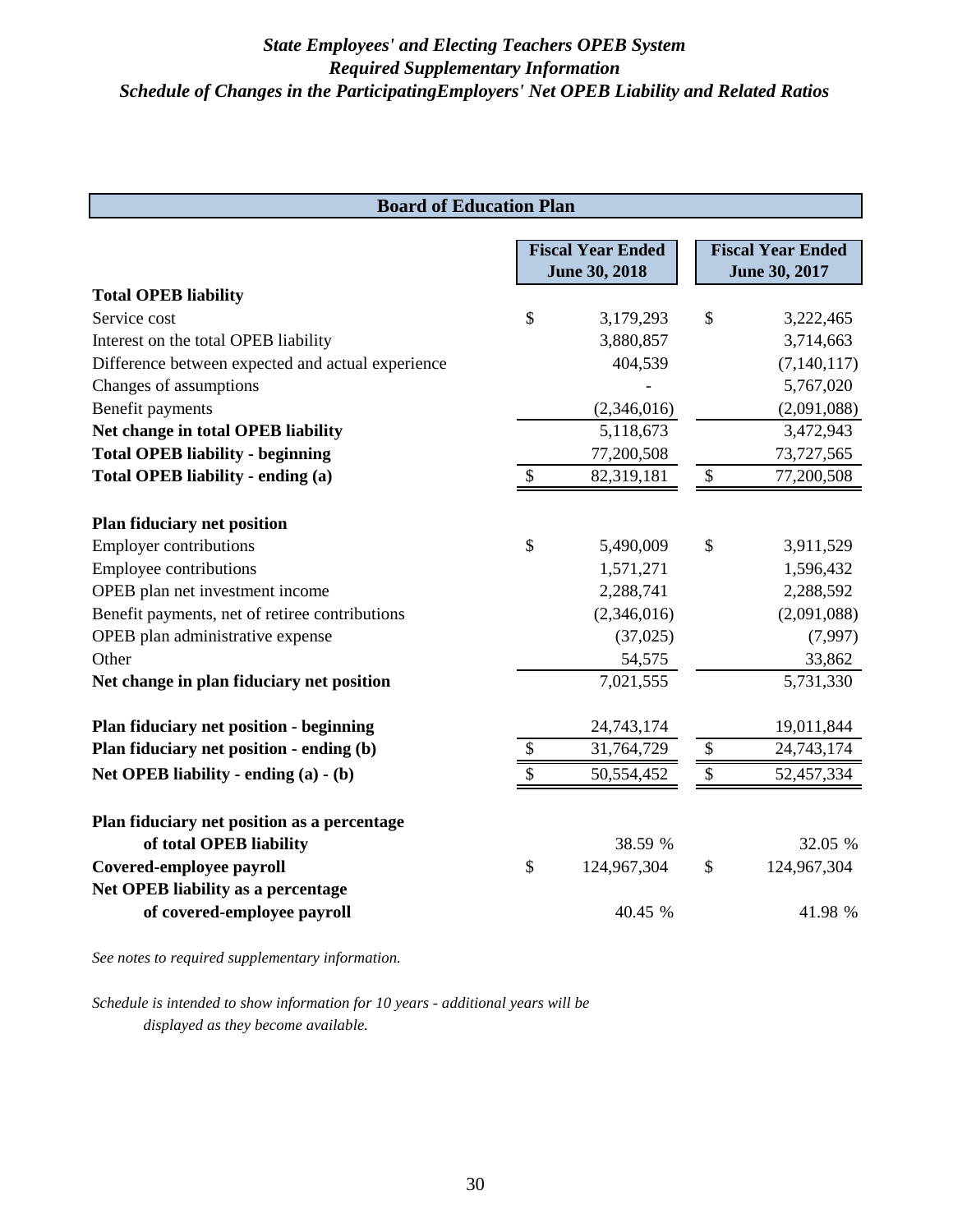# *REQUIRED SUPPLEMENTARY INFORMATION RHODE ISLAND STATE EMPLOYEES' AND ELECTING TEACHERS OPEB SYSTEM*

# *Schedules of Investment Returns*

## *Annual Money-Weighted Rate of Return, Net of Investment Expense*

|                                        | <b>State</b><br><b>Employees</b> | <b>Teachers</b> | <b>Judges</b> | <b>State Police</b> | <b>Legislators</b> | <b>Board of</b><br><b>Education</b> |
|----------------------------------------|----------------------------------|-----------------|---------------|---------------------|--------------------|-------------------------------------|
| <b>Fiscal Year Ended June 30, 2018</b> | 8.70%                            | 6.95%           | 7.96%         | 8.60%               | 8.75%              | 8.59%                               |
| <b>Fiscal Year Ended June 30, 2017</b> | 10.42%                           | 7.94%           | 9.83%         | 1.32%               | 9.99%              | 11.13%                              |

*See notes to required supplementary information.*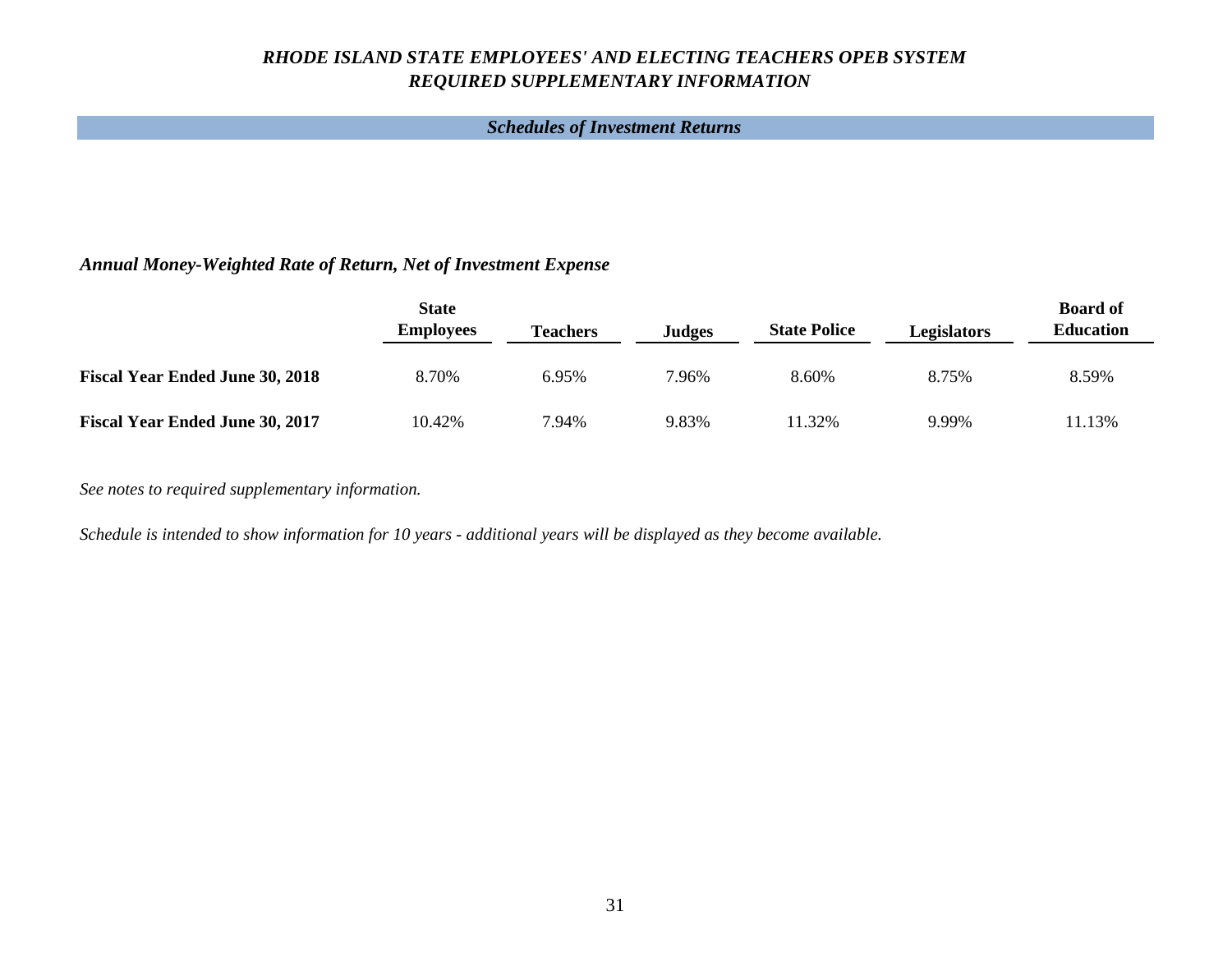# *Rhode Island State Employees' and Electing Teachers OPEB System Required Supplementary Information Schedules of Employer Contributions*

| Fiscal<br><b>Year Ended</b><br>June 30 | <b>Actuarially</b><br><b>Determined</b><br><b>Contribution</b> |              | <b>Actual</b><br><b>Contribution</b> | <b>Contribution</b><br><b>Deficiency</b><br>(Excess) | <b>Covered</b><br><b>Employee</b><br><b>Payroll</b> | <b>Contributions</b><br>as a Percentage<br>of Covered<br><b>Employee Payroll</b> |
|----------------------------------------|----------------------------------------------------------------|--------------|--------------------------------------|------------------------------------------------------|-----------------------------------------------------|----------------------------------------------------------------------------------|
| <b>State Employees</b>                 |                                                                |              |                                      |                                                      |                                                     |                                                                                  |
| 2018                                   | \$<br>42,265,174                                               | $\mathbb{S}$ | 42, 265, 174                         |                                                      | \$<br>708,886,705                                   | 5.96 %                                                                           |
| 2017                                   | 42,731,807                                                     |              | 42,731,807                           |                                                      | 708,886,705                                         | 6.03 %                                                                           |
| 2016                                   | 40,709,025                                                     |              | 40,709,025                           |                                                      | 682,965,470                                         | 5.96 %                                                                           |
| 2015                                   | 45,694,525                                                     |              | 45,694,525                           |                                                      | 682,965,470                                         | 6.69 %                                                                           |
| <b>Teachers</b>                        |                                                                |              |                                      |                                                      |                                                     |                                                                                  |
| 2018                                   | \$<br>2,321,057                                                | \$           | 2,321,057                            |                                                      |                                                     |                                                                                  |
| 2017                                   | 2,321,057                                                      |              | 2,321,057                            |                                                      |                                                     |                                                                                  |
| 2016                                   | 2,321,057                                                      |              | 2,321,057                            |                                                      |                                                     |                                                                                  |
| 2015                                   | 2,321,057                                                      |              | 2,321,057                            |                                                      |                                                     |                                                                                  |
| <b>Judges</b>                          |                                                                |              |                                      |                                                      |                                                     |                                                                                  |
| 2018                                   |                                                                |              |                                      |                                                      | 10,746,388                                          | $0.00\ \%$                                                                       |
| 2017                                   |                                                                |              |                                      |                                                      | 10,746,388                                          | $0.00\ \%$                                                                       |
| 2016                                   |                                                                |              |                                      |                                                      | 10,281,486                                          | $0.00\ \%$                                                                       |
| 2015                                   | 13,377                                                         |              | 13,377                               |                                                      | 10,281,486                                          | 0.13 %                                                                           |
| <b>State Police</b>                    |                                                                |              |                                      |                                                      |                                                     |                                                                                  |
| 2018                                   | \$<br>7,919,243                                                | \$           | 7,919,243                            |                                                      | \$<br>21,333,758                                    | 37.12 %                                                                          |
| 2017                                   | 7,701,758                                                      |              | 7,701,758                            |                                                      | 21,333,758                                          | 36.10 %                                                                          |
| 2016                                   | 6,823,477                                                      |              | 6,823,477                            |                                                      | 18,119,355                                          | 37.66 %                                                                          |
| 2015                                   | 8,134,524                                                      |              | 8,134,524                            |                                                      | 18,119,355                                          | 44.89 %                                                                          |
| <b>Legislators</b>                     |                                                                |              |                                      |                                                      |                                                     |                                                                                  |
| 2018                                   | \$<br>14,283                                                   | $\mathbb{S}$ | 14,283                               |                                                      | \$<br>1,719,143                                     | 0.83 %                                                                           |
| 2017                                   | 26,743                                                         |              | 26,743                               |                                                      | 1,719,143                                           | 1.56 %                                                                           |
| 2016                                   | 26,572                                                         |              | 26,572                               |                                                      | 1,741,853                                           | 1.53 %                                                                           |
| 2015                                   |                                                                |              |                                      |                                                      | 1,741,853                                           | $0.00\ \%$                                                                       |
| <b>Board of Education</b>              |                                                                |              |                                      |                                                      |                                                     |                                                                                  |
| 2018                                   | \$<br>5,490,009                                                | \$           | 5,490,009                            |                                                      | \$<br>124,947,197                                   | 4.39 %                                                                           |
| 2017                                   | 3,911,529                                                      |              | 3,911,529                            |                                                      | 124,967,304                                         | 3.13 %                                                                           |
| 2016                                   | 3,558,196                                                      |              | 3,558,196                            |                                                      | 113,947,197                                         | 3.12 %                                                                           |
| 2015                                   | 2,530,372                                                      |              | 2,530,372                            |                                                      | 113,947,197                                         | 2.22 %                                                                           |

*See notes to required supplementary information.*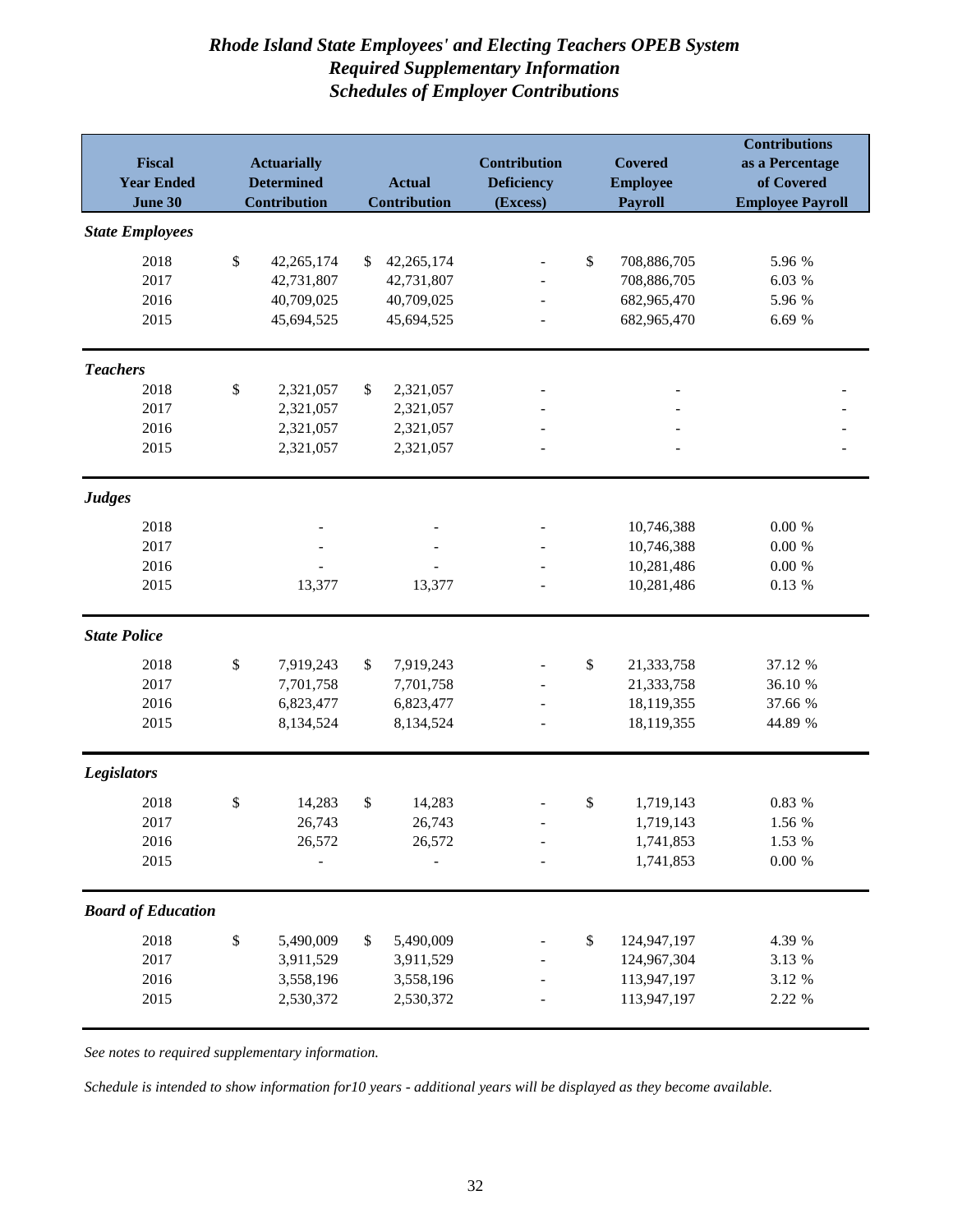#### **RHODE ISLAND EMPLOYEES' AND ELECTING TEACHERS OPEB SYSTEM Notes to Required Supplementary Information Fiscal Year Ended June 30, 2018**

#### **1. Actuarial assumptions and methods used to calculate the net OPEB liability (asset) of the participating employers**

The actuarial methods and assumptions used to calculate the net OPEB liability (asset) of the participating employers are described in Note 5 to the financial statements. The following information is presented about factors that significantly affect trends in the amounts reported between years.

#### *June 30, 2018 Measurement Date:*

There were no changes in actuarial methods or assumptions reflected in the calculation of the net OPEB liability (asset) of the plans as of the June 30, 2018 measurement date compared to the June 30, 2017 measurement date.

#### *June 30, 2017 Measurement Date:*

There have been changes in actuarial assumptions since the June 30, 2015 valuation. Certain actuarial assumptions for State Employees, Legislators, and Board of Education were updated to match the assumptions used for State Employees in the pension valuation for the Employees' Retirement System of Rhode Island (ERSRI) and the results of an actuarial experience investigation performed for ERSRI at June 30, 2016. Changes were made to the following assumptions:

- Merit and longevity portion of the salary increase assumption
- Rates of separation from active membership
- Rates of retirement
- Rates of disability
- The rate of wage inflation
- The mortality assumption
- The trend assumption
- Aging factors and health and inflation trends.

The excise tax load on pre-65 liabilities was changed from 13.8% to 11.0%.

The Patient Protection and Affordable Care Act includes an excise tax on high cost health plans beginning in 2022. The excise tax is 40% of costs above a threshold. The actual actuarial assumptions used in the most recent valuations assume that the plans will be subject to the excise tax in 2022.

#### **2. Actuarially determined contributions**

Actuarially determined contributions were previously calculated biennially but are now performed annually commencing with the June 30, 2017 valuation. The Actuarially Determined Employer Contribution is still three years prior to the fiscal years in which the contributions are reported. For example, the contribution rates for fiscal 2020 will be based on valuations performed as of June 30, 2017.

The following table summarizes the assumptions and methods employed in the June 30, 2015 valuation. Other assumptions, including those relating to rates of termination, rates of retirement, percent married, and retiree health care election rates, were based on the most recent experience study at that time for the Employees' Retirement System of Rhode Island, as well as on anticipated experience changes in conjunction with the adopted retirement plan changes enacted through legislation.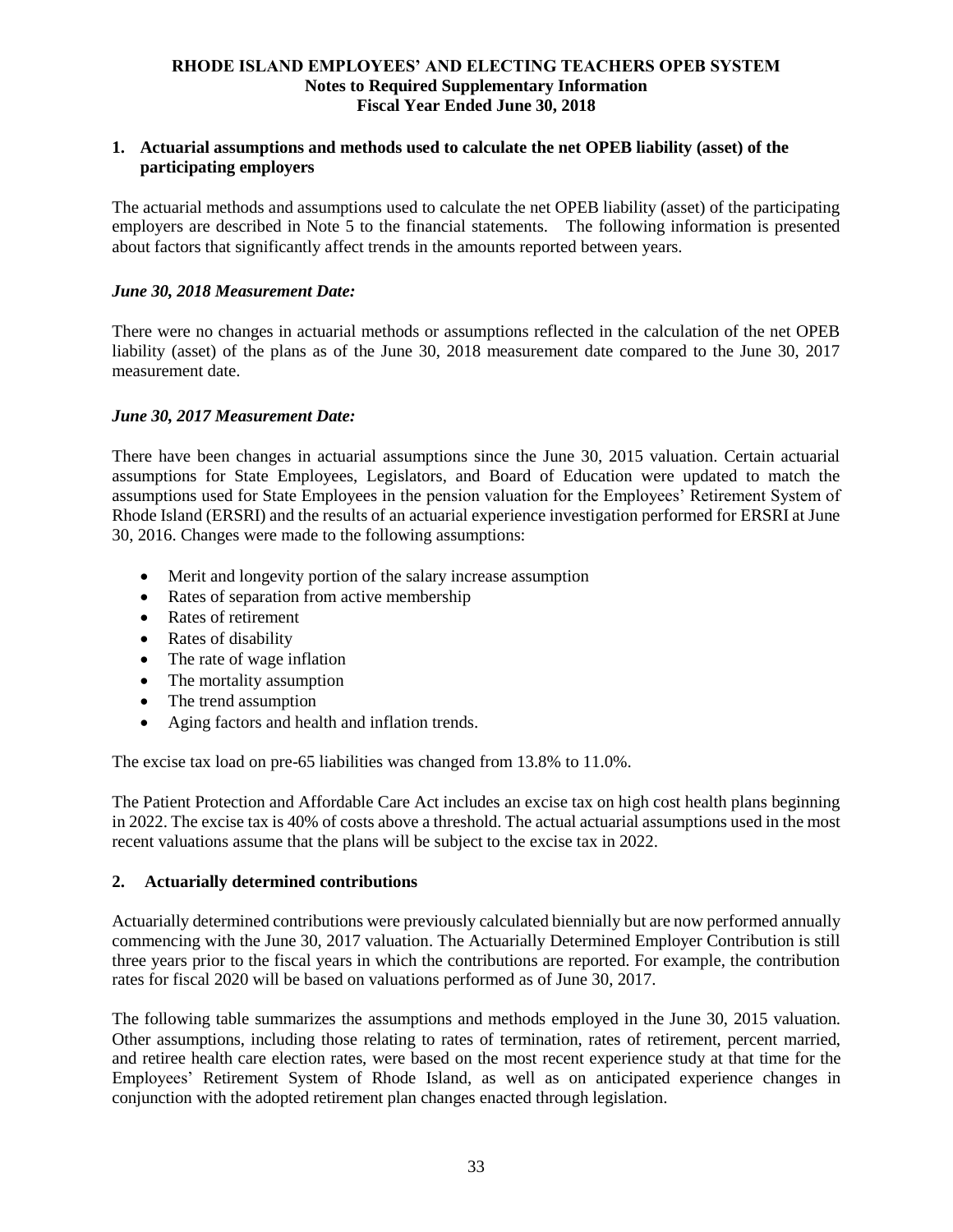#### **RHODE ISLAND EMPLOYEES' AND ELECTING TEACHERS OPEB SYSTEM Notes to Required Supplementary Information Fiscal Year Ended June 30, 2018**

# **2. Actuarially determined contributions (continued)**

| <b>Summary of Actuarial Methods and Assumptions as of June 30, 2015 valuation</b><br>used to determine fiscal 2018 contribution rates |                                                                                                                                                                                                                                                                                                                                                                                                                                                                                                                                                                                                                                                                                                                                                                                                                                                                                                                                                                                                                                                                                                                                                                                                                             |                                            |                             |                                                                                                                         |                             |                             |  |
|---------------------------------------------------------------------------------------------------------------------------------------|-----------------------------------------------------------------------------------------------------------------------------------------------------------------------------------------------------------------------------------------------------------------------------------------------------------------------------------------------------------------------------------------------------------------------------------------------------------------------------------------------------------------------------------------------------------------------------------------------------------------------------------------------------------------------------------------------------------------------------------------------------------------------------------------------------------------------------------------------------------------------------------------------------------------------------------------------------------------------------------------------------------------------------------------------------------------------------------------------------------------------------------------------------------------------------------------------------------------------------|--------------------------------------------|-----------------------------|-------------------------------------------------------------------------------------------------------------------------|-----------------------------|-----------------------------|--|
|                                                                                                                                       | <b>State</b>                                                                                                                                                                                                                                                                                                                                                                                                                                                                                                                                                                                                                                                                                                                                                                                                                                                                                                                                                                                                                                                                                                                                                                                                                |                                            |                             | <b>State</b>                                                                                                            |                             | <b>Board of</b>             |  |
| <b>Actuarial Cost</b>                                                                                                                 | <b>Teachers</b><br><b>Legislators</b><br><b>Education</b><br><b>Employees</b><br><b>Judges</b><br><b>Police</b>                                                                                                                                                                                                                                                                                                                                                                                                                                                                                                                                                                                                                                                                                                                                                                                                                                                                                                                                                                                                                                                                                                             |                                            |                             |                                                                                                                         |                             |                             |  |
| <b>Method</b>                                                                                                                         | Entry Age Normal - the Individual Entry Age Actuarial cost methodology is used.                                                                                                                                                                                                                                                                                                                                                                                                                                                                                                                                                                                                                                                                                                                                                                                                                                                                                                                                                                                                                                                                                                                                             |                                            |                             |                                                                                                                         |                             |                             |  |
| <b>Amortization</b><br>Method                                                                                                         | Level Percent<br>of<br>Payroll                                                                                                                                                                                                                                                                                                                                                                                                                                                                                                                                                                                                                                                                                                                                                                                                                                                                                                                                                                                                                                                                                                                                                                                              | Level Dollar                               | Level Percent<br>of Payroll | Level Percent<br>of Payroll                                                                                             | Level Percent<br>of Payroll | Level Percent<br>of Payroll |  |
| <b>Equivalent Single</b><br>Remaining<br><b>Amortization Period</b>                                                                   | 21 years<br>closed                                                                                                                                                                                                                                                                                                                                                                                                                                                                                                                                                                                                                                                                                                                                                                                                                                                                                                                                                                                                                                                                                                                                                                                                          | Determined<br>by Statutory<br>Contribution |                             | 21 years closed                                                                                                         | 30 years open               | 21 years<br>closed          |  |
| <b>Asset Valuation</b><br><b>Method</b>                                                                                               |                                                                                                                                                                                                                                                                                                                                                                                                                                                                                                                                                                                                                                                                                                                                                                                                                                                                                                                                                                                                                                                                                                                                                                                                                             |                                            |                             | Four-year smoothed market                                                                                               |                             |                             |  |
| <b>Actuarial Assumptions</b>                                                                                                          |                                                                                                                                                                                                                                                                                                                                                                                                                                                                                                                                                                                                                                                                                                                                                                                                                                                                                                                                                                                                                                                                                                                                                                                                                             |                                            |                             |                                                                                                                         |                             |                             |  |
| <b>Investment Rate of</b><br>Return                                                                                                   |                                                                                                                                                                                                                                                                                                                                                                                                                                                                                                                                                                                                                                                                                                                                                                                                                                                                                                                                                                                                                                                                                                                                                                                                                             |                                            |                             | 5.00%, net of investment expenses, including inflation                                                                  |                             |                             |  |
| Projected                                                                                                                             | 3.5%                                                                                                                                                                                                                                                                                                                                                                                                                                                                                                                                                                                                                                                                                                                                                                                                                                                                                                                                                                                                                                                                                                                                                                                                                        | N/A                                        | 3.5%                        | 3.75%                                                                                                                   | 3.5%                        | 3.5%                        |  |
| <b>Salary</b>                                                                                                                         | to                                                                                                                                                                                                                                                                                                                                                                                                                                                                                                                                                                                                                                                                                                                                                                                                                                                                                                                                                                                                                                                                                                                                                                                                                          |                                            |                             | To                                                                                                                      | to                          | to                          |  |
| <b>Increases</b>                                                                                                                      | 6.5%                                                                                                                                                                                                                                                                                                                                                                                                                                                                                                                                                                                                                                                                                                                                                                                                                                                                                                                                                                                                                                                                                                                                                                                                                        |                                            |                             | 11.75%                                                                                                                  | 6.5%                        | 6.5%                        |  |
| <b>Retirement Age</b>                                                                                                                 | Experience-based table of rates that are specific to the type of eligibility condition.                                                                                                                                                                                                                                                                                                                                                                                                                                                                                                                                                                                                                                                                                                                                                                                                                                                                                                                                                                                                                                                                                                                                     |                                            |                             |                                                                                                                         |                             |                             |  |
| <b>Mortality</b>                                                                                                                      | <b>Post-Retirement Mortality:</b><br><b>Fully Generational Mortality</b><br>Healthy Males (with the exception of teachers): 115% of RP-2000 Combined Health for Males with white-collar<br>adjustments, projected with Scale AA from 2000.<br>Healthy Females (with the exception of teachers): 95% of RP-2000 Combined Health for Females with white-<br>collar adjustments, projected with Scale AA from 2000.<br>Healthy Male Teachers: 97% of rates in a GRS table based on male teacher experience, projected with Scale AA<br>from 2000.<br>Healthy Female Teachers: 92% of rates in a GRS table based on female teacher experience, projected with Scale<br>AA from 2000.<br><b>Disabled Mortality:</b><br>Disabled Males: 60% of the PBGC Table Va for disabled males eligible for Social Security disability benefits.<br>Disabled Females: 60% of the PBGC Table Va for disabled females eligible for Social Security disability benefits.<br><b>Pre-Retirement Mortality:</b><br>The mortality tables used to project the pre-termination mortality experience of plan members are the RP-2000<br>Combined tables with white-collar adjustments for males and females as the base table, and then to apply a 75% |                                            |                             |                                                                                                                         |                             |                             |  |
| <b>Valuation Health</b><br><b>Care Cost Trend</b><br>Rate                                                                             |                                                                                                                                                                                                                                                                                                                                                                                                                                                                                                                                                                                                                                                                                                                                                                                                                                                                                                                                                                                                                                                                                                                                                                                                                             |                                            |                             | Based on the Gertzen Model with trend starting at 9.00% and gradually decreasing to the ultimate trend rate of<br>3.5%. |                             |                             |  |
| <b>Aging Factors</b>                                                                                                                  |                                                                                                                                                                                                                                                                                                                                                                                                                                                                                                                                                                                                                                                                                                                                                                                                                                                                                                                                                                                                                                                                                                                                                                                                                             |                                            |                             | The development of retiree only premiums are based on a recent Society of Actuaries study of health costs.              |                             |                             |  |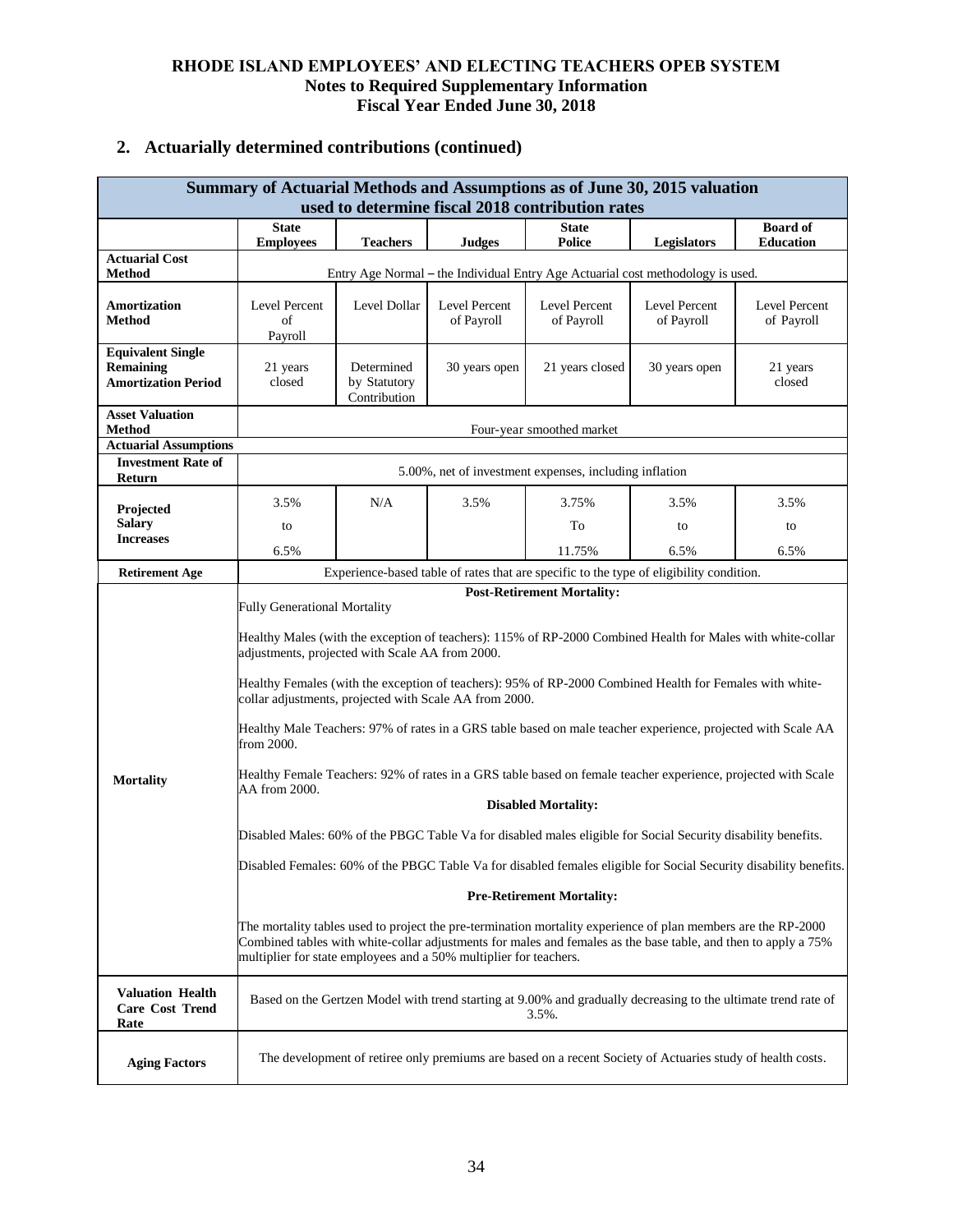#### **RHODE ISLAND EMPLOYEES' AND ELECTING TEACHERS OPEB SYSTEM Notes to Required Supplementary Information Fiscal Year Ended June 30, 2018**

#### **2. Actuarially determined contributions (continued)**

| Summary of Actuarial Methods and Assumptions as of June 30, 2015 valuation<br>used to determine fiscal 2018 contribution rates |                                                                                                     |                 |        |                        |             |                                     |
|--------------------------------------------------------------------------------------------------------------------------------|-----------------------------------------------------------------------------------------------------|-----------------|--------|------------------------|-------------|-------------------------------------|
|                                                                                                                                | <b>State</b><br><b>Employees</b>                                                                    | <b>Teachers</b> | Judges | <b>State</b><br>Police | Legislators | <b>Board of</b><br><b>Education</b> |
| <b>Excise Tax Under</b><br>the Patient<br><b>Protection and</b><br><b>Affordable Care</b><br>Act                               |                                                                                                     |                 |        | 13.8%                  |             |                                     |
|                                                                                                                                | <b>Note:</b> The actuarial assumptions do not include a separate general inflation rate assumption. |                 |        |                        |             |                                     |

#### **3. Covered employee payroll**

Covered employee payroll, as included in required supplementary information schedules, includes projected annualized payroll amounts for employees beginning employment during the fiscal year. Consequently, the covered employee payroll amounts included in the required supplementary information schedules may differ from the actual fiscal year payroll base to which the actuarially determined contribution rate was applied. Additionally, the contribution amount as a percentage of covered payroll may differ from the Board approved contribution rate expressed as a percentage of payroll.

#### **4. Schedules of Investment Returns**

The annual money-weighted return on investments within each of the plans, net of investment expense, are shown in the required supplementary information schedule. The money-weighted rate of return expresses investment performance, net of investment expense, adjusted for the changing amounts invested.

The schedules are intended to present ten years of data. Additional years of data will be presented as they become available.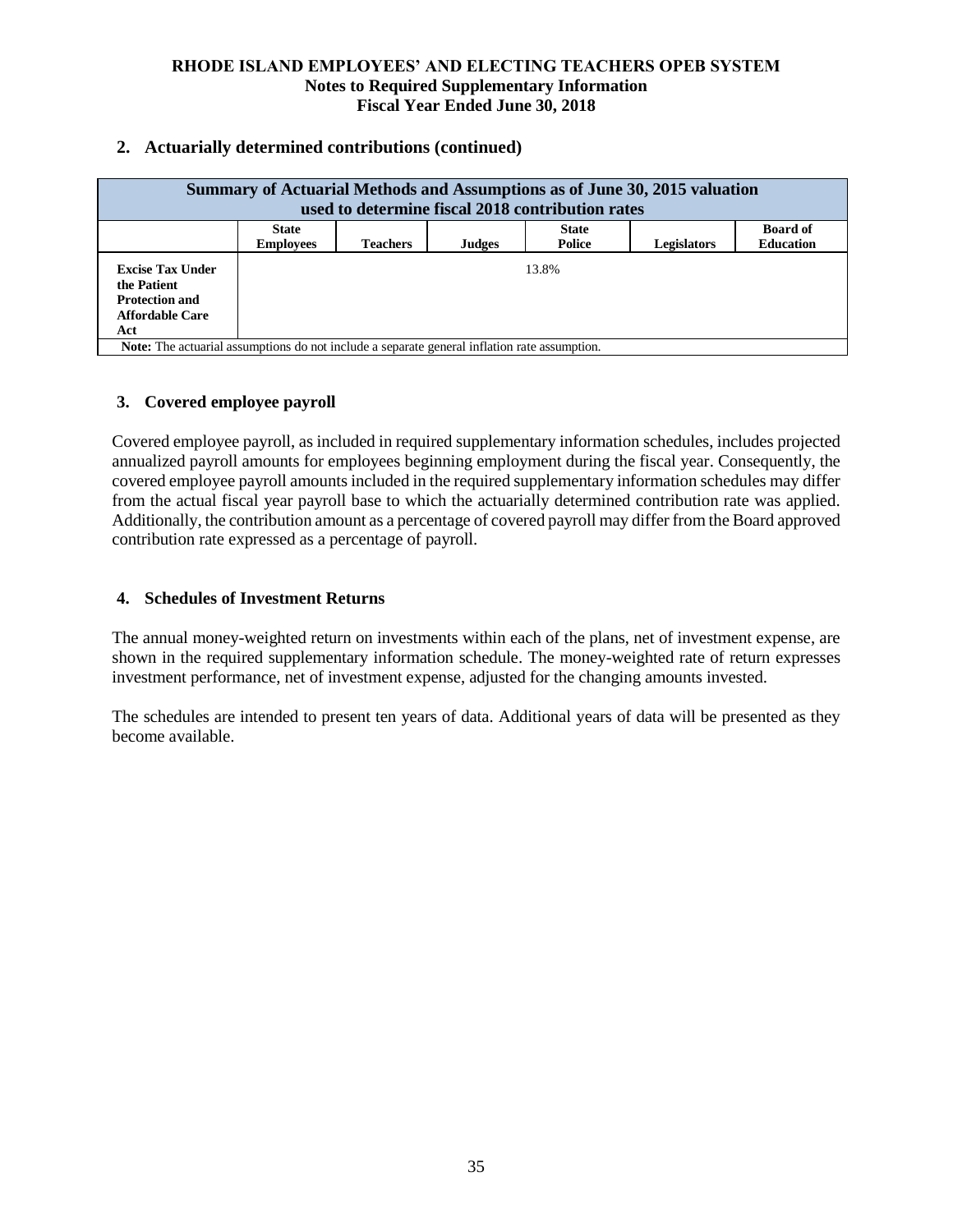

## **INDEPENDENT AUDITOR'S REPORT ON INTERNAL CONTROL OVER FINANCIAL REPORTING AND ON COMPLIANCE AND OTHER MATTERS BASED ON AN AUDIT OF FINANCIAL STATEMENTS PERFORMED IN ACCORDANCE WITH** *GOVERNMENT AUDITING STANDARDS*

Joint Committee on Legislative Services, General Assembly State of Rhode Island and Providence Plantations:

Board of the Rhode Island State Employees' and Electing Teachers OPEB System:

We have audited, in accordance with auditing standards generally accepted in the United States of America and the standards applicable to financial audits contained in *Government Auditing Standards* issued by the Comptroller General of the United States, the financial statements of the plans which comprise the Rhode Island State Employees' and Electing Teachers OPEB System (the System) as of and for the year ended June 30, 2018, and the related notes to the financial statements, which collectively comprise the System's basic financial statements, and have issued our report thereon dated September 27, 2019.

#### **Internal Control Over Financial Reporting**

In planning and performing our audit of the financial statements, we considered the System's internal control over financial reporting (internal control) to determine the audit procedures that are appropriate in the circumstances for the purposes of expressing our opinion on the financial statements, but not for the purpose of expressing our opinion on the effectiveness of the System's internal control. Accordingly, we do not express an opinion on the effectiveness of the System's internal control.

A *deficiency in internal control* exists when the design or operation of a control does not allow management or employees, in the normal course of performing their assigned functions, to prevent or detect and correct misstatements on a timely basis. A *material weakness* is a deficiency, or a combination of deficiencies, in internal control, such that there is a reasonable possibility that a material misstatement of the entity's financial statements will not be prevented, or detected and corrected on a timely basis. A *significant deficiency* is a deficiency, or a combination of deficiencies, in internal control that is less severe than a material weakness, yet important enough to merit attention by those charged with governance.

Our consideration of internal control was for the limited purpose described in the first paragraph of this section and was not designed to identify all deficiencies in internal control that might be material weaknesses or significant deficiencies and therefore, material weaknesses or significant deficiencies may exist that were not identified. Given these limitations, during our audit we did not identify any deficiencies in internal control that we consider to be material weaknesses. We did identify certain deficiencies in internal control, described in the accompanying schedule of findings and responses as Findings 2018-01 and 2018-02 that we consider to be significant deficiencies.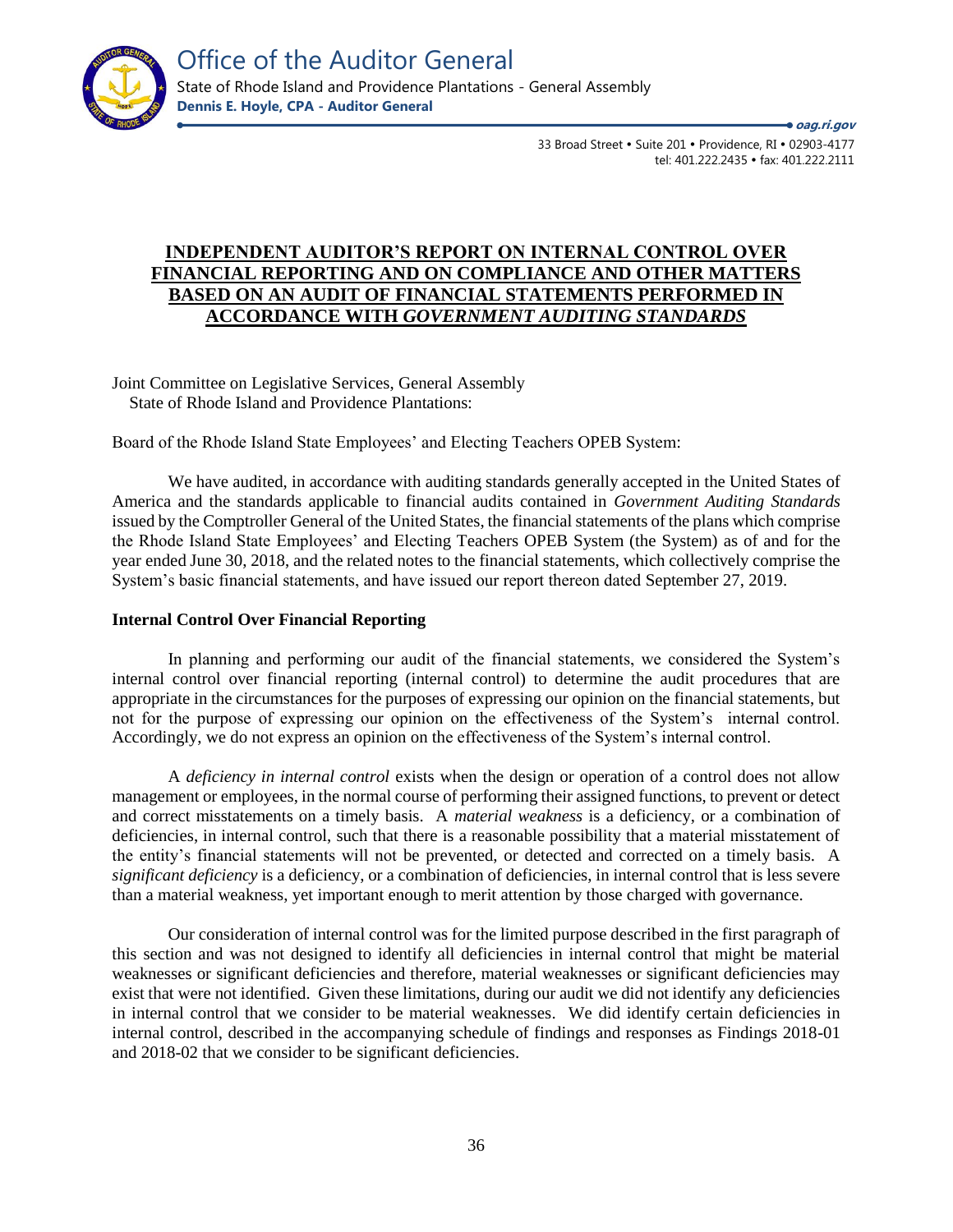Joint Committee on Legislative Services, General Assembly Board of the Rhode Island State Employees' and Electing Teachers OPEB System

#### **Compliance and Other Matters**

As part of obtaining reasonable assurance about whether the System's financial statements are free of material misstatement, we performed tests of its compliance with certain provisions of laws, regulations, and contracts, noncompliance with which could have a direct and material effect on the determination of financial statement amounts. However, providing an opinion on compliance with those provisions was not an objective of our audit, and accordingly, we do not express such an opinion. The results of our tests disclosed no instances of noncompliance or other matters that are required to be reported under *Government Auditing Standards.*

#### **System's Response to Findings**

The System's response to the findings identified in our audit are described in the accompanying Schedule of Findings and Responses. The System's responses were not subjected to the auditing procedures applied in the audit of the financial statements and, accordingly, we express no opinion on it.

#### **Purpose of this Report**

The purpose of this report is solely to describe the scope of our testing of internal control and compliance and the results of that testing, and not to provide an opinion on the effectiveness of the System's internal control or on compliance. This report is an integral part of an audit performed in accordance with *Government Auditing Standards* in considering the entity's internal control and compliance. Accordingly, this communication is not suitable for any other purpose.

Dennis E. Hoyle, CPA Auditor General

September 27, 2019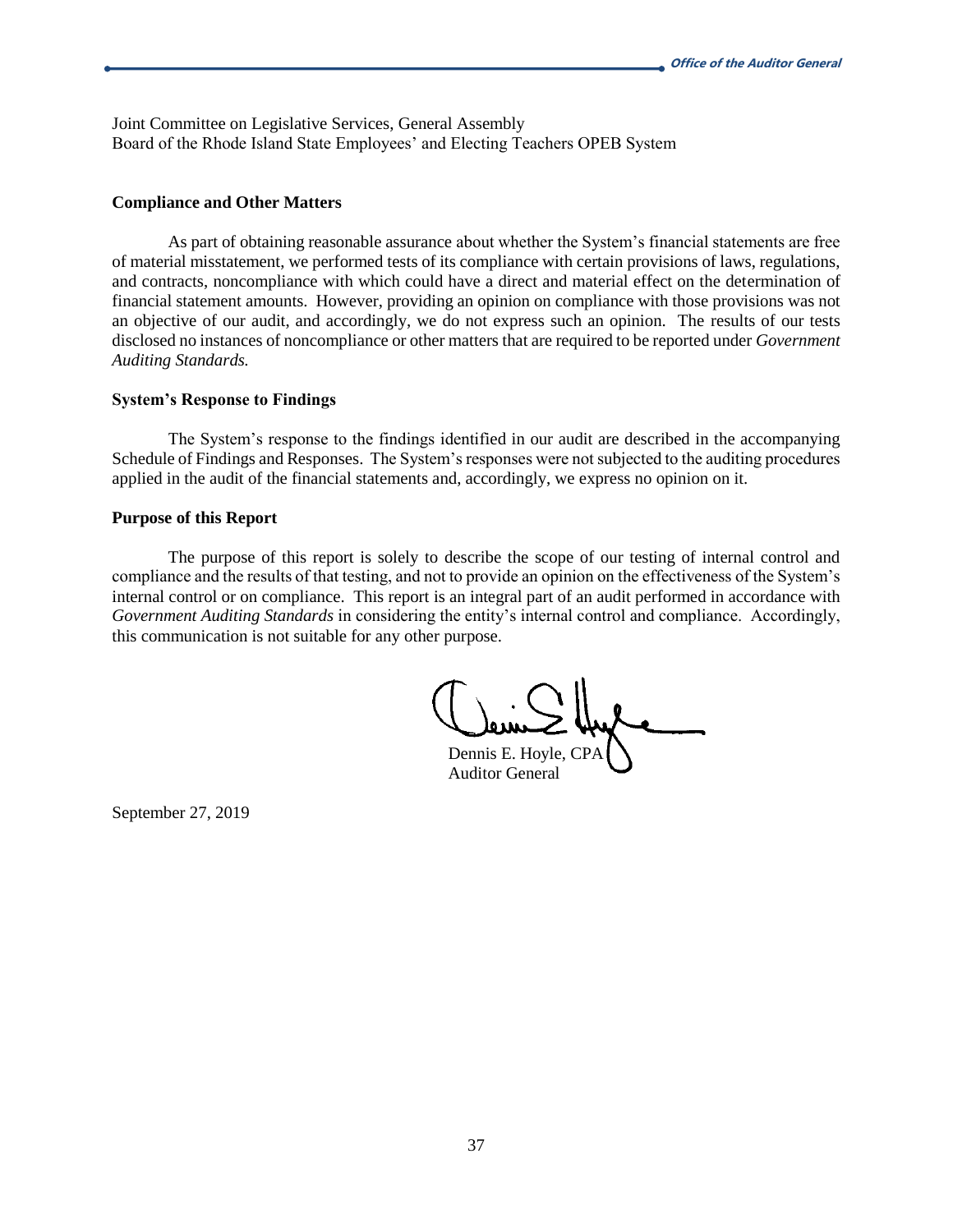*Finding 2018-01 (significant deficiency - new finding)* 

#### ASSESS THE RESOURCES AND SYSTEMS NECESSARY TO EFFECTIVELY ADMINISTER THE OPEB SYSTEM

**The resources necessary to effectively manage and administer the OPEB System to ensure all System functions are met and adequately controlled should be assessed. A unified database or computer application is needed to maintain membership data for each of the State's OPEB plans. This would improve controls over the administration of the benefit programs and the process to accumulate data necessary for periodic actuarial valuations of the OPEB plans for both funding and accounting purposes.** 

**Background:** The Rhode Island State Employees' and Electing Teachers OPEB System (the System), acts as a common investment and administrative agent for post-employment health care benefits provided by six plans covering state employees and certain employees of the Board of Education.

When the State began to advance fund its retiree health benefits, OPEB trusts were established for each of the plans and a formalized governance structure was established by statute; however, no dedicated personnel were specifically tasked with administering the System and no administrative systems were implemented at that time, or subsequently, to capture and control membership data for the various OPEB plans. Instead membership data, the determination of eligibility for benefits and any required retiree copays are administered through a variety of processes which largely lack the controls needed to administer plans of this size and complexity. In prior years, certain plan benefit functions were administered through the member benefit system used by the Employees' Retirement System of Rhode Island (ERSRI) for pension benefits; however, the ERSRI's newly implemented member benefit system no longer includes those functionalities.

The System's functions are managed through various units within State government. The Department of Administration's Office Employee Benefits (OEB) currently determines eligibility and manages member benefits for the State Employees, Teachers, Judges, State Police, and Legislator plans. The Human Resources Department at the University of Rhode Island, separately determines eligibility, calculates benefits and manages member subsidy receivables for the Board of Education plan. The Office of Accounts and Controls handles the accounting and financial reporting aspects of the System and coordinates the actuarial valuations. The Office of the General Treasurer oversees the investment activity of the System.

Census data for each plan is provided annually to the System's actuary to prepare required actuarial valuations of the plans. Each plan has unique benefit eligibility and healthcare coverage provisions.

**Criteria:** As the System grows in size and matures, the administrative infrastructure supporting the System should be assessed to ensure adequate resources and systems with appropriate controls are in place to manage the System effectively.

Maintaining membership data and determining the eligibility for benefits and required co-pays should be managed through systems and processes with adequate controls to ensure that membership data is reliable, benefits are accurately and consistently determined consistent with plan provisions, and plan census data is maintained to facilitate extraction for actuarial valuations. Duties should be appropriately segregated to ensure that no one individual is responsible for determining eligibility and required copays, enrolling the individual for coverage, collecting and accounting for copay amounts, and maintaining plan census data.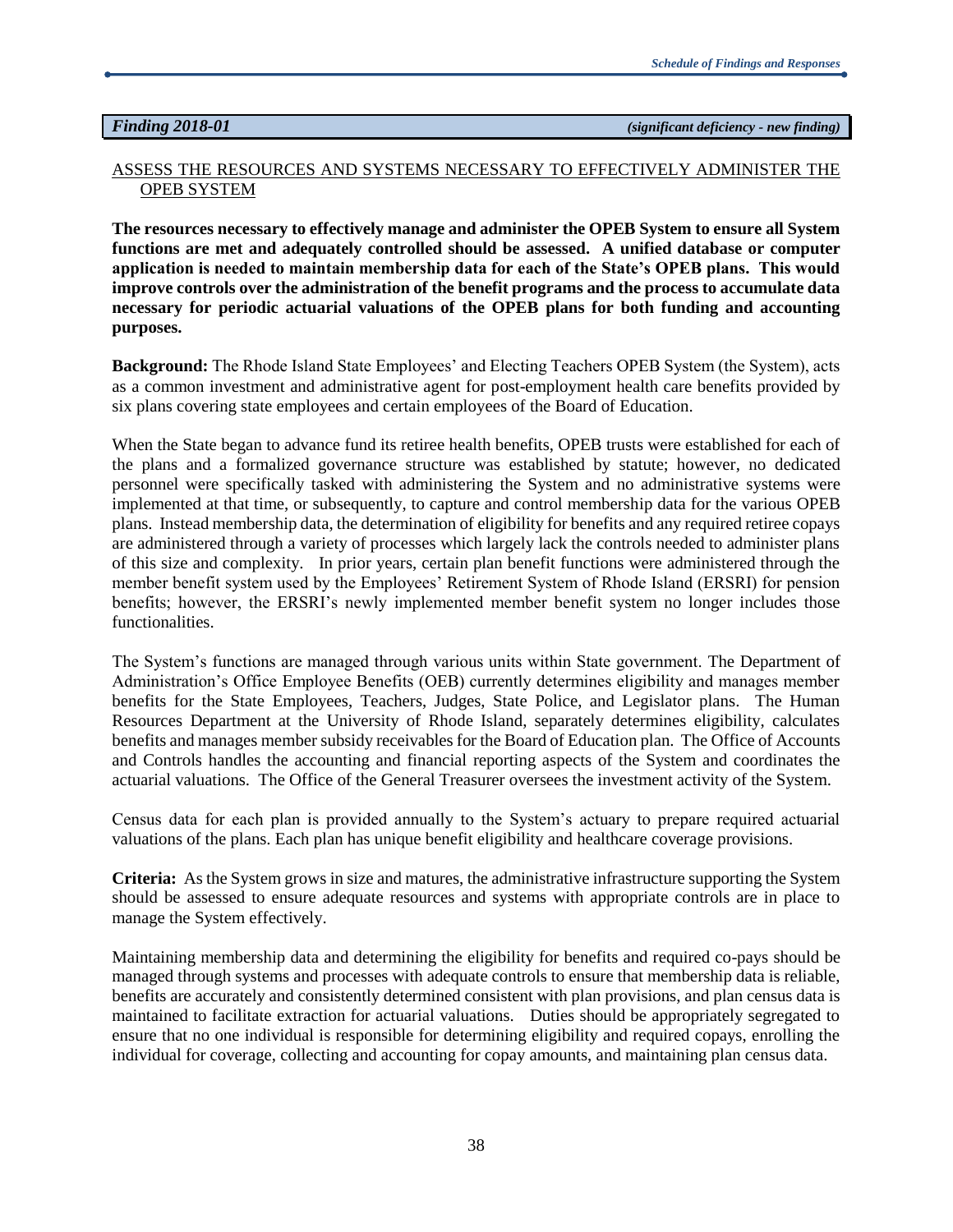**Condition:** We identified control deficiencies over the various disjointed processes used to administer the OPEB plans as follows:

- Insufficient resources have been allocated and centralized to administer the System effectively. Knowledge of key System benefit provisions, administrative operations, and operating procedures are dispersed among too many separate units of State government without effective coordination.
- The accumulation of census data provided to the actuary for plan valuation purposes is derived from multiple sources and requires analysis of other external source data to establish the active and retiree plan members for each plan. Because much of the analysis is done on spreadsheets, controls over data validity, data protection and completeness are lacking. Controls are inadequate to prevent duplicate or inaccurate census data being provided to the actuary.
- Inadequate segregation of duties exists between eligibility determinations, benefit calculations, copay receivable billings and collections, healthcare plan enrollment, and maintenance of the plan census information.
- Periodic reconciliations between the plans' records and healthcare providers enrollment data is not documented.
- Procedures for identifying and terminating coverage for deceased members, spouses and dependents are inconsistent and can be improved.

**Cause:** The State and System have not implemented System specific administrative processes and computer applications to effectively support the overall administration of the OPEB System, accumulate plan census data, manage and control the eligibility, copay determination, and plan enrollment functions. Existing processes used to support healthcare plan enrollment for active employees have generally been used to support the OPEB System but lack certain functions and controls that are unique to and requisite for the administration of the OPEB System.

**Effect:** Inadequate controls over key plan administrative functions could impact the reliability of amounts (e.g., member co-pays and member benefits) reported on the System's financial statements as well as the accuracy of census data used by the actuary to determine each plan's annual actuarially determined contribution amount and the net OPEB liability or asset for each plan.

#### RECOMMENDATIONS

- 2018-01a Assess the resources necessary to effectively manage and administer the OPEB System to ensure all System functions are met and adequately controlled.
- 2018-01b Implement a member benefit computer application to accumulate and manage plan membership data to support the overall administration of the OPEB System with enhanced controls.
- 2018-01c Evaluate assigned responsibilities for key functions and segregate certain responsibilities for incompatible functions to enhance controls over critical plan administrative functions.
- 2018-01d Establish consistent procedures to identify deceased plan members and prompt timely termination of coverage.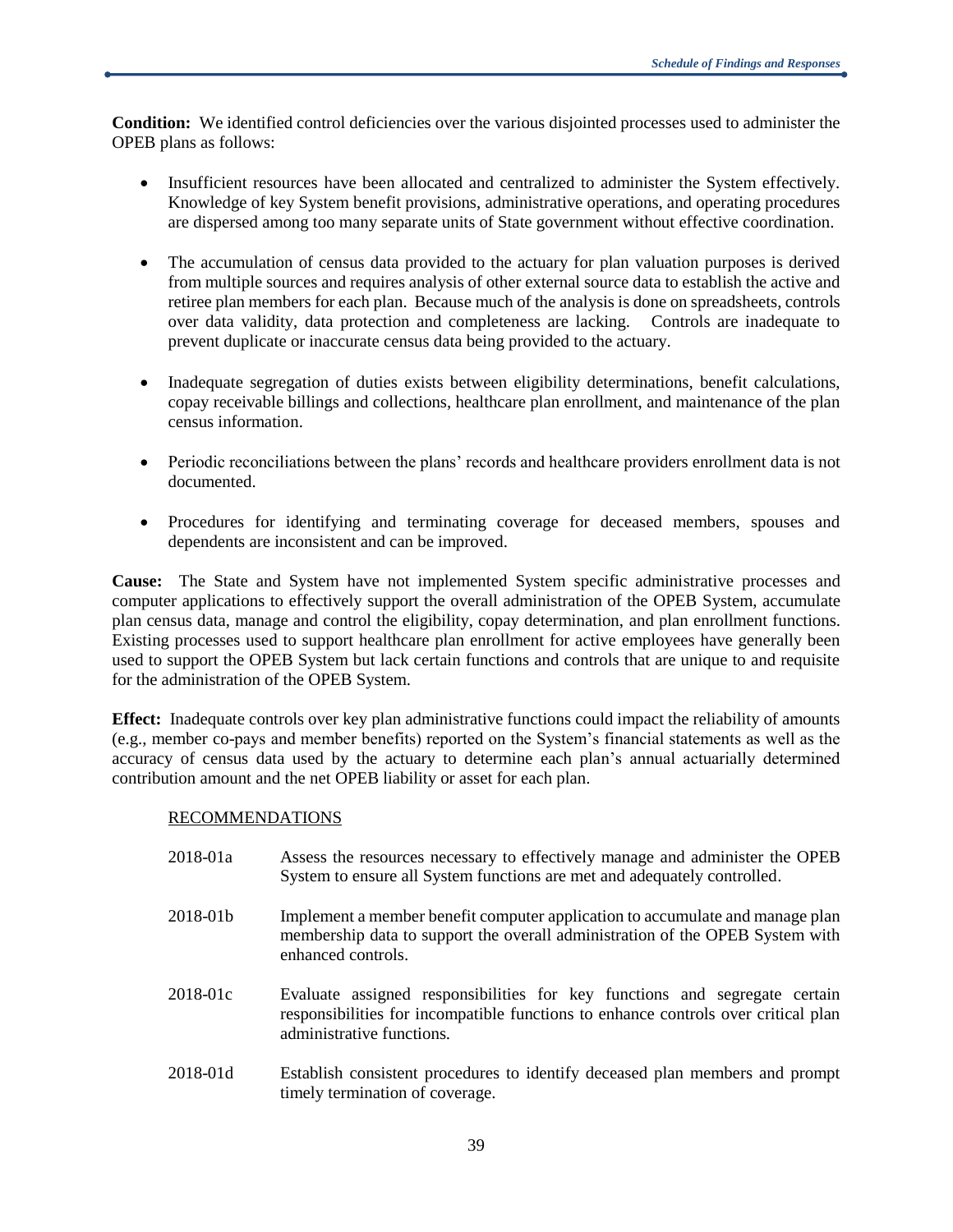#### *Management's Views and Corrective Actions:*

*The OPEB Board will meet with Retirement System staff to discuss ways to accomplish the recommendations listed. It would not be financially feasible for the OPEB system to develop its own independent database to track members, when the Retirement System already has this information.*

*Anticipated Completion Date: July 2019*

*Contact Person(s): Peter Keenan, Controller DOA, Office of Accounts & Control Phone: 401.222.6408*

> *Thomas Mullaney, State Budget Officer DOA, Office of Management and Budget Phone: 401.222.6300*

*Finding 2018-02 (significant deficiency - new finding)* 

#### EXTABLISH PROCEDURES TO DOCUMENT CONSIDERATION OF SERVICE ORGANIZATION **CONTROLS**

#### **The Office of Accounts and Control should document its consideration of the adequacy of controls at service organizations, which process OPEB trust fund transactions to ensure the reliability of information reported in the OPEB financial statements.**

**Background:** The State uses service organizations to process certain OPEB transactions for eligible retirees, which includes healthcare benefits, prescription benefits and health reimbursement account benefits for Medicare eligible state employees. These service organizations process claims activity and report summary claims information for recording in the state accounting system and OPEB financial statements.

**Criteria:** The State is responsible for ensuring that adequate controls are in place and operating effectively to ensure that information supporting the OPEB financial statements is accurate and reliable. Generally, service organizations engage independent auditors to determine and report on the suitability of the design and operating effectiveness of controls at the service organization, known as Service Organization Control Reports (SOC reports). System management is responsible to consider the adequacy of controls at the service organization level combined with those at the user entity level to ensure that the System's financial reporting objectives are met.

**Condition:** We found that the Office of Accounts and Control does receive SOC reports from the service organizations used to process various OPEB transactions. However, it does not document its consideration of the results contained in these reports, combined with an assessment of any required user entity controls, to ensure that adequate internal controls are in place and operating effectively over System transactions processed by service organizations.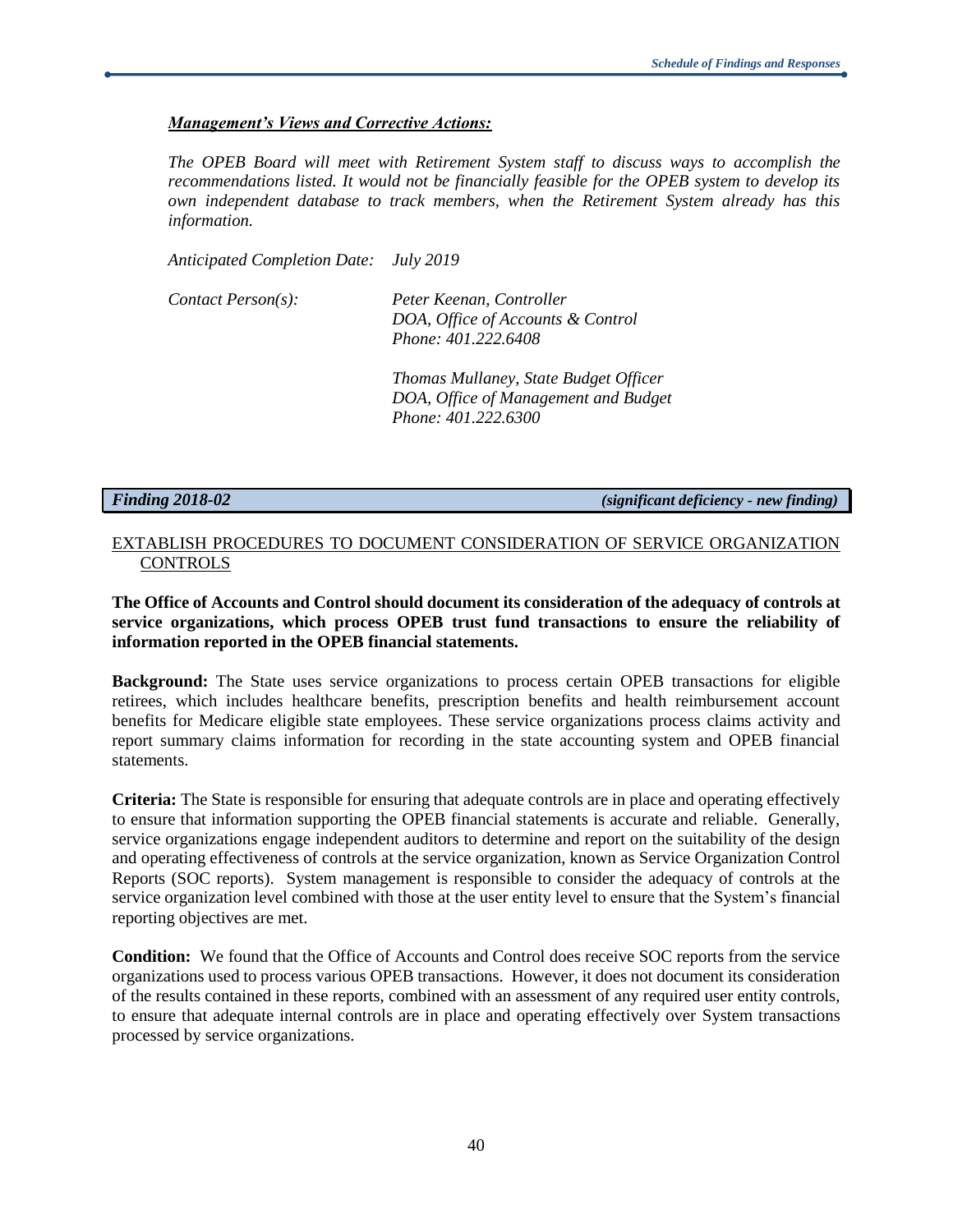**Cause:** The Office of Accounts and Control has not established procedures to document its consideration of SOC reports results combined with an assessment of its user entity controls relating to significant OPEB transactions.

**Effect:** Inadequate controls over System transactions and related reporting could impact the reliability of information used to prepare the OPEB System financial statements.

#### RECOMMENDATION

2018-02 Establish procedures to formally document consideration of the adequacy of controls at service organizations and at the user entity level that are relevant to the System's financial reporting objectives.

#### *Management's Views and Corrective Actions:*

*Management agrees and will implement such procedures.*

*Anticipated Completion Date: December 31, 2019*

| <i>Contact Person(s):</i> | Gail LaPoint                      |
|---------------------------|-----------------------------------|
|                           | DOA, Office of Accounts & Control |
|                           | Phone: 401.222.5098               |

#### *Management Comment 2018-1 new management comment*

#### **OPEB FUNDING POLICIES**

#### **Comprehensive Funding Policy**

The Governmental Accounting Standards Board's (GASB) newly effective pronouncements (GASB Statements No. 74 and 75) regarding accounting for OPEB liabilities and related costs, had a significant impact on the financial reporting for governmental OPEB plans. One of the many provisions of these pronouncements particularly worthy of note is the "delinking" of accounting requirements from OPEB funding policies.

Previously, under prior statements issued by GASB for OPEB, accounting guidance was also used as the basis for "acceptable" funding policies with GASB defining acceptable actuarial methods, amortization periods, etc. Under the newly effective guidance (GASB Statements No. 74 and 75) GASB only defines the **accounting** and disclosure requirements for OPEB liabilities to be included in the financial statements of governments. For example, the accounting measures for determining the net OPEB obligation to be included in a government's financial statements reflects the fair value of OPEB plan assets at that date. For funding purposes, most plans use "asset smoothing" that tempers the volatility in required contribution rates due to significant market valuation changes in any one year.

Consequently, most governments need a separate policy statement to guide their funding decisions over time, while using the accounting measures in their financial statements prepared in accordance with generally accepted accounting principles. Best practices, in response to the new GASB OPEB standards, include recommending that governments establish and adopt comprehensive OPEB funding policies, which